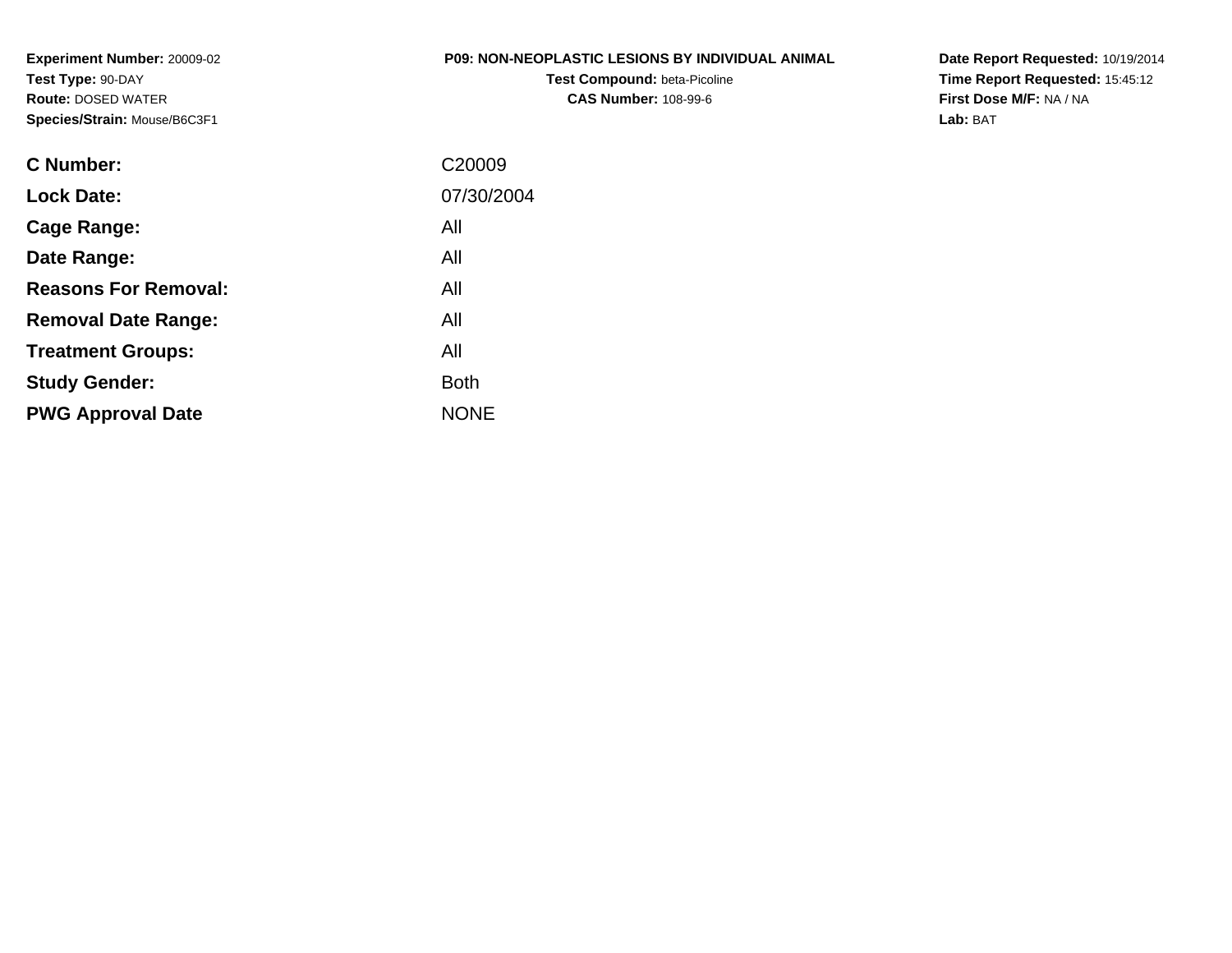### **Test Type:** 90-DAY

**Route:** DOSED WATER

**Species/Strain:** Mouse/B6C3F1

### **P09: NON-NEOPLASTIC LESIONS BY INDIVIDUAL ANIMAL**

**Test Compound:** beta-Picoline

**CAS Number:** 108-99-6

**Date Report Requested:** 10/19/2014**Time Report Requested:** 15:45:12**First Dose M/F:** NA / NA**Lab:** BAT

| <b>B6C3F1 Mouse Male</b><br><b>MG/L</b><br>0 | DAY ON TEST      | $\boldsymbol{\theta}$<br>0<br>9<br>$\overline{\mathbf{c}}$ | 0<br>$\boldsymbol{\theta}$<br>9<br>$\overline{c}$             | 0<br>0<br>9<br>$\overline{\mathbf{c}}$              | 0<br>$\boldsymbol{\theta}$<br>9<br>$\overline{\mathbf{c}}$ | 0<br>0<br>9<br>$\overline{\mathbf{c}}$    | 0<br>$\boldsymbol{\theta}$<br>9<br>$\overline{2}$          | 0<br>0<br>9<br>$\overline{\mathbf{c}}$                        | 0<br>$\boldsymbol{\theta}$<br>9<br>$\overline{\mathbf{c}}$    | 0<br>0<br>9<br>$\overline{\mathbf{c}}$                     | 0<br>$\boldsymbol{\theta}$<br>9<br>$\overline{\mathbf{c}}$ |                       |   |     |
|----------------------------------------------|------------------|------------------------------------------------------------|---------------------------------------------------------------|-----------------------------------------------------|------------------------------------------------------------|-------------------------------------------|------------------------------------------------------------|---------------------------------------------------------------|---------------------------------------------------------------|------------------------------------------------------------|------------------------------------------------------------|-----------------------|---|-----|
|                                              | <b>ANIMAL ID</b> | $\mathbf 0$<br>0<br>$\mathbf 0$<br>0<br>1                  | $\mathbf 0$<br>$\Omega$<br>$\mathbf 0$<br>0<br>$\overline{2}$ | $\mathbf 0$<br>$\mathbf 0$<br>$\mathbf 0$<br>0<br>3 | $\mathbf 0$<br>$\Omega$<br>$\Omega$<br>0<br>4              | $\mathbf 0$<br>0<br>$\mathbf 0$<br>0<br>5 | $\mathbf 0$<br>$\Omega$<br>$\mathbf 0$<br>$\mathbf 0$<br>6 | $\mathbf 0$<br>$\mathbf 0$<br>$\mathbf 0$<br>$\mathbf 0$<br>7 | $\mathsf 0$<br>$\mathbf 0$<br>$\mathbf 0$<br>$\mathbf 0$<br>8 | $\mathbf 0$<br>$\Omega$<br>$\mathbf 0$<br>$\mathbf 0$<br>9 | $\Omega$<br>0<br>0<br>1<br>0                               | <i><b>*TOTALS</b></i> |   |     |
| <b>Alimentary System</b>                     |                  |                                                            |                                                               |                                                     |                                                            |                                           |                                                            |                                                               |                                                               |                                                            |                                                            |                       |   |     |
| Esophagus                                    |                  | +                                                          | +                                                             | +                                                   | +                                                          | +                                         | +                                                          | +                                                             | +                                                             | +                                                          | +                                                          | 10                    |   |     |
| Gallbladder                                  |                  | +                                                          | +                                                             | +                                                   | +                                                          | +                                         | +                                                          | +                                                             | $\ddot{}$                                                     | +                                                          | +                                                          | 10                    |   |     |
| Intestine Large, Cecum                       |                  | $\ddot{}$                                                  | $\ddot{}$                                                     | $\ddot{}$                                           | $\ddot{}$                                                  | $\ddot{}$                                 | $\ddot{}$                                                  | +                                                             | $\ddot{}$                                                     | +                                                          | $\ddot{}$                                                  | 10                    |   |     |
| Intestine Large, Colon                       |                  | +                                                          | $\pm$                                                         | $\pm$                                               | $\ddot{}$                                                  | $\ddot{}$                                 | +                                                          | +                                                             | +                                                             | $\ddot{}$                                                  | +                                                          | 10                    |   |     |
| Intestine Large, Rectum                      |                  | $\ddot{}$                                                  | $\ddot{}$                                                     | $\ddot{}$                                           | $\ddot{}$                                                  | $\ddot{}$                                 | $\ddot{}$                                                  | $\ddot{}$                                                     | $\ddot{}$                                                     | $\ddot{}$                                                  | $\ddot{}$                                                  | 10                    |   |     |
| Intestine Small, Duodenum                    |                  | $\ddot{}$                                                  | +                                                             | +                                                   | $\ddot{}$                                                  | +                                         | +                                                          | +                                                             | +                                                             | +                                                          | +                                                          | 10                    |   |     |
| Intestine Small, Ileum                       |                  | $\ddot{}$                                                  | $\ddot{}$                                                     | $\ddot{}$                                           | $\ddot{}$                                                  | $\ddot{}$                                 | $\ddot{}$                                                  | $\ddot{}$                                                     | $\ddot{}$                                                     | +                                                          | $\ddot{}$                                                  | 10                    |   |     |
| Intestine Small, Jejunum                     |                  | +                                                          | $\ddot{}$                                                     | $\ddot{}$                                           | +                                                          | $\ddot{}$                                 | $\ddot{}$                                                  | $\ddot{}$                                                     | $\ddot{}$                                                     | +                                                          | +                                                          | 10                    |   |     |
| Liver                                        |                  | $\ddot{}$                                                  | $\ddot{}$                                                     | $+$                                                 | $\ddot{}$                                                  | $+$                                       | $\ddot{}$                                                  | $\ddot{}$                                                     | $\ddot{}$                                                     | $\ddot{}$                                                  | $\ddot{}$                                                  | 10                    |   |     |
| Inflammation, Chronic                        |                  | 1                                                          |                                                               |                                                     | 1                                                          |                                           |                                                            |                                                               |                                                               | 1                                                          |                                                            |                       | 3 | 1.0 |
| Pancreas                                     |                  | $\ddot{}$                                                  | $\ddot{}$                                                     | $\ddot{}$                                           | $\ddot{}$                                                  | $\ddot{}$                                 | +                                                          | +                                                             | +                                                             | $\ddot{}$                                                  | $\ddot{}$                                                  | 10                    |   |     |
| Salivary Glands                              |                  | $\ddot{}$                                                  | $+$                                                           | $\ddot{}$                                           | $\ddot{}$                                                  | $\ddot{}$                                 | $\ddot{}$                                                  | $\ddot{}$                                                     | +                                                             | +                                                          | +                                                          | 10                    |   |     |
| Stomach, Forestomach                         |                  | $\ddot{}$                                                  | $\ddot{}$                                                     | +                                                   | $\ddot{}$                                                  | $\ddot{}$                                 | $\ddot{}$                                                  | $\ddot{}$                                                     | $\ddot{}$                                                     | +                                                          | $\ddot{}$                                                  | 10                    |   |     |
| Stomach, Glandular                           |                  | $\ddot{}$                                                  | $\ddot{}$                                                     | $\ddot{}$                                           | $\ddot{}$                                                  | $\ddot{}$                                 | $\ddot{}$                                                  | $\ddot{}$                                                     | $\ddot{}$                                                     | $\ddot{}$                                                  | $\ddot{}$                                                  | 10                    |   |     |
| <b>Cardiovascular System</b>                 |                  |                                                            |                                                               |                                                     |                                                            |                                           |                                                            |                                                               |                                                               |                                                            |                                                            |                       |   |     |
| <b>Blood Vessel</b>                          |                  | +                                                          |                                                               | +                                                   | M                                                          | +                                         | +                                                          | +                                                             | +                                                             | +                                                          | +                                                          | 9                     |   |     |
| Heart                                        |                  | +                                                          | $\ddot{}$                                                     | $\ddot{}$                                           | $\ddot{}$                                                  | $\ddot{}$                                 | $\ddot{}$                                                  | $\ddot{}$                                                     | $\ddot{}$                                                     | $\ddot{}$                                                  | $\ddot{}$                                                  | 10                    |   |     |
| <b>Endocrine System</b>                      |                  |                                                            |                                                               |                                                     |                                                            |                                           |                                                            |                                                               |                                                               |                                                            |                                                            |                       |   |     |
| <b>Adrenal Cortex</b>                        |                  | +                                                          |                                                               |                                                     |                                                            |                                           |                                                            | ┿                                                             |                                                               |                                                            | +                                                          | 10                    |   |     |
| Adrenal Medulla                              |                  | +                                                          |                                                               | +                                                   | +                                                          | +                                         | +                                                          | +                                                             | +                                                             | +                                                          | +                                                          | 10                    |   |     |

\* ..Total animals with tissue examined microscopically; Total animals with lesion and mean severity grade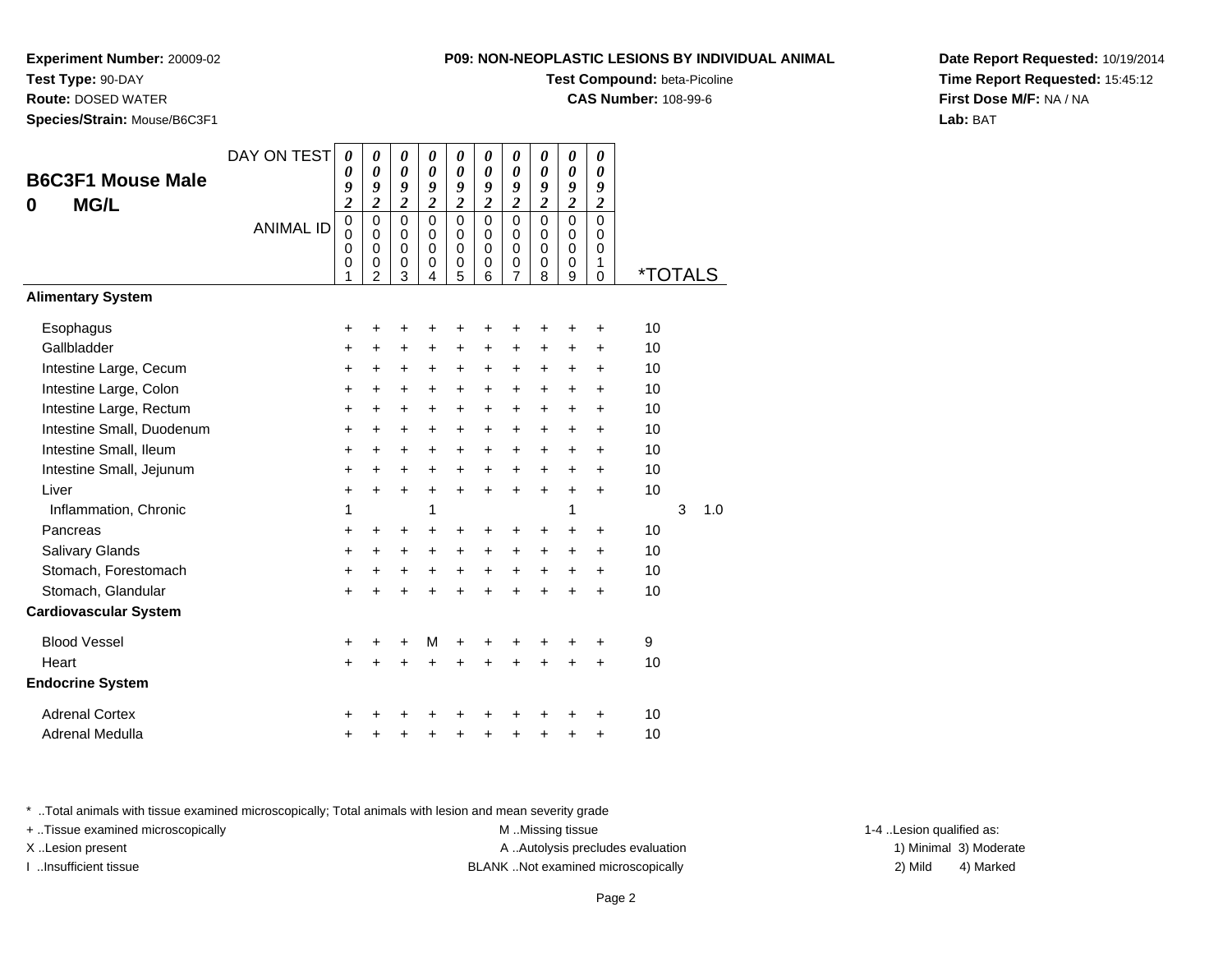### **Test Type:** 90-DAY

**Route:** DOSED WATER

**Species/Strain:** Mouse/B6C3F1

### **P09: NON-NEOPLASTIC LESIONS BY INDIVIDUAL ANIMAL**

**Test Compound:** beta-Picoline

**CAS Number:** 108-99-6

**Date Report Requested:** 10/19/2014**Time Report Requested:** 15:45:12**First Dose M/F:** NA / NA**Lab:** BAT

| <b>B6C3F1 Mouse Male</b><br><b>MG/L</b><br>0 | DAY ON TEST<br><b>ANIMAL ID</b> | 0<br>0<br>9<br>$\overline{\mathbf{c}}$<br>$\pmb{0}$<br>$\mathbf 0$<br>0<br>0<br>1 | 0<br>$\boldsymbol{\theta}$<br>9<br>$\overline{\mathbf{c}}$<br>$\mathbf 0$<br>$\mathbf 0$<br>$\mathbf 0$<br>$\boldsymbol{0}$<br>$\overline{2}$ | 0<br>$\boldsymbol{\theta}$<br>9<br>$\overline{\mathbf{c}}$<br>$\mathbf 0$<br>$\mathbf 0$<br>$\mathbf 0$<br>$\pmb{0}$<br>$\overline{3}$ | 0<br>$\boldsymbol{\theta}$<br>9<br>$\overline{\mathbf{c}}$<br>$\mathbf 0$<br>$\mathbf 0$<br>$\mathbf 0$<br>0<br>4 | 0<br>$\boldsymbol{\theta}$<br>9<br>$\overline{\mathbf{c}}$<br>$\mathbf 0$<br>0<br>$\mathbf 0$<br>$\pmb{0}$<br>5 | 0<br>0<br>9<br>$\overline{\mathbf{c}}$<br>$\mathbf 0$<br>0<br>$\mathbf 0$<br>0<br>6 | 0<br>0<br>9<br>$\overline{\mathbf{c}}$<br>$\mathbf 0$<br>$\mathbf 0$<br>0<br>$\boldsymbol{0}$<br>$\overline{7}$ | 0<br>0<br>9<br>$\boldsymbol{2}$<br>$\mathbf 0$<br>0<br>$\mathbf 0$<br>$\pmb{0}$<br>8 | 0<br>$\boldsymbol{\theta}$<br>9<br>$\overline{\mathbf{c}}$<br>$\mathbf 0$<br>$\mathbf 0$<br>$\mathbf 0$<br>$\mathbf 0$<br>$\overline{9}$ | 0<br>0<br>9<br>$\overline{\mathbf{c}}$<br>$\mathbf 0$<br>0<br>0<br>1<br>0 | <i><b>*TOTALS</b></i> |
|----------------------------------------------|---------------------------------|-----------------------------------------------------------------------------------|-----------------------------------------------------------------------------------------------------------------------------------------------|----------------------------------------------------------------------------------------------------------------------------------------|-------------------------------------------------------------------------------------------------------------------|-----------------------------------------------------------------------------------------------------------------|-------------------------------------------------------------------------------------|-----------------------------------------------------------------------------------------------------------------|--------------------------------------------------------------------------------------|------------------------------------------------------------------------------------------------------------------------------------------|---------------------------------------------------------------------------|-----------------------|
| Islets, Pancreatic                           |                                 | $\ddot{}$                                                                         | $\ddot{}$                                                                                                                                     | $\ddot{}$                                                                                                                              | +                                                                                                                 | $\ddot{}$                                                                                                       | $\ddot{}$                                                                           | $\ddot{}$                                                                                                       | $\ddot{}$                                                                            | $\ddot{}$                                                                                                                                | $\ddot{}$                                                                 | 10                    |
| Parathyroid Gland                            |                                 | +                                                                                 | +                                                                                                                                             | $\ddot{}$                                                                                                                              | M                                                                                                                 | M                                                                                                               | $\ddot{}$                                                                           | M                                                                                                               | $+$                                                                                  | M                                                                                                                                        | $\ddot{}$                                                                 | 6                     |
| <b>Pituitary Gland</b>                       |                                 | +                                                                                 | $\ddot{}$                                                                                                                                     | M                                                                                                                                      | M                                                                                                                 | $\ddot{}$                                                                                                       | $\ddot{}$                                                                           | $\ddot{}$                                                                                                       | $\ddot{}$                                                                            | $\ddot{}$                                                                                                                                | M                                                                         | 7                     |
| <b>Thyroid Gland</b>                         |                                 | $\ddot{}$                                                                         | $\ddot{}$                                                                                                                                     | $\ddot{}$                                                                                                                              | $\ddot{}$                                                                                                         | $\ddot{}$                                                                                                       |                                                                                     | $\ddot{}$                                                                                                       | $\ddot{}$                                                                            | $\ddot{}$                                                                                                                                | $\ddot{}$                                                                 | 10                    |
| <b>General Body System</b>                   |                                 |                                                                                   |                                                                                                                                               |                                                                                                                                        |                                                                                                                   |                                                                                                                 |                                                                                     |                                                                                                                 |                                                                                      |                                                                                                                                          |                                                                           |                       |
| <b>NONE</b>                                  |                                 |                                                                                   |                                                                                                                                               |                                                                                                                                        |                                                                                                                   |                                                                                                                 |                                                                                     |                                                                                                                 |                                                                                      |                                                                                                                                          |                                                                           |                       |
| <b>Genital System</b>                        |                                 |                                                                                   |                                                                                                                                               |                                                                                                                                        |                                                                                                                   |                                                                                                                 |                                                                                     |                                                                                                                 |                                                                                      |                                                                                                                                          |                                                                           |                       |
| Epididymis                                   |                                 | +                                                                                 | +                                                                                                                                             | +                                                                                                                                      | +                                                                                                                 | +                                                                                                               | +                                                                                   | +                                                                                                               | +                                                                                    | +                                                                                                                                        | +                                                                         | 10                    |
| <b>Preputial Gland</b>                       |                                 | +                                                                                 | +                                                                                                                                             | +                                                                                                                                      | +                                                                                                                 | $\ddot{}$                                                                                                       | +                                                                                   | $\ddot{}$                                                                                                       | +                                                                                    | +                                                                                                                                        | $\ddot{}$                                                                 | 10                    |
| Prostate                                     |                                 | +                                                                                 | +                                                                                                                                             | +                                                                                                                                      | +                                                                                                                 | $\ddot{}$                                                                                                       | $\ddot{}$                                                                           | $\ddot{}$                                                                                                       | +                                                                                    | +                                                                                                                                        | $\ddot{}$                                                                 | 10                    |
| <b>Seminal Vesicle</b>                       |                                 | +                                                                                 | +                                                                                                                                             | $\ddot{}$                                                                                                                              | $\ddot{}$                                                                                                         | $\ddot{}$                                                                                                       | $\ddot{}$                                                                           | $\ddot{}$                                                                                                       | $\ddot{}$                                                                            | $\ddot{}$                                                                                                                                | $\ddot{}$                                                                 | 10                    |
| <b>Testes</b>                                |                                 | +                                                                                 | $\ddot{}$                                                                                                                                     | $\ddot{}$                                                                                                                              | $\ddot{}$                                                                                                         | $\ddot{}$                                                                                                       | $\ddot{}$                                                                           | +                                                                                                               | $\ddot{}$                                                                            | $\ddot{}$                                                                                                                                | $\ddot{}$                                                                 | 10                    |
| <b>Hematopoietic System</b>                  |                                 |                                                                                   |                                                                                                                                               |                                                                                                                                        |                                                                                                                   |                                                                                                                 |                                                                                     |                                                                                                                 |                                                                                      |                                                                                                                                          |                                                                           |                       |
| <b>Bone Marrow</b>                           |                                 | +                                                                                 | +                                                                                                                                             | +                                                                                                                                      | +                                                                                                                 | +                                                                                                               | +                                                                                   | +                                                                                                               | +                                                                                    | +                                                                                                                                        | +                                                                         | 10                    |
| Lymph Node, Mandibular                       |                                 | +                                                                                 | +                                                                                                                                             | +                                                                                                                                      | +                                                                                                                 | +                                                                                                               | +                                                                                   | +                                                                                                               | +                                                                                    | +                                                                                                                                        | +                                                                         | 10                    |
| Lymph Node, Mesenteric                       |                                 | +                                                                                 | +                                                                                                                                             | +                                                                                                                                      | +                                                                                                                 | +                                                                                                               | +                                                                                   | +                                                                                                               | +                                                                                    | +                                                                                                                                        | +                                                                         | 10                    |
| Spleen                                       |                                 | +                                                                                 | +                                                                                                                                             | +                                                                                                                                      | +                                                                                                                 | $\ddot{}$                                                                                                       | $\ddot{}$                                                                           | $\ddot{}$                                                                                                       | $\ddot{}$                                                                            | $\ddot{}$                                                                                                                                | $\ddot{}$                                                                 | 10                    |
| Thymus                                       |                                 | $\ddot{}$                                                                         | $\ddot{}$                                                                                                                                     | $\ddot{}$                                                                                                                              | $\ddot{}$                                                                                                         | $\ddot{}$                                                                                                       | $\ddot{}$                                                                           | $\ddot{}$                                                                                                       | ÷                                                                                    | $\ddot{}$                                                                                                                                | $\ddot{}$                                                                 | 10                    |
| <b>Integumentary System</b>                  |                                 |                                                                                   |                                                                                                                                               |                                                                                                                                        |                                                                                                                   |                                                                                                                 |                                                                                     |                                                                                                                 |                                                                                      |                                                                                                                                          |                                                                           |                       |
| <b>Mammary Gland</b>                         |                                 | M                                                                                 | М                                                                                                                                             | M                                                                                                                                      | M                                                                                                                 | M                                                                                                               | M                                                                                   | М                                                                                                               | М                                                                                    | м                                                                                                                                        | M                                                                         | $\pmb{0}$             |
| Skin                                         |                                 | +                                                                                 | +                                                                                                                                             | +                                                                                                                                      | +                                                                                                                 | +                                                                                                               | +                                                                                   | +                                                                                                               | +                                                                                    | +                                                                                                                                        | +                                                                         | 10                    |

\* ..Total animals with tissue examined microscopically; Total animals with lesion and mean severity grade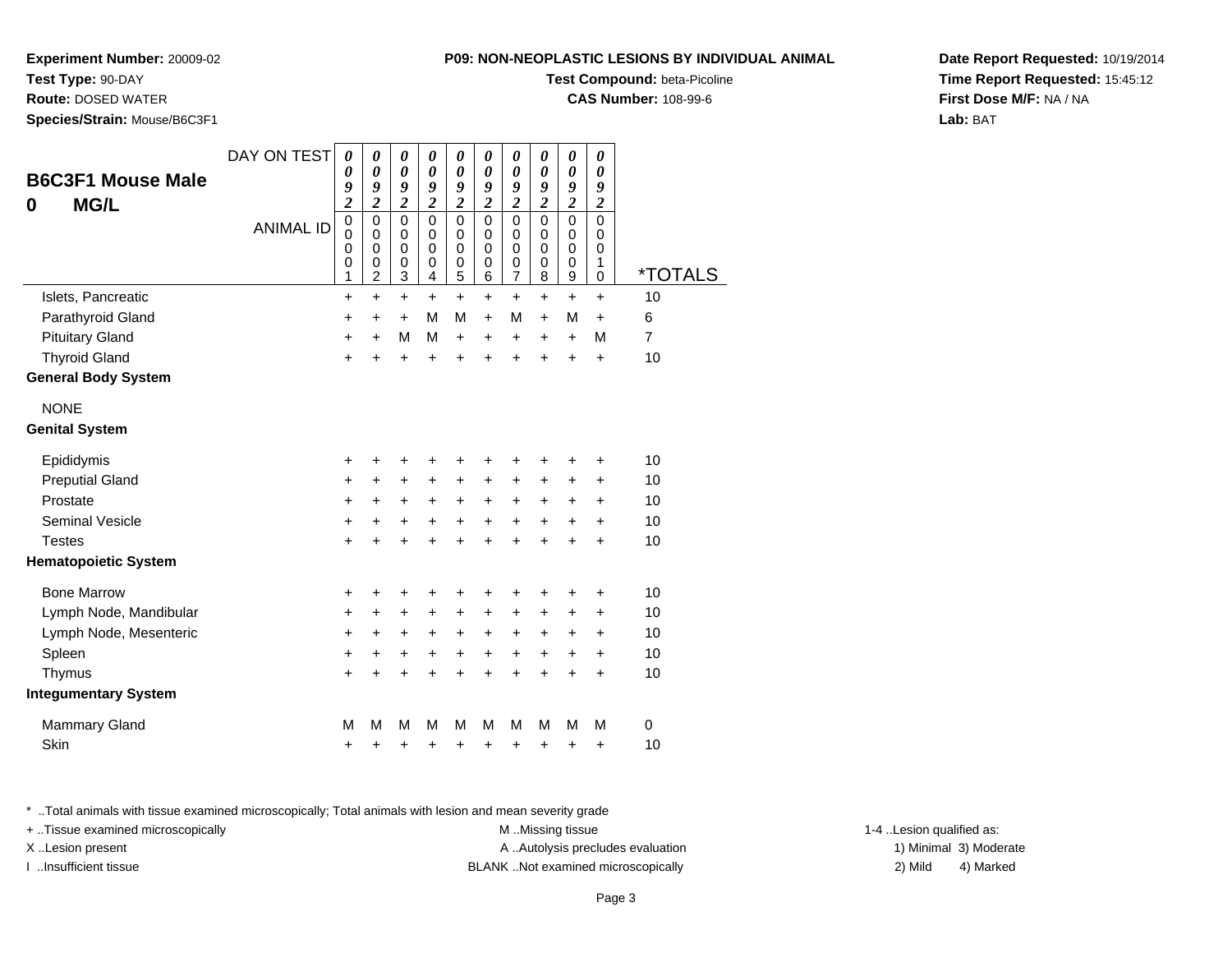# **Test Type:** 90-DAY

**Route:** DOSED WATER

**Species/Strain:** Mouse/B6C3F1

### **P09: NON-NEOPLASTIC LESIONS BY INDIVIDUAL ANIMAL**

**Test Compound:** beta-Picoline

**CAS Number:** 108-99-6

**Date Report Requested:** 10/19/2014**Time Report Requested:** 15:45:12**First Dose M/F:** NA / NA**Lab:** BAT

| <b>B6C3F1 Mouse Male</b><br><b>MG/L</b><br>0 | DAY ON TEST      | 0<br>0<br>9<br>$\overline{\mathbf{c}}$ | 0<br>0<br>9<br>$\overline{\mathbf{c}}$ | 0<br>0<br>9<br>$\overline{\mathbf{c}}$       | 0<br>0<br>9<br>$\overline{2}$   | 0<br>0<br>9<br>$\overline{c}$   | 0<br>0<br>9<br>$\overline{\mathbf{c}}$ | 0<br>0<br>9<br>$\overline{\mathbf{c}}$ | 0<br>$\boldsymbol{\theta}$<br>9<br>$\overline{2}$ | 0<br>0<br>9<br>$\overline{2}$   | 0<br>$\boldsymbol{\theta}$<br>9<br>$\overline{2}$ |                       |                |     |  |
|----------------------------------------------|------------------|----------------------------------------|----------------------------------------|----------------------------------------------|---------------------------------|---------------------------------|----------------------------------------|----------------------------------------|---------------------------------------------------|---------------------------------|---------------------------------------------------|-----------------------|----------------|-----|--|
|                                              | <b>ANIMAL ID</b> | $\pmb{0}$<br>0<br>0<br>0<br>1          | $\pmb{0}$<br>0<br>0<br>0<br>2          | $\overline{0}$<br>0<br>$\mathbf 0$<br>0<br>3 | $\mathbf 0$<br>0<br>0<br>0<br>4 | $\mathbf 0$<br>0<br>0<br>0<br>5 | $\mathsf 0$<br>0<br>0<br>0<br>6        | $\mathbf 0$<br>0<br>0<br>0<br>7        | $\mathbf 0$<br>0<br>0<br>0<br>8                   | $\mathbf 0$<br>0<br>0<br>0<br>9 | $\mathbf 0$<br>0<br>0<br>1<br>$\Omega$            | <i><b>*TOTALS</b></i> |                |     |  |
| Skin                                         |                  | $\ddot{}$                              | $\ddot{}$                              | $\ddot{}$                                    | $\ddot{}$                       | $\ddot{}$                       | $\ddot{}$                              | $\ddot{}$                              | $\ddot{}$                                         | $\ddot{}$                       | $+$                                               | 10                    |                |     |  |
| <b>Musculoskeletal System</b>                |                  |                                        |                                        |                                              |                                 |                                 |                                        |                                        |                                                   |                                 |                                                   |                       |                |     |  |
| <b>Bone</b>                                  |                  | $\ddot{}$                              |                                        |                                              | +                               | +                               | +                                      | +                                      | +                                                 | +                               | $\ddot{}$                                         | 10                    |                |     |  |
| <b>Nervous System</b>                        |                  |                                        |                                        |                                              |                                 |                                 |                                        |                                        |                                                   |                                 |                                                   |                       |                |     |  |
| <b>Brain</b>                                 |                  | +                                      |                                        |                                              |                                 |                                 |                                        |                                        |                                                   |                                 |                                                   | 10                    |                |     |  |
| <b>Respiratory System</b>                    |                  |                                        |                                        |                                              |                                 |                                 |                                        |                                        |                                                   |                                 |                                                   |                       |                |     |  |
| Lung                                         |                  | $\ddot{}$                              |                                        |                                              |                                 |                                 |                                        | +                                      | +                                                 | +                               | +                                                 | 10                    |                |     |  |
| Inflammation                                 |                  |                                        |                                        |                                              |                                 |                                 |                                        |                                        |                                                   |                                 | 1                                                 |                       | 1              | 1.0 |  |
| <b>Nose</b>                                  |                  | +                                      |                                        |                                              |                                 |                                 |                                        |                                        | +                                                 | +                               | +                                                 | 10                    |                |     |  |
| Trachea                                      |                  | $\ddot{}$                              |                                        |                                              | +                               | +                               | +                                      |                                        | +                                                 |                                 | $\ddot{}$                                         | 10                    |                |     |  |
| <b>Special Senses System</b>                 |                  |                                        |                                        |                                              |                                 |                                 |                                        |                                        |                                                   |                                 |                                                   |                       |                |     |  |
| Eye                                          |                  | +                                      |                                        |                                              |                                 |                                 | +                                      |                                        | +                                                 |                                 | +                                                 | 10                    |                |     |  |
| <b>Harderian Gland</b>                       |                  | $\ddot{}$                              |                                        | +                                            | +                               | +                               | $\ddot{}$                              | +                                      | $\ddot{}$                                         | $\ddot{}$                       | $\ddot{}$                                         | 10                    |                |     |  |
| <b>Urinary System</b>                        |                  |                                        |                                        |                                              |                                 |                                 |                                        |                                        |                                                   |                                 |                                                   |                       |                |     |  |
| Kidney                                       |                  | +                                      |                                        |                                              | ┿                               | +                               | +                                      | +                                      | +                                                 | +                               | +                                                 | 10                    |                |     |  |
| Mineralization                               |                  | 1                                      |                                        |                                              |                                 |                                 |                                        |                                        | 1                                                 |                                 |                                                   |                       | $\overline{2}$ | 1.0 |  |
| Nephropathy                                  |                  |                                        |                                        |                                              |                                 | 1                               |                                        |                                        |                                                   |                                 |                                                   |                       | 1              | 1.0 |  |
| Renal Tubule, Casts Protein                  |                  |                                        |                                        |                                              |                                 |                                 |                                        | 1                                      |                                                   |                                 |                                                   |                       | 1              | 1.0 |  |
| <b>Urinary Bladder</b>                       |                  |                                        |                                        |                                              |                                 | +                               | +                                      |                                        |                                                   |                                 | +                                                 | 10                    |                |     |  |

\* ..Total animals with tissue examined microscopically; Total animals with lesion and mean severity grade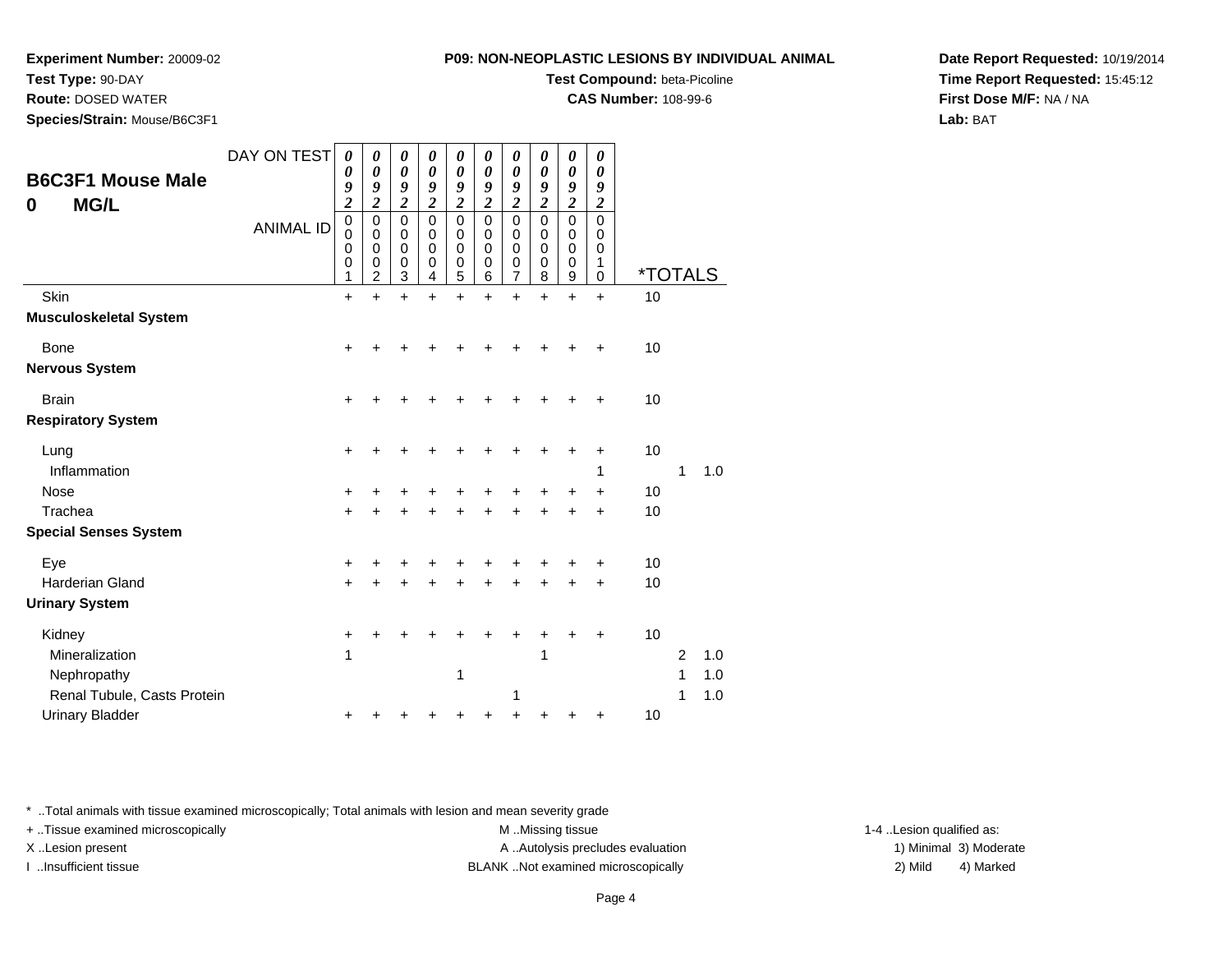# **Test Type:** 90-DAY

**Route:** DOSED WATER

**Species/Strain:** Mouse/B6C3F1

### **P09: NON-NEOPLASTIC LESIONS BY INDIVIDUAL ANIMAL**

**Test Compound:** beta-Picoline

**CAS Number:** 108-99-6

**Date Report Requested:** 10/19/2014**Time Report Requested:** 15:45:12**First Dose M/F:** NA / NA**Lab:** BAT

| <b>B6C3F1 Mouse Male</b><br><b>MG/L</b><br>78 | DAY ON TEST | $\boldsymbol{\mathit{U}}$ | $\boldsymbol{\theta}$<br>o | $\boldsymbol{\theta}$<br>$\boldsymbol{\theta}$<br>9 | $\boldsymbol{\theta}$<br>o | $\boldsymbol{\theta}$<br>0<br>Q<br>∠ | U<br>0<br>a | $\boldsymbol{\theta}$<br>0<br>9<br>σ<br>◢ | $\boldsymbol{\theta}$<br>0<br>o | $\boldsymbol{\theta}$<br>0<br>Q<br>∠ | U<br>$\boldsymbol{\theta}$<br>9<br>∠ |   |
|-----------------------------------------------|-------------|---------------------------|----------------------------|-----------------------------------------------------|----------------------------|--------------------------------------|-------------|-------------------------------------------|---------------------------------|--------------------------------------|--------------------------------------|---|
|                                               | ANIMAL ID   | 0<br>U<br>0               | 0                          | 0<br>0<br>0<br>っ                                    | O<br>0                     | 0<br>0<br>0<br>b                     |             | 0<br>0<br>0                               | $\Omega$<br>0<br>ი<br>я         | 0<br>0<br>0<br>9                     | 0<br>0<br>0<br>◠                     | * |

### **Alimentary System**

NONE

### **Cardiovascular System**

NONE

### **Endocrine System**

NONE

### **General Body System**

NONE

### **Genital System**

### NONE

**Hematopoietic System**

NONE

### **Integumentary System**

NONE

### **Musculoskeletal System**

NONE

### **Nervous System**

NONE

\* ..Total animals with tissue examined microscopically; Total animals with lesion and mean severity grade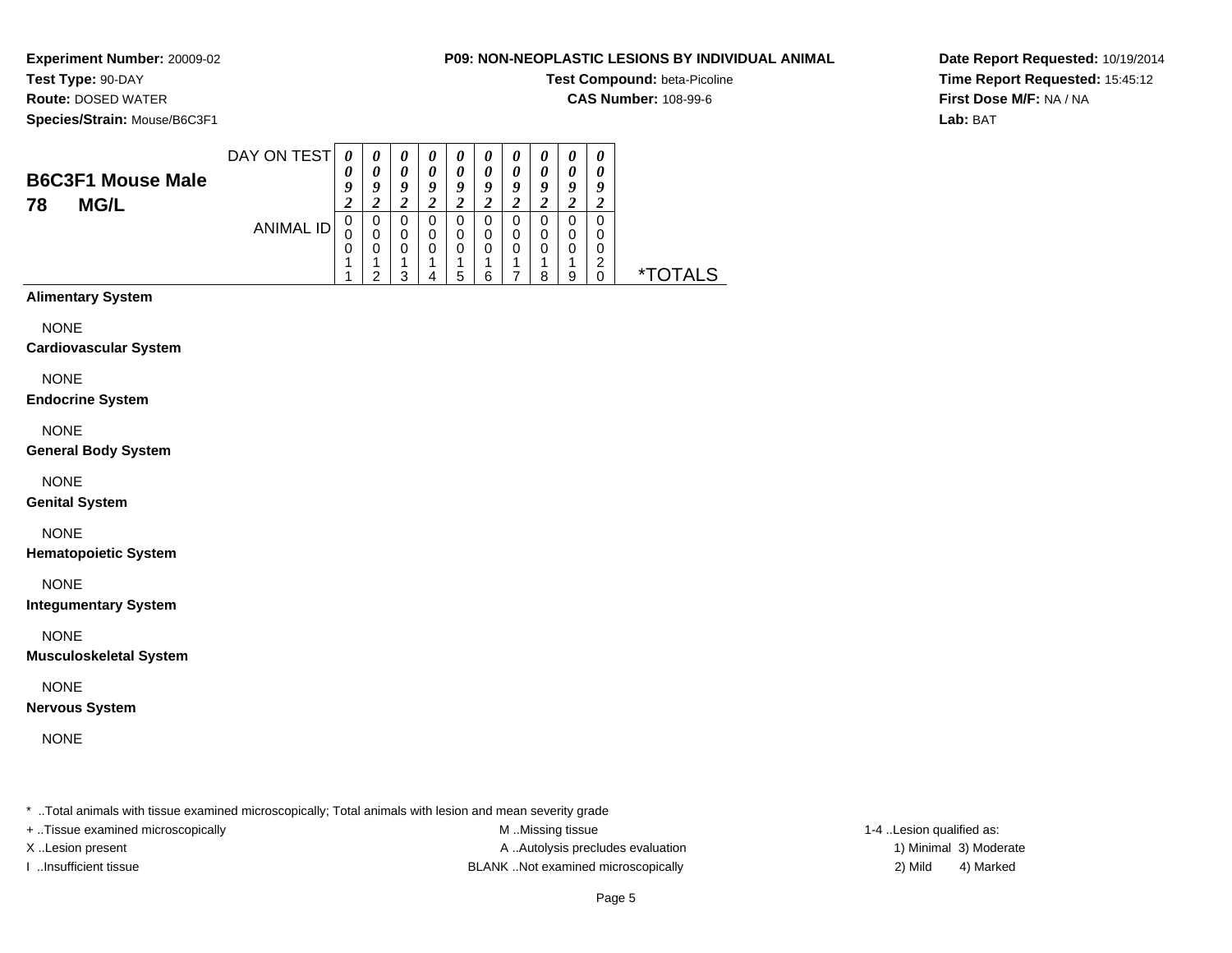**Test Type:** 90-DAY

**Route:** DOSED WATER

**Species/Strain:** Mouse/B6C3F1

### **P09: NON-NEOPLASTIC LESIONS BY INDIVIDUAL ANIMAL**

**Test Compound:** beta-Picoline

**CAS Number:** 108-99-6

**Date Report Requested:** 10/19/2014**Time Report Requested:** 15:45:12**First Dose M/F:** NA / NA**Lab:** BAT

| <b>B6C3F1 Mouse Male</b><br><b>MG/L</b><br>78 | DAY ON TEST<br><b>ANIMAL ID</b> | $\boldsymbol{\theta}$<br>0<br>9<br>$\boldsymbol{2}$<br>0<br>$\mathbf 0$<br>0 | $\boldsymbol{\theta}$<br>0<br>9<br>$\boldsymbol{2}$<br>0<br>$\mathbf 0$<br>0 | 0<br>$\boldsymbol{\theta}$<br>9<br>2<br>0<br>$\mathbf 0$<br>0 | 0<br>0<br>9<br>2<br>0<br>0<br>$\mathbf 0$ | 0<br>$\boldsymbol{\theta}$<br>9<br>2<br>0<br>0<br>0 | $\boldsymbol{\theta}$<br>$\boldsymbol{\theta}$<br>9<br>2<br>0<br>$\mathbf 0$<br>$\mathbf 0$ | 0<br>0<br>9<br>2<br>0<br>0<br>0 | $\boldsymbol{\theta}$<br>$\boldsymbol{\theta}$<br>9<br>$\boldsymbol{2}$<br>0<br>0<br>0 | 0<br>0<br>9<br>2<br>0<br>0<br>0 | $\boldsymbol{\theta}$<br>0<br>9<br>$\boldsymbol{2}$<br>0<br>0<br>0<br>2 |                       |   |     |
|-----------------------------------------------|---------------------------------|------------------------------------------------------------------------------|------------------------------------------------------------------------------|---------------------------------------------------------------|-------------------------------------------|-----------------------------------------------------|---------------------------------------------------------------------------------------------|---------------------------------|----------------------------------------------------------------------------------------|---------------------------------|-------------------------------------------------------------------------|-----------------------|---|-----|
|                                               |                                 |                                                                              | 2                                                                            | 3                                                             | 4                                         | 5                                                   | 6                                                                                           |                                 | 8                                                                                      | 9                               | $\mathbf 0$                                                             | <i><b>*TOTALS</b></i> |   |     |
| <b>Respiratory System</b>                     |                                 |                                                                              |                                                                              |                                                               |                                           |                                                     |                                                                                             |                                 |                                                                                        |                                 |                                                                         |                       |   |     |
| <b>NONE</b><br><b>Special Senses System</b>   |                                 |                                                                              |                                                                              |                                                               |                                           |                                                     |                                                                                             |                                 |                                                                                        |                                 |                                                                         |                       |   |     |
| <b>NONE</b>                                   |                                 |                                                                              |                                                                              |                                                               |                                           |                                                     |                                                                                             |                                 |                                                                                        |                                 |                                                                         |                       |   |     |
| <b>Urinary System</b>                         |                                 |                                                                              |                                                                              |                                                               |                                           |                                                     |                                                                                             |                                 |                                                                                        |                                 |                                                                         |                       |   |     |
| Kidney<br>Nephropathy                         |                                 | $\ddot{}$<br>1                                                               |                                                                              | +                                                             | $\ddot{+}$                                | $\ddot{}$                                           | $\ddot{}$<br>1                                                                              | $\ddot{}$                       |                                                                                        | $+$ $+$                         | $\ddot{}$                                                               | 10                    | 2 | 1.0 |

\* ..Total animals with tissue examined microscopically; Total animals with lesion and mean severity grade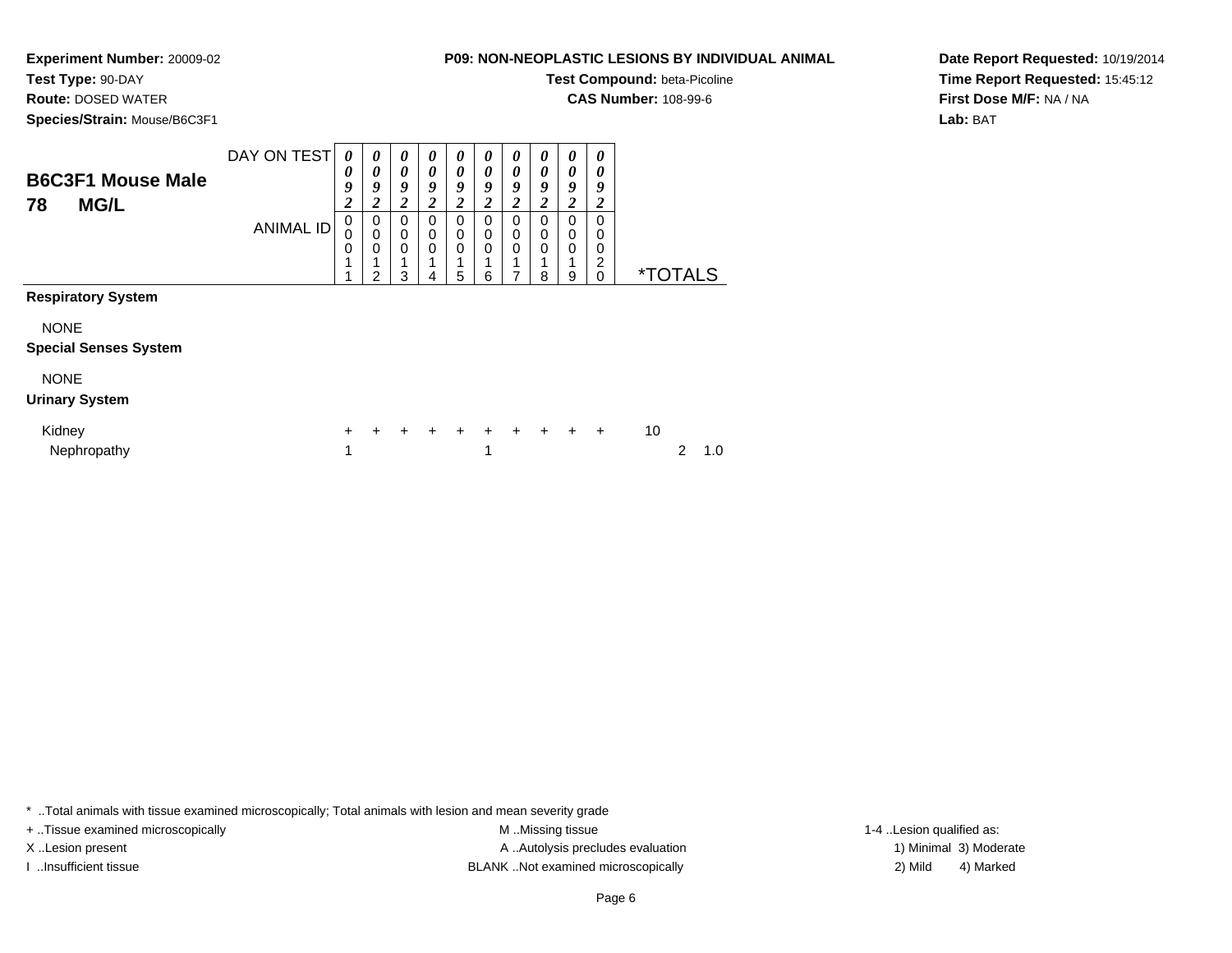# **Test Type:** 90-DAY

**Route:** DOSED WATER

**Species/Strain:** Mouse/B6C3F1

### **P09: NON-NEOPLASTIC LESIONS BY INDIVIDUAL ANIMAL**

**Test Compound:** beta-Picoline

**CAS Number:** 108-99-6

**Date Report Requested:** 10/19/2014**Time Report Requested:** 15:45:12**First Dose M/F:** NA / NA**Lab:** BAT

| <b>B6C3F1 Mouse Male</b><br><b>MG/L</b><br>156 | DAY ON TEST | 0<br>Q<br>ኅ<br>∠ |                  | $\boldsymbol{v}$<br>0<br>9<br>ി |   | U<br>$\boldsymbol{\theta}$<br>O | U<br>9 | U<br>$\boldsymbol{\theta}$<br>a<br>2 | U<br>o                 | $\boldsymbol{\theta}$<br>0<br>O | 0<br>o |             |
|------------------------------------------------|-------------|------------------|------------------|---------------------------------|---|---------------------------------|--------|--------------------------------------|------------------------|---------------------------------|--------|-------------|
|                                                | ANIMAL ID   | υ<br>U<br>U<br>2 | υ<br>U<br>◠<br>◠ | 0<br>0<br>0<br>2<br>ົ           | ົ | റ<br>5                          | ົ<br>6 | 0<br>0<br>0<br>2                     | 0<br>0<br>⌒<br>$\circ$ | 0<br>0<br>0<br>າ<br>9           | ົ<br>w | ∗⊤<br>TAI S |

### **Alimentary System**

NONE

**Cardiovascular System**

NONE

**Endocrine System**

NONE

**General Body System**

NONE

**Genital System**

NONE

**Hematopoietic System**

NONE

**Integumentary System**

NONE

**Musculoskeletal System**

NONE

**Nervous System**

NONE

\* ..Total animals with tissue examined microscopically; Total animals with lesion and mean severity grade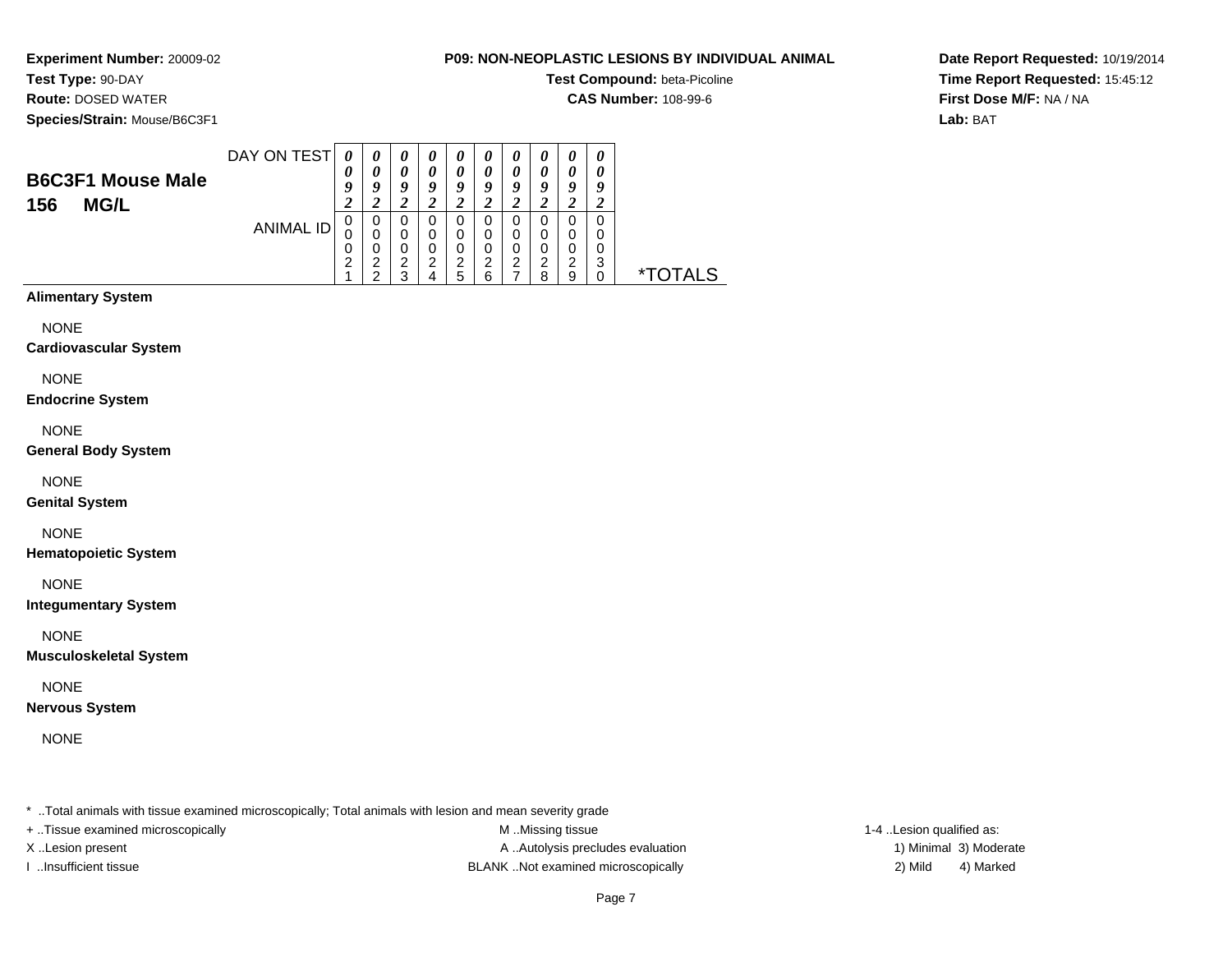**Test Type:** 90-DAY

**Route:** DOSED WATER

**Species/Strain:** Mouse/B6C3F1

**P09: NON-NEOPLASTIC LESIONS BY INDIVIDUAL ANIMAL**

**Test Compound:** beta-Picoline

**CAS Number:** 108-99-6

**Date Report Requested:** 10/19/2014**Time Report Requested:** 15:45:13**First Dose M/F:** NA / NA**Lab:** BAT

| <b>B6C3F1 Mouse Male</b>     | DAY ON TEST      | 0<br>0                        | 0<br>$\boldsymbol{\theta}$                       | $\boldsymbol{\theta}$<br>$\boldsymbol{\theta}$ | 0<br>0                          | 0<br>0                | 0<br>0                | 0<br>0                             | 0<br>0                | 0<br>0                                    | 0<br>0                |                       |     |  |
|------------------------------|------------------|-------------------------------|--------------------------------------------------|------------------------------------------------|---------------------------------|-----------------------|-----------------------|------------------------------------|-----------------------|-------------------------------------------|-----------------------|-----------------------|-----|--|
| <b>MG/L</b><br>156           |                  | 9<br>2                        | 9<br>$\overline{\mathbf{c}}$                     | 9<br>2                                         | 9<br>2                          | 9<br>2                | 9<br>2                | 9<br>2                             | 9<br>2                | 9<br>2                                    | 9<br>2                |                       |     |  |
|                              | <b>ANIMAL ID</b> | 0<br>0<br>0<br>$\overline{c}$ | 0<br>$\mathbf 0$<br>$\mathbf 0$<br>$\frac{2}{2}$ | 0<br>0<br>$\mathbf 0$<br>$\overline{2}$<br>3   | 0<br>0<br>$\mathbf 0$<br>2<br>4 | 0<br>0<br>0<br>2<br>5 | 0<br>0<br>0<br>2<br>6 | 0<br>0<br>0<br>$\overline{c}$<br>7 | 0<br>0<br>0<br>2<br>8 | 0<br>$\Omega$<br>0<br>$\overline{c}$<br>9 | 0<br>0<br>0<br>3<br>0 | <i><b>*TOTALS</b></i> |     |  |
| <b>Respiratory System</b>    |                  |                               |                                                  |                                                |                                 |                       |                       |                                    |                       |                                           |                       |                       |     |  |
| <b>NONE</b>                  |                  |                               |                                                  |                                                |                                 |                       |                       |                                    |                       |                                           |                       |                       |     |  |
| <b>Special Senses System</b> |                  |                               |                                                  |                                                |                                 |                       |                       |                                    |                       |                                           |                       |                       |     |  |
| <b>NONE</b>                  |                  |                               |                                                  |                                                |                                 |                       |                       |                                    |                       |                                           |                       |                       |     |  |
| <b>Urinary System</b>        |                  |                               |                                                  |                                                |                                 |                       |                       |                                    |                       |                                           |                       |                       |     |  |
| Kidney<br>Nephropathy        |                  | +                             |                                                  |                                                |                                 |                       |                       |                                    |                       | $+$                                       | $\ddot{}$<br>1        | 10                    | 1.0 |  |

\* ..Total animals with tissue examined microscopically; Total animals with lesion and mean severity grade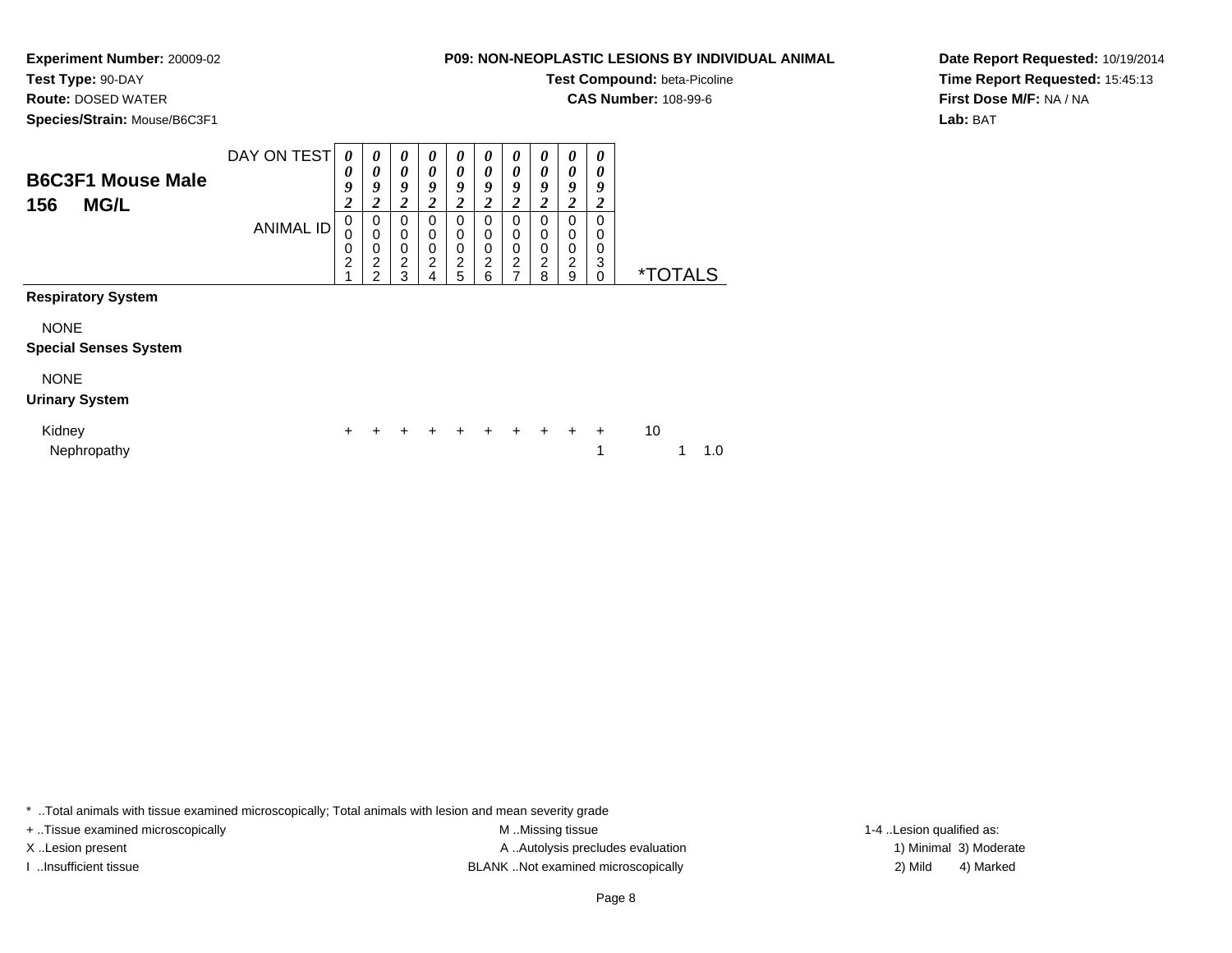# **Test Type:** 90-DAY

**Route:** DOSED WATER

**Species/Strain:** Mouse/B6C3F1

### **P09: NON-NEOPLASTIC LESIONS BY INDIVIDUAL ANIMAL**

**Test Compound:** beta-Picoline

**CAS Number:** 108-99-6

**Date Report Requested:** 10/19/2014**Time Report Requested:** 15:45:13**First Dose M/F:** NA / NA**Lab:** BAT

| <b>B6C3F1 Mouse Male</b><br>312<br><b>MG/L</b> | DAY ON TEST | 0<br>$\boldsymbol{\mathit{U}}$<br>o | $\boldsymbol{\theta}$<br>U<br>U | $\boldsymbol{\theta}$<br>0<br>9 | U<br>U<br>ч      | U<br>0<br>у           | U<br>U<br>ч      | $\boldsymbol{\theta}$<br>0<br>9 |             | o                | o |         |
|------------------------------------------------|-------------|-------------------------------------|---------------------------------|---------------------------------|------------------|-----------------------|------------------|---------------------------------|-------------|------------------|---|---------|
|                                                | ANIMAL ID   | 0<br>U<br>0<br>3                    | 0<br>0<br>0<br>3<br>◠           | O<br>0<br>0<br>3<br>っ           | O<br>0<br>O<br>3 | U<br>0<br>0<br>3<br>5 | 0<br>O<br>3<br>6 | 0<br>0<br>0<br>3                | 0<br>3<br>я | 0<br>0<br>3<br>9 | 4 | *TOTALS |

### **Alimentary System**

NONE

#### **Cardiovascular System**

NONE

#### **Endocrine System**

NONE

### **General Body System**

NONE

### **Genital System**

NONE

### **Hematopoietic System**

NONE

### **Integumentary System**

NONE

### **Musculoskeletal System**

NONE

### **Nervous System**

NONE

\* ..Total animals with tissue examined microscopically; Total animals with lesion and mean severity grade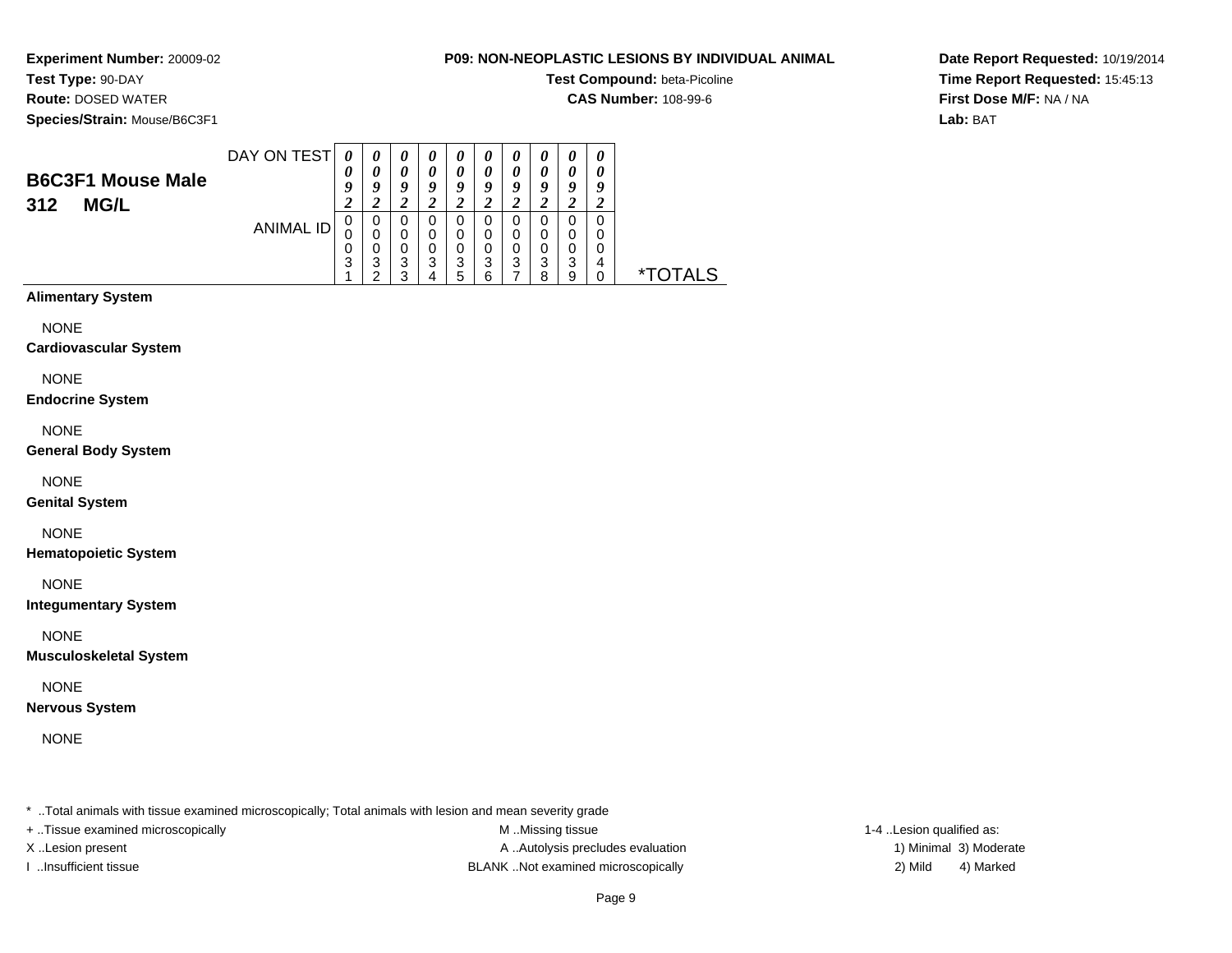# **Test Type:** 90-DAY

**Route:** DOSED WATER

**Species/Strain:** Mouse/B6C3F1

### **P09: NON-NEOPLASTIC LESIONS BY INDIVIDUAL ANIMAL**

**Test Compound:** beta-Picoline

**CAS Number:** 108-99-6

**Date Report Requested:** 10/19/2014**Time Report Requested:** 15:45:13**First Dose M/F:** NA / NA**Lab:** BAT

| <b>B6C3F1 Mouse Male</b><br><b>MG/L</b><br>312 | DAY ON TEST      | 0<br>0<br>9<br>$\overline{2}$ | 0<br>0<br>9<br>2                             | 0<br>$\theta$<br>9<br>2                   | 0<br>$\boldsymbol{\theta}$<br>9<br>2<br>0                     | 0<br>$\boldsymbol{\theta}$<br>9<br>2 | 0<br>0<br>9<br>$\overline{\mathbf{2}}$ | 0<br>0<br>9<br>2      | 0<br>0<br>9<br>$\boldsymbol{2}$               | 0<br>0<br>9<br>2<br>0 | 0<br>0<br>9<br>2             |    |                       |     |  |
|------------------------------------------------|------------------|-------------------------------|----------------------------------------------|-------------------------------------------|---------------------------------------------------------------|--------------------------------------|----------------------------------------|-----------------------|-----------------------------------------------|-----------------------|------------------------------|----|-----------------------|-----|--|
|                                                | <b>ANIMAL ID</b> | 0<br>0<br>0<br>3              | 0<br>$\mathbf 0$<br>0<br>3<br>$\overline{2}$ | 0<br>$\mathbf 0$<br>$\mathbf 0$<br>3<br>3 | $\pmb{0}$<br>$\begin{smallmatrix}0\0\3\end{smallmatrix}$<br>4 | 0<br>0<br>0<br>3<br>5                | 0<br>0<br>0<br>3<br>6                  | 0<br>0<br>0<br>3<br>7 | 0<br>0<br>0<br>$\ensuremath{\mathsf{3}}$<br>8 | 0<br>0<br>3<br>9      | 0<br>0<br>0<br>4<br>$\Omega$ |    | <i><b>*TOTALS</b></i> |     |  |
| <b>Respiratory System</b>                      |                  |                               |                                              |                                           |                                                               |                                      |                                        |                       |                                               |                       |                              |    |                       |     |  |
| <b>NONE</b>                                    |                  |                               |                                              |                                           |                                                               |                                      |                                        |                       |                                               |                       |                              |    |                       |     |  |
| <b>Special Senses System</b>                   |                  |                               |                                              |                                           |                                                               |                                      |                                        |                       |                                               |                       |                              |    |                       |     |  |
| <b>NONE</b>                                    |                  |                               |                                              |                                           |                                                               |                                      |                                        |                       |                                               |                       |                              |    |                       |     |  |
| <b>Urinary System</b>                          |                  |                               |                                              |                                           |                                                               |                                      |                                        |                       |                                               |                       |                              |    |                       |     |  |
| Kidney                                         |                  | $\ddot{}$                     | $\div$                                       | $\div$                                    | +                                                             |                                      | $\ddot{}$                              | $\ddot{}$             |                                               | $+$                   | $\ddot{}$                    | 10 |                       |     |  |
| Infiltration Cellular, Mononuclear CI          |                  |                               |                                              |                                           | 1                                                             |                                      |                                        |                       |                                               |                       |                              |    | 1                     | 1.0 |  |
| Nephropathy                                    |                  |                               |                                              |                                           |                                                               |                                      |                                        |                       |                                               |                       |                              |    |                       | 1.0 |  |

\* ..Total animals with tissue examined microscopically; Total animals with lesion and mean severity grade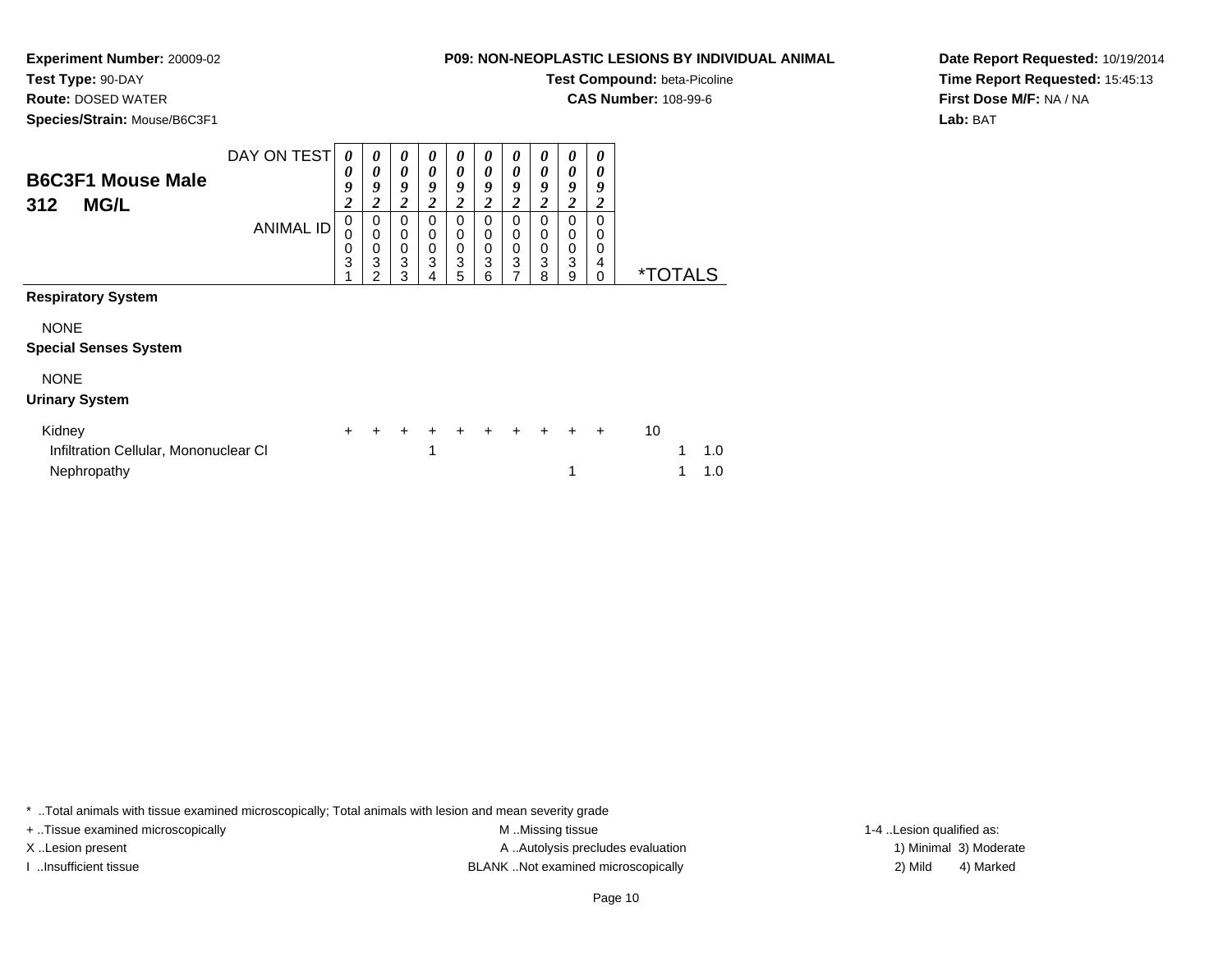# **Test Type:** 90-DAY

**Route:** DOSED WATER

**Species/Strain:** Mouse/B6C3F1

### **P09: NON-NEOPLASTIC LESIONS BY INDIVIDUAL ANIMAL**

**Test Compound:** beta-Picoline

**CAS Number:** 108-99-6

**Date Report Requested:** 10/19/2014**Time Report Requested:** 15:45:13**First Dose M/F:** NA / NA**Lab:** BAT

| <b>B6C3F1 Mouse Male</b> | DAY ON TEST | q           | O      | $\boldsymbol{\theta}$<br>9 | U<br>O | $\boldsymbol{\theta}$<br>0<br>9<br>7 | v<br>0 | $\boldsymbol{\theta}$<br>$\boldsymbol{\theta}$<br>Q | $\boldsymbol{\theta}$<br>$\boldsymbol{\theta}$<br>Q | $\boldsymbol{\theta}$<br>0<br>9 | 0<br>o      |                       |
|--------------------------|-------------|-------------|--------|----------------------------|--------|--------------------------------------|--------|-----------------------------------------------------|-----------------------------------------------------|---------------------------------|-------------|-----------------------|
| <b>MG/L</b><br>625       | ANIMAL ID   | 0<br>U<br>0 | υ      | U<br>0<br>0                | U      | 0<br>0<br>0                          |        | 0                                                   |                                                     | 0<br>0<br>0                     | 0<br>0<br>0 |                       |
|                          |             | 4           | 4<br>◠ | 4<br>າ                     | 4      | 4<br>5                               | ี      | 4                                                   | 4<br>ິດ                                             | 4<br>9                          | 5           | TAI S<br>$\mathbf{x}$ |

### **Alimentary System**

NONE

### **Cardiovascular System**

NONE

### **Endocrine System**

NONE

### **General Body System**

NONE

### **Genital System**

NONE

### **Hematopoietic System**

NONE

### **Integumentary System**

NONE

### **Musculoskeletal System**

NONE

### **Nervous System**

NONE

\* ..Total animals with tissue examined microscopically; Total animals with lesion and mean severity grade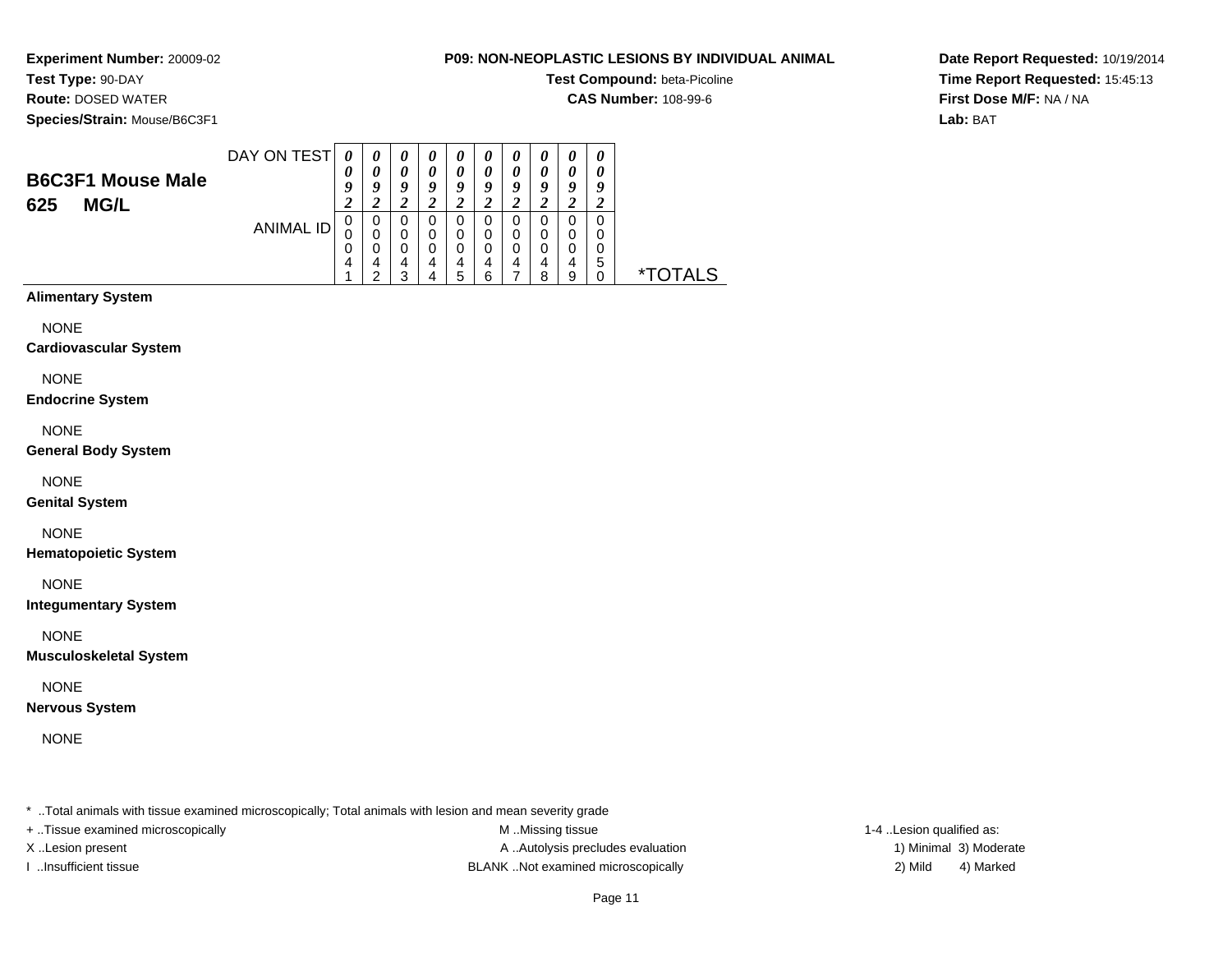# **Test Type:** 90-DAY

**Route:** DOSED WATER

**Species/Strain:** Mouse/B6C3F1

### **P09: NON-NEOPLASTIC LESIONS BY INDIVIDUAL ANIMAL**

**Test Compound:** beta-Picoline

**CAS Number:** 108-99-6

**Date Report Requested:** 10/19/2014**Time Report Requested:** 15:45:13**First Dose M/F:** NA / NA**Lab:** BAT

| <b>B6C3F1 Mouse Male</b><br><b>MG/L</b><br>625 | DAY ON TEST<br>ANIMAL ID | 0<br>0<br>9<br>$\boldsymbol{2}$<br>0<br>$\mathbf 0$<br>0 | 0<br>$\boldsymbol{\theta}$<br>9<br>2<br>0<br>$\Omega$<br>0 | $\boldsymbol{\theta}$<br>0<br>9<br>2<br>$\Omega$<br>0<br>$\mathbf 0$ | 0<br>$\boldsymbol{\theta}$<br>9<br>2<br>$\Omega$<br>0<br>0 | 0<br>0<br>9<br>2<br>0<br>0<br>$\mathbf 0$ | 0<br>$\boldsymbol{\theta}$<br>9<br>2<br>$\mathbf 0$<br>0<br>0 | 0<br>$\boldsymbol{\theta}$<br>9<br>2<br>0<br>0<br>0 | $\boldsymbol{\theta}$<br>$\boldsymbol{\theta}$<br>9<br>$\boldsymbol{2}$<br>0<br>$\mathbf 0$<br>0 | 0<br>0<br>9<br>2<br>0<br>0<br>0 | $\boldsymbol{\theta}$<br>0<br>9<br>2<br>0<br>0<br>0 |    |                       |     |
|------------------------------------------------|--------------------------|----------------------------------------------------------|------------------------------------------------------------|----------------------------------------------------------------------|------------------------------------------------------------|-------------------------------------------|---------------------------------------------------------------|-----------------------------------------------------|--------------------------------------------------------------------------------------------------|---------------------------------|-----------------------------------------------------|----|-----------------------|-----|
|                                                |                          | 4                                                        | 4<br>2                                                     | 4<br>3                                                               | 4<br>4                                                     | $\overline{4}$<br>5                       | $\overline{4}$<br>6                                           | 4<br>7                                              | 4<br>8                                                                                           | 4<br>9                          | 5<br>$\mathbf 0$                                    |    | <i><b>*TOTALS</b></i> |     |
| <b>Respiratory System</b>                      |                          |                                                          |                                                            |                                                                      |                                                            |                                           |                                                               |                                                     |                                                                                                  |                                 |                                                     |    |                       |     |
| <b>NONE</b>                                    |                          |                                                          |                                                            |                                                                      |                                                            |                                           |                                                               |                                                     |                                                                                                  |                                 |                                                     |    |                       |     |
| <b>Special Senses System</b>                   |                          |                                                          |                                                            |                                                                      |                                                            |                                           |                                                               |                                                     |                                                                                                  |                                 |                                                     |    |                       |     |
| <b>NONE</b>                                    |                          |                                                          |                                                            |                                                                      |                                                            |                                           |                                                               |                                                     |                                                                                                  |                                 |                                                     |    |                       |     |
| <b>Urinary System</b>                          |                          |                                                          |                                                            |                                                                      |                                                            |                                           |                                                               |                                                     |                                                                                                  |                                 |                                                     |    |                       |     |
| Kidney<br>Nephropathy                          |                          | $\pm$                                                    | 1                                                          |                                                                      | 1                                                          |                                           |                                                               | $\ddot{}$                                           | $\ddot{}$                                                                                        | $\ddot{}$                       | $\ddot{}$                                           | 10 | 2                     | 1.0 |

\* ..Total animals with tissue examined microscopically; Total animals with lesion and mean severity grade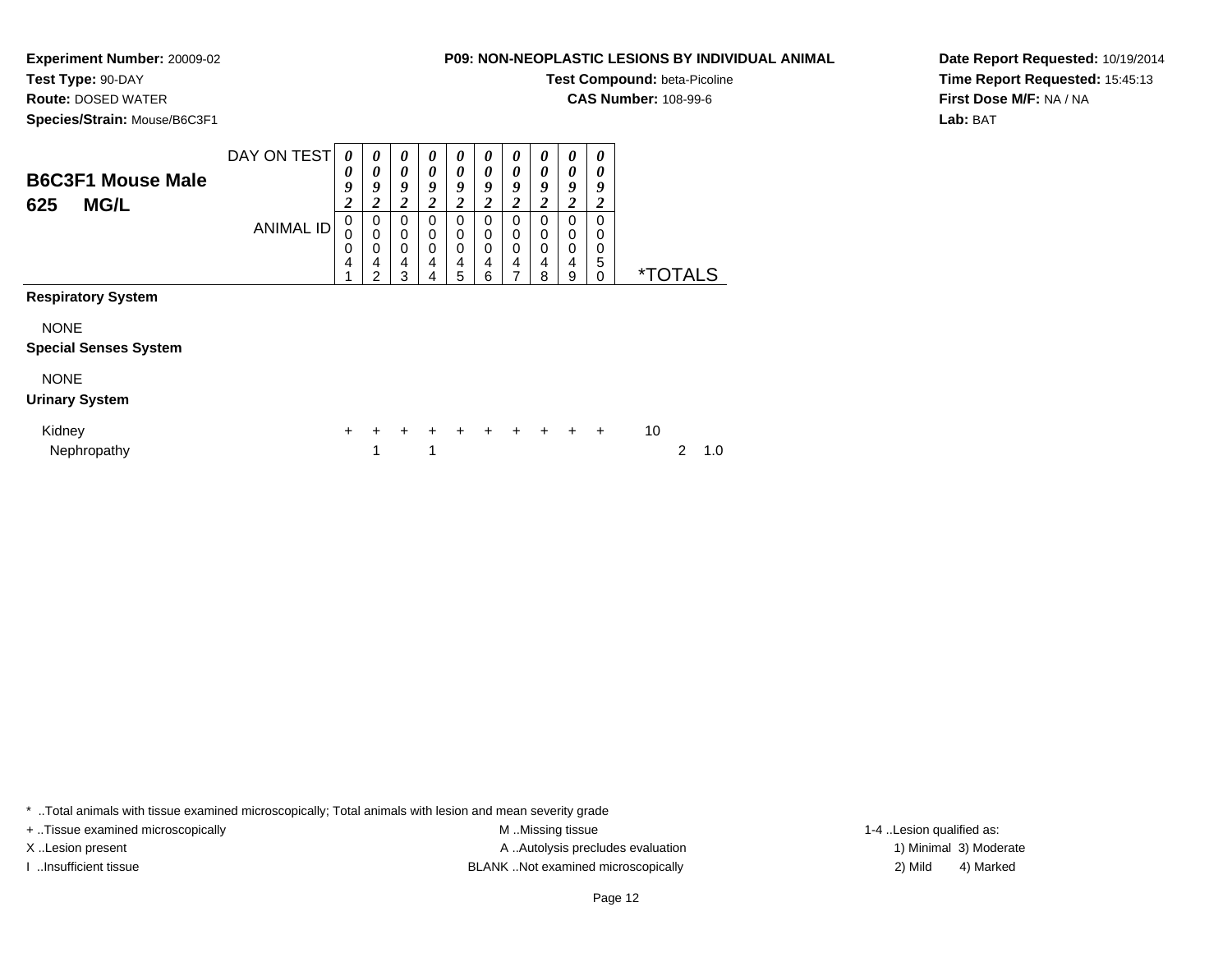**Test Type:** 90-DAY

**Route:** DOSED WATER

**Species/Strain:** Mouse/B6C3F1

### **P09: NON-NEOPLASTIC LESIONS BY INDIVIDUAL ANIMAL**

**Test Compound:** beta-Picoline

**CAS Number:** 108-99-6

**Date Report Requested:** 10/19/2014**Time Report Requested:** 15:45:13**First Dose M/F:** NA / NA**Lab:** BAT

| <b>B6C3F1 Mouse Male</b><br><b>MG/L</b><br>1250      | DAY ON TEST<br><b>ANIMAL ID</b> | 0<br>0<br>9<br>$\overline{\mathbf{c}}$<br>$\mathbf 0$<br>0<br>0 | 0<br>$\boldsymbol{\theta}$<br>9<br>$\overline{c}$<br>$\mathbf 0$<br>0<br>$\mathbf 0$ | $\boldsymbol{\theta}$<br>0<br>9<br>$\boldsymbol{2}$<br>$\mathbf 0$<br>0<br>$\mathbf 0$ | 0<br>$\boldsymbol{\theta}$<br>$\boldsymbol{g}$<br>$\overline{c}$<br>$\mathbf 0$<br>0<br>$\mathbf 0$ | 0<br>0<br>9<br>$\overline{c}$<br>$\mathbf 0$<br>0<br>$\mathbf 0$ | 0<br>0<br>9<br>$\overline{\mathbf{c}}$<br>$\mathbf 0$<br>0<br>$\mathbf 0$ | 0<br>0<br>9<br>$\overline{2}$<br>$\mathbf 0$<br>0<br>$\mathbf 0$ | 0<br>$\boldsymbol{\theta}$<br>9<br>$\overline{2}$<br>$\mathbf 0$<br>0<br>$\mathbf 0$ | 0<br>$\boldsymbol{\theta}$<br>9<br>$\overline{2}$<br>$\mathbf 0$<br>0<br>$\mathbf 0$ | 0<br>0<br>9<br>$\overline{2}$<br>$\Omega$<br>$\Omega$<br>0 |                       |                |     |
|------------------------------------------------------|---------------------------------|-----------------------------------------------------------------|--------------------------------------------------------------------------------------|----------------------------------------------------------------------------------------|-----------------------------------------------------------------------------------------------------|------------------------------------------------------------------|---------------------------------------------------------------------------|------------------------------------------------------------------|--------------------------------------------------------------------------------------|--------------------------------------------------------------------------------------|------------------------------------------------------------|-----------------------|----------------|-----|
|                                                      |                                 | 5                                                               | 5<br>2                                                                               | 5<br>3                                                                                 | 5<br>4                                                                                              | 5<br>5                                                           | 5<br>6                                                                    | 5<br>$\overline{7}$                                              | 5<br>8                                                                               | 5<br>9                                                                               | 6<br>$\mathbf 0$                                           | <i><b>*TOTALS</b></i> |                |     |
| <b>Alimentary System</b>                             |                                 |                                                                 |                                                                                      |                                                                                        |                                                                                                     |                                                                  |                                                                           |                                                                  |                                                                                      |                                                                                      |                                                            |                       |                |     |
| Esophagus                                            |                                 | +                                                               | +                                                                                    |                                                                                        | +                                                                                                   | +                                                                | +                                                                         | +                                                                | +                                                                                    |                                                                                      | +                                                          | 10                    |                |     |
| Gallbladder                                          |                                 | $\pm$                                                           | +                                                                                    | $\ddot{}$                                                                              | +                                                                                                   | $\ddot{}$                                                        | $\ddot{}$                                                                 | +                                                                | $\ddot{}$                                                                            | +                                                                                    | $\ddot{}$                                                  | 10                    |                |     |
| Intestine Large, Cecum                               |                                 | $\ddot{}$                                                       | $\ddot{}$                                                                            | $\ddot{}$                                                                              | $\ddot{}$                                                                                           | +                                                                | +                                                                         | $\ddot{}$                                                        | $\ddot{}$                                                                            | +                                                                                    | +                                                          | 10                    |                |     |
| Intestine Large, Colon                               |                                 | +                                                               | +                                                                                    | +                                                                                      | $\ddot{}$                                                                                           | $\ddot{}$                                                        | $\ddot{}$                                                                 | $\ddot{}$                                                        | $\ddot{}$                                                                            | +                                                                                    | +                                                          | 10                    |                |     |
| Intestine Large, Rectum                              |                                 | $\pm$                                                           | $\ddot{}$                                                                            | $\ddot{}$                                                                              | $\ddot{}$                                                                                           | $\ddot{}$                                                        | $\ddot{}$                                                                 | $+$                                                              | $+$                                                                                  | $\ddot{}$                                                                            | $\ddot{}$                                                  | 10                    |                |     |
| Intestine Small, Duodenum                            |                                 | $\ddot{}$                                                       | +                                                                                    | $\ddot{}$                                                                              | $\ddot{}$                                                                                           | +                                                                | +                                                                         | +                                                                | $\ddot{}$                                                                            | $\ddot{}$                                                                            | +                                                          | 10                    |                |     |
| Intestine Small, Ileum                               |                                 | +                                                               | $\ddot{}$                                                                            | +                                                                                      | $\ddot{}$                                                                                           | $\ddot{}$                                                        | $\ddot{}$                                                                 | $\ddot{}$                                                        | $\ddot{}$                                                                            | +                                                                                    | +                                                          | 10                    |                |     |
| Intestine Small, Jejunum                             |                                 | +                                                               | $\ddot{}$                                                                            | $\ddot{}$                                                                              | $\ddot{}$                                                                                           | $\ddot{}$                                                        | +                                                                         | $\ddot{}$                                                        | $\ddot{}$                                                                            | +                                                                                    | +                                                          | 10                    |                |     |
| Liver                                                |                                 | $\ddot{}$                                                       | +                                                                                    | $\ddot{}$                                                                              | $\ddot{}$                                                                                           | +                                                                | +                                                                         | $\ddot{}$                                                        | $+$                                                                                  | $\ddot{}$                                                                            | $\ddot{}$                                                  | 10                    |                |     |
| Inflammation, Chronic                                |                                 |                                                                 |                                                                                      |                                                                                        |                                                                                                     | 1                                                                | 1                                                                         |                                                                  |                                                                                      | 1                                                                                    |                                                            |                       | 3              | 1.0 |
| Pancreas                                             |                                 | +                                                               | ٠                                                                                    | ÷                                                                                      | +                                                                                                   | +                                                                | $\ddot{}$                                                                 | +                                                                | $\ddot{}$                                                                            | +                                                                                    | +                                                          | 10                    |                |     |
| Salivary Glands                                      |                                 | $\pm$                                                           | $\pm$                                                                                | $\ddot{}$                                                                              | +                                                                                                   | +                                                                | +                                                                         | $\ddot{}$                                                        | +                                                                                    | +                                                                                    | $\ddot{}$                                                  | 10                    |                |     |
| Stomach, Forestomach                                 |                                 | +                                                               | $\pm$                                                                                | +                                                                                      | +                                                                                                   | +                                                                | +                                                                         | $\ddot{}$                                                        | $\ddot{}$                                                                            | +                                                                                    | +                                                          | 10                    |                |     |
| Stomach, Glandular                                   |                                 | $\ddot{}$                                                       |                                                                                      | $\ddot{}$                                                                              | $\ddot{}$                                                                                           | $\ddot{}$                                                        | $\ddot{}$                                                                 | $\ddot{}$                                                        | $\ddot{}$                                                                            |                                                                                      | $\ddot{}$                                                  | 10                    |                |     |
| <b>Cardiovascular System</b>                         |                                 |                                                                 |                                                                                      |                                                                                        |                                                                                                     |                                                                  |                                                                           |                                                                  |                                                                                      |                                                                                      |                                                            |                       |                |     |
| <b>Blood Vessel</b>                                  |                                 | +                                                               |                                                                                      |                                                                                        |                                                                                                     |                                                                  | +                                                                         |                                                                  |                                                                                      |                                                                                      | +                                                          | 10                    |                |     |
| Heart                                                |                                 | $\pm$                                                           | +                                                                                    | $\ddot{}$                                                                              | +                                                                                                   | $\pm$                                                            | $\ddot{}$                                                                 | $\ddot{}$                                                        | $\ddot{}$                                                                            | $\ddot{}$                                                                            | $\ddot{}$                                                  | 10                    |                |     |
| Myocardium, Infiltration Cellular,<br>Mononuclear CI |                                 |                                                                 | 1                                                                                    |                                                                                        |                                                                                                     |                                                                  | 1                                                                         |                                                                  |                                                                                      |                                                                                      |                                                            |                       | $\overline{2}$ | 1.0 |

**Endocrine System**

\* ..Total animals with tissue examined microscopically; Total animals with lesion and mean severity grade

+ ..Tissue examined microscopically examined microscopically examined as:  $M$  ..Missing tissue 1-4 ..Lesion qualified as: X..Lesion present **A ..Autolysis precludes evaluation** A ..Autolysis precludes evaluation 1) Minimal 3) Moderate

I ..Insufficient tissue BLANK ..Not examined microscopically 2) Mild 4) Marked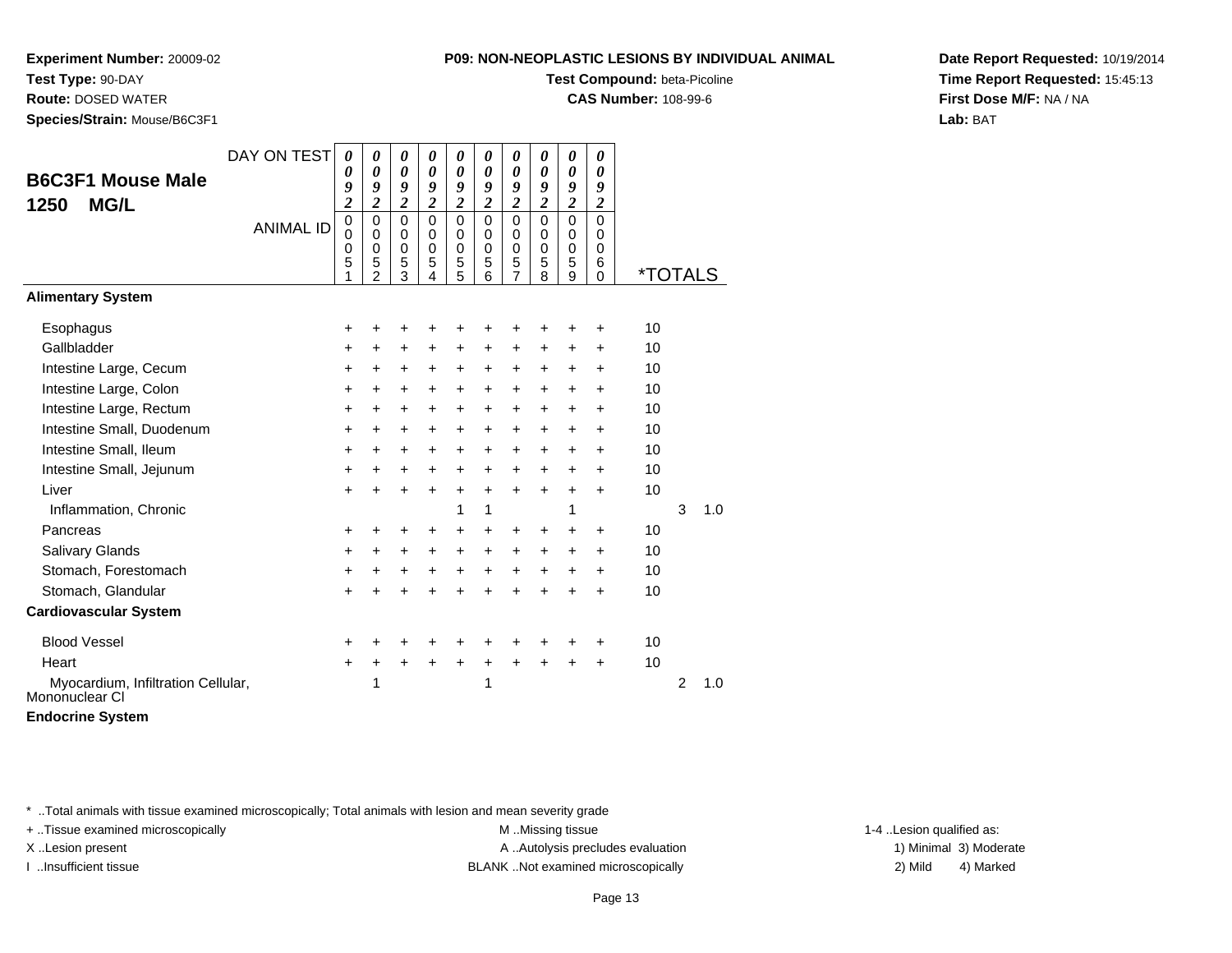# **Test Type:** 90-DAY

**Route:** DOSED WATER

**Species/Strain:** Mouse/B6C3F1

### **Test Compound:** beta-Picoline

**CAS Number:** 108-99-6

**Date Report Requested:** 10/19/2014**Time Report Requested:** 15:45:13**First Dose M/F:** NA / NA**Lab:** BAT

| <b>B6C3F1 Mouse Male</b><br><b>MG/L</b><br>1250 | DAY ON TEST<br><b>ANIMAL ID</b> | $\boldsymbol{\theta}$<br>$\boldsymbol{\theta}$<br>9<br>$\overline{c}$<br>$\mathbf 0$<br>$\Omega$<br>0<br>5 | 0<br>0<br>9<br>$\overline{2}$<br>0<br>$\mathbf 0$<br>0<br>5 | 0<br>0<br>9<br>$\overline{2}$<br>0<br>$\mathbf{0}$<br>0<br>5 | 0<br>0<br>9<br>$\overline{2}$<br>$\mathbf 0$<br>$\mathbf 0$<br>0<br>5 | 0<br>0<br>9<br>$\overline{2}$<br>0<br>$\Omega$<br>0<br>5 | 0<br>0<br>9<br>$\overline{2}$<br>$\mathbf 0$<br>$\mathbf 0$<br>0<br>5 | 0<br>0<br>9<br>$\overline{2}$<br>$\mathbf 0$<br>$\Omega$<br>0<br>5 | $\boldsymbol{\theta}$<br>$\boldsymbol{\theta}$<br>9<br>$\overline{2}$<br>$\pmb{0}$<br>$\mathbf 0$<br>0<br>$\overline{5}$ | 0<br>$\boldsymbol{\theta}$<br>9<br>$\overline{2}$<br>$\mathbf 0$<br>$\Omega$<br>0<br>5 | 0<br>$\boldsymbol{\theta}$<br>9<br>$\overline{2}$<br>$\mathbf 0$<br>$\Omega$<br>0<br>6 |    |                       |
|-------------------------------------------------|---------------------------------|------------------------------------------------------------------------------------------------------------|-------------------------------------------------------------|--------------------------------------------------------------|-----------------------------------------------------------------------|----------------------------------------------------------|-----------------------------------------------------------------------|--------------------------------------------------------------------|--------------------------------------------------------------------------------------------------------------------------|----------------------------------------------------------------------------------------|----------------------------------------------------------------------------------------|----|-----------------------|
|                                                 |                                 | 1                                                                                                          | $\overline{2}$                                              | 3                                                            | $\overline{\mathbf{4}}$                                               | 5                                                        | $\overline{6}$                                                        | $\overline{7}$                                                     | $\overline{8}$                                                                                                           | 9                                                                                      | $\mathbf 0$                                                                            |    | <i><b>*TOTALS</b></i> |
| <b>Adrenal Cortex</b>                           |                                 | $\ddot{}$                                                                                                  | +                                                           | +                                                            | +                                                                     | +                                                        | +                                                                     | +                                                                  | +                                                                                                                        | +                                                                                      | +                                                                                      | 10 |                       |
| Adrenal Medulla                                 |                                 | $\ddot{}$                                                                                                  | $\ddot{}$                                                   | $\ddot{}$                                                    | $\ddot{}$                                                             | $\ddot{}$                                                | $\ddot{}$                                                             | $\ddot{}$                                                          | $\ddot{}$                                                                                                                | $\ddot{}$                                                                              | +                                                                                      | 10 |                       |
| Islets, Pancreatic                              |                                 | +                                                                                                          | +                                                           | $\ddot{}$                                                    | $\ddot{}$                                                             | $\ddot{}$                                                | $\ddot{}$                                                             | $\ddot{}$                                                          | $\ddot{}$                                                                                                                | $\ddot{}$                                                                              | +                                                                                      | 10 |                       |
| Parathyroid Gland                               |                                 | +                                                                                                          | $\ddot{}$                                                   | $\ddot{}$                                                    | $\ddot{}$                                                             | $\ddot{}$                                                | $\ddot{}$                                                             | M                                                                  | $\ddot{}$                                                                                                                | $\ddot{}$                                                                              | +                                                                                      | 9  |                       |
| Cyst                                            |                                 |                                                                                                            |                                                             |                                                              |                                                                       |                                                          | X                                                                     |                                                                    |                                                                                                                          |                                                                                        |                                                                                        |    | 1                     |
| <b>Pituitary Gland</b>                          |                                 | +                                                                                                          | +                                                           | +                                                            | +                                                                     | +                                                        | $\ddot{}$                                                             | +                                                                  | +                                                                                                                        | +                                                                                      | +                                                                                      | 10 |                       |
| <b>Thyroid Gland</b>                            |                                 | $\ddot{}$                                                                                                  | $\ddot{}$                                                   | $\ddot{}$                                                    | $\ddot{}$                                                             | $\ddot{}$                                                | $\ddot{}$                                                             | $\ddot{}$                                                          | $\ddot{}$                                                                                                                | $\ddot{}$                                                                              | $\ddot{}$                                                                              | 10 |                       |
| <b>Ectopic Thymus</b>                           |                                 |                                                                                                            |                                                             |                                                              |                                                                       |                                                          |                                                                       |                                                                    |                                                                                                                          | X                                                                                      |                                                                                        |    | 1                     |
| <b>General Body System</b>                      |                                 |                                                                                                            |                                                             |                                                              |                                                                       |                                                          |                                                                       |                                                                    |                                                                                                                          |                                                                                        |                                                                                        |    |                       |
| <b>NONE</b>                                     |                                 |                                                                                                            |                                                             |                                                              |                                                                       |                                                          |                                                                       |                                                                    |                                                                                                                          |                                                                                        |                                                                                        |    |                       |
| <b>Genital System</b>                           |                                 |                                                                                                            |                                                             |                                                              |                                                                       |                                                          |                                                                       |                                                                    |                                                                                                                          |                                                                                        |                                                                                        |    |                       |
| Epididymis                                      |                                 | $\ddot{}$                                                                                                  | +                                                           | +                                                            | +                                                                     | +                                                        | +                                                                     | +                                                                  | +                                                                                                                        | +                                                                                      | $\ddot{}$                                                                              | 10 |                       |
| <b>Preputial Gland</b>                          |                                 | +                                                                                                          | $\ddot{}$                                                   | $\ddot{}$                                                    | $\ddot{}$                                                             | +                                                        | $\ddot{}$                                                             | $\ddot{}$                                                          | $\ddot{}$                                                                                                                | $\ddot{}$                                                                              | $\ddot{}$                                                                              | 10 |                       |
| Prostate                                        |                                 | $\ddot{}$                                                                                                  | $\ddot{}$                                                   | $\ddot{}$                                                    | $\ddot{}$                                                             | $\ddot{}$                                                | +                                                                     | $\ddot{}$                                                          | $\ddot{}$                                                                                                                | $\ddot{}$                                                                              | $\ddot{}$                                                                              | 10 |                       |
| <b>Seminal Vesicle</b>                          |                                 | +                                                                                                          | +                                                           | +                                                            | +                                                                     | $\ddot{}$                                                | $\ddot{}$                                                             | +                                                                  | $\ddot{}$                                                                                                                | $\ddot{}$                                                                              | $\ddot{}$                                                                              | 10 |                       |
| <b>Testes</b>                                   |                                 | +                                                                                                          | $\ddot{}$                                                   | $\ddot{}$                                                    | $\ddot{}$                                                             | $\ddot{}$                                                | $\ddot{}$                                                             | $\ddot{}$                                                          | $\ddot{}$                                                                                                                | $\ddot{}$                                                                              | $\ddot{}$                                                                              | 10 |                       |
| <b>Hematopoietic System</b>                     |                                 |                                                                                                            |                                                             |                                                              |                                                                       |                                                          |                                                                       |                                                                    |                                                                                                                          |                                                                                        |                                                                                        |    |                       |
| <b>Bone Marrow</b>                              |                                 | +                                                                                                          | +                                                           | +                                                            | +                                                                     | +                                                        | +                                                                     | +                                                                  | +                                                                                                                        | +                                                                                      | +                                                                                      | 10 |                       |
| Lymph Node, Mandibular                          |                                 | $\ddot{}$                                                                                                  | $\ddot{}$                                                   | М                                                            | $\ddot{}$                                                             | $\ddot{}$                                                | $\ddot{}$                                                             | $\ddot{}$                                                          | $\ddot{}$                                                                                                                | $\ddot{}$                                                                              | +                                                                                      | 9  |                       |
| Lymph Node, Mesenteric                          |                                 | +                                                                                                          | +                                                           | +                                                            | +                                                                     | +                                                        | +                                                                     | $\pm$                                                              | $\ddot{}$                                                                                                                | +                                                                                      | +                                                                                      | 10 |                       |
| Spleen                                          |                                 | +                                                                                                          | +                                                           | +                                                            | +                                                                     | +                                                        | +                                                                     | +                                                                  | +                                                                                                                        | +                                                                                      | +                                                                                      | 10 |                       |
|                                                 |                                 |                                                                                                            |                                                             |                                                              |                                                                       |                                                          |                                                                       |                                                                    |                                                                                                                          |                                                                                        |                                                                                        |    |                       |

\* ..Total animals with tissue examined microscopically; Total animals with lesion and mean severity grade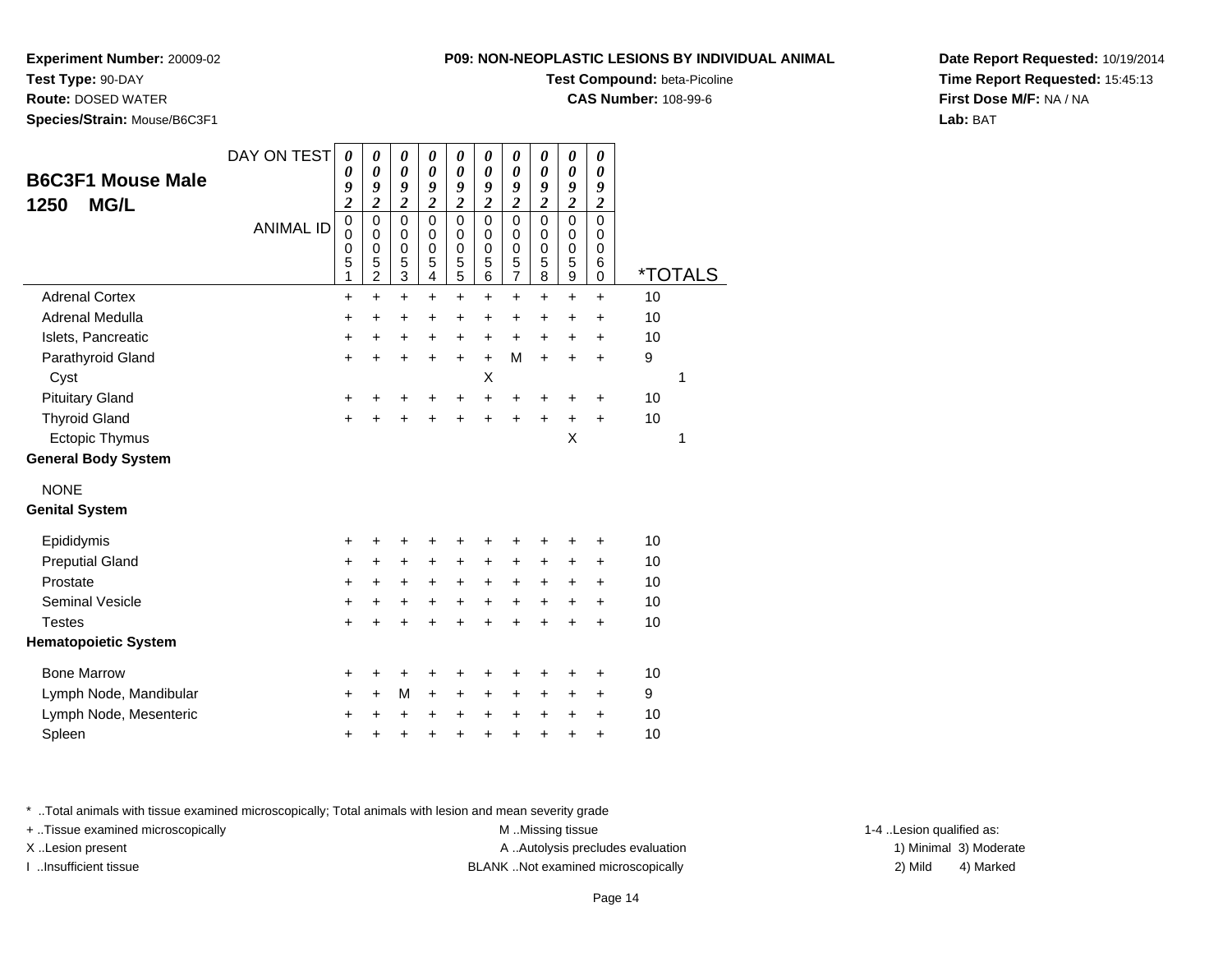# **Test Type:** 90-DAY

**Route:** DOSED WATER

**Species/Strain:** Mouse/B6C3F1

### **P09: NON-NEOPLASTIC LESIONS BY INDIVIDUAL ANIMAL**

**Test Compound:** beta-Picoline

**CAS Number:** 108-99-6

**Date Report Requested:** 10/19/2014**Time Report Requested:** 15:45:13**First Dose M/F:** NA / NA**Lab:** BAT

| <b>B6C3F1 Mouse Male</b><br>1250<br><b>MG/L</b><br>Thymus<br><b>Integumentary System</b> | DAY ON TEST<br><b>ANIMAL ID</b> | 0<br>0<br>9<br>$\overline{\mathbf{c}}$<br>$\mathbf 0$<br>0<br>0<br>5<br>1<br>$\ddot{}$ | 0<br>0<br>9<br>$\overline{2}$<br>$\mathbf 0$<br>0<br>$\mathbf 0$<br>5<br>$\overline{c}$<br>$\ddot{}$ | 0<br>0<br>9<br>$\overline{c}$<br>$\pmb{0}$<br>0<br>$\pmb{0}$<br>$\mathbf 5$<br>$\overline{3}$<br>$\ddot{}$ | 0<br>0<br>9<br>$\boldsymbol{2}$<br>$\mathbf 0$<br>0<br>0<br>5<br>4<br>$\ddot{}$ | 0<br>0<br>9<br>$\boldsymbol{2}$<br>$\mathbf 0$<br>0<br>$\pmb{0}$<br>$\frac{5}{5}$<br>$\ddot{}$ | 0<br>0<br>9<br>$\boldsymbol{2}$<br>$\Omega$<br>0<br>$\mathbf 0$<br>$\mathbf 5$<br>6<br>$\ddot{}$ | 0<br>$\boldsymbol{\theta}$<br>9<br>$\boldsymbol{2}$<br>$\mathbf 0$<br>0<br>$\,0\,$<br>$\frac{5}{7}$<br>$\ddot{}$ | 0<br>0<br>9<br>$\overline{2}$<br>$\Omega$<br>0<br>$\mathbf 0$<br>$\mathbf 5$<br>8<br>$\ddot{}$ | 0<br>$\boldsymbol{\theta}$<br>9<br>$\overline{c}$<br>$\mathbf 0$<br>0<br>$\begin{smallmatrix}0\0\0\end{smallmatrix}$<br>$\boldsymbol{9}$<br>$\ddot{}$ | 0<br>0<br>9<br>$\boldsymbol{2}$<br>$\mathbf 0$<br>0<br>$\mathbf 0$<br>$\,6$<br>$\mathbf 0$<br>$+$ | *TOTALS<br>10 |                |     |
|------------------------------------------------------------------------------------------|---------------------------------|----------------------------------------------------------------------------------------|------------------------------------------------------------------------------------------------------|------------------------------------------------------------------------------------------------------------|---------------------------------------------------------------------------------|------------------------------------------------------------------------------------------------|--------------------------------------------------------------------------------------------------|------------------------------------------------------------------------------------------------------------------|------------------------------------------------------------------------------------------------|-------------------------------------------------------------------------------------------------------------------------------------------------------|---------------------------------------------------------------------------------------------------|---------------|----------------|-----|
|                                                                                          |                                 |                                                                                        |                                                                                                      |                                                                                                            |                                                                                 |                                                                                                |                                                                                                  |                                                                                                                  |                                                                                                |                                                                                                                                                       |                                                                                                   |               |                |     |
| <b>Mammary Gland</b>                                                                     |                                 | M                                                                                      | M                                                                                                    | M                                                                                                          | M                                                                               | M                                                                                              | M                                                                                                | M                                                                                                                | M                                                                                              | M                                                                                                                                                     | M                                                                                                 | 0             |                |     |
| <b>Skin</b>                                                                              |                                 | +                                                                                      | +                                                                                                    | +                                                                                                          | +                                                                               | +                                                                                              | +                                                                                                | $\ddot{}$                                                                                                        | $\ddot{}$                                                                                      | +                                                                                                                                                     | $\ddot{}$                                                                                         | 10            |                |     |
| <b>Musculoskeletal System</b>                                                            |                                 |                                                                                        |                                                                                                      |                                                                                                            |                                                                                 |                                                                                                |                                                                                                  |                                                                                                                  |                                                                                                |                                                                                                                                                       |                                                                                                   |               |                |     |
| <b>Bone</b>                                                                              |                                 | $\ddot{}$                                                                              | +                                                                                                    | ٠                                                                                                          |                                                                                 | +                                                                                              | +                                                                                                | +                                                                                                                | +                                                                                              | +                                                                                                                                                     | +                                                                                                 | 10            |                |     |
| <b>Nervous System</b>                                                                    |                                 |                                                                                        |                                                                                                      |                                                                                                            |                                                                                 |                                                                                                |                                                                                                  |                                                                                                                  |                                                                                                |                                                                                                                                                       |                                                                                                   |               |                |     |
| <b>Brain</b>                                                                             |                                 | +                                                                                      |                                                                                                      |                                                                                                            |                                                                                 | ٠                                                                                              | +                                                                                                | +                                                                                                                | +                                                                                              | +                                                                                                                                                     | $\ddot{}$                                                                                         | 10            |                |     |
| <b>Respiratory System</b>                                                                |                                 |                                                                                        |                                                                                                      |                                                                                                            |                                                                                 |                                                                                                |                                                                                                  |                                                                                                                  |                                                                                                |                                                                                                                                                       |                                                                                                   |               |                |     |
|                                                                                          |                                 |                                                                                        |                                                                                                      |                                                                                                            |                                                                                 |                                                                                                |                                                                                                  |                                                                                                                  |                                                                                                |                                                                                                                                                       |                                                                                                   | 10            |                |     |
| Lung<br><b>Nose</b>                                                                      |                                 | $\ddot{}$<br>+                                                                         | $\pm$                                                                                                | +<br>$\ddot{}$                                                                                             | +<br>$\ddot{}$                                                                  | +<br>$\ddot{}$                                                                                 | +<br>$+$                                                                                         | +<br>$\ddot{}$                                                                                                   | +<br>$+$                                                                                       | +<br>$\ddot{}$                                                                                                                                        | +<br>$\ddot{}$                                                                                    | 10            |                |     |
| Trachea                                                                                  |                                 | $\ddot{}$                                                                              |                                                                                                      | +                                                                                                          | $\ddot{}$                                                                       | $\ddot{}$                                                                                      | $\ddot{}$                                                                                        | $\ddot{}$                                                                                                        | $\ddot{}$                                                                                      | $\ddot{}$                                                                                                                                             | $\ddot{}$                                                                                         | 10            |                |     |
| <b>Special Senses System</b>                                                             |                                 |                                                                                        |                                                                                                      |                                                                                                            |                                                                                 |                                                                                                |                                                                                                  |                                                                                                                  |                                                                                                |                                                                                                                                                       |                                                                                                   |               |                |     |
|                                                                                          |                                 |                                                                                        |                                                                                                      |                                                                                                            |                                                                                 |                                                                                                |                                                                                                  |                                                                                                                  |                                                                                                |                                                                                                                                                       |                                                                                                   |               |                |     |
| Eye                                                                                      |                                 | +                                                                                      |                                                                                                      |                                                                                                            |                                                                                 | +                                                                                              | +                                                                                                | +                                                                                                                | +                                                                                              | +                                                                                                                                                     | +                                                                                                 | 10            |                |     |
| <b>Harderian Gland</b>                                                                   |                                 | $\ddot{}$                                                                              |                                                                                                      | +                                                                                                          | +                                                                               | +                                                                                              | $\ddot{}$                                                                                        | $\ddot{}$                                                                                                        | $\ddot{}$                                                                                      | $\ddot{}$                                                                                                                                             | $\ddot{}$                                                                                         | 10            |                |     |
| <b>Urinary System</b>                                                                    |                                 |                                                                                        |                                                                                                      |                                                                                                            |                                                                                 |                                                                                                |                                                                                                  |                                                                                                                  |                                                                                                |                                                                                                                                                       |                                                                                                   |               |                |     |
| Kidney                                                                                   |                                 | +                                                                                      | +                                                                                                    | +                                                                                                          | +                                                                               | ٠                                                                                              | +                                                                                                | +                                                                                                                | +                                                                                              | +                                                                                                                                                     | $\ddot{}$                                                                                         | 10            |                |     |
| Infiltration Cellular, Mononuclear CI                                                    |                                 |                                                                                        | 1                                                                                                    |                                                                                                            | 1                                                                               |                                                                                                |                                                                                                  |                                                                                                                  |                                                                                                |                                                                                                                                                       |                                                                                                   |               | $\overline{2}$ | 1.0 |
| Mineralization                                                                           |                                 |                                                                                        |                                                                                                      |                                                                                                            |                                                                                 | 1                                                                                              |                                                                                                  |                                                                                                                  |                                                                                                |                                                                                                                                                       |                                                                                                   |               | 1              | 1.0 |

\* ..Total animals with tissue examined microscopically; Total animals with lesion and mean severity grade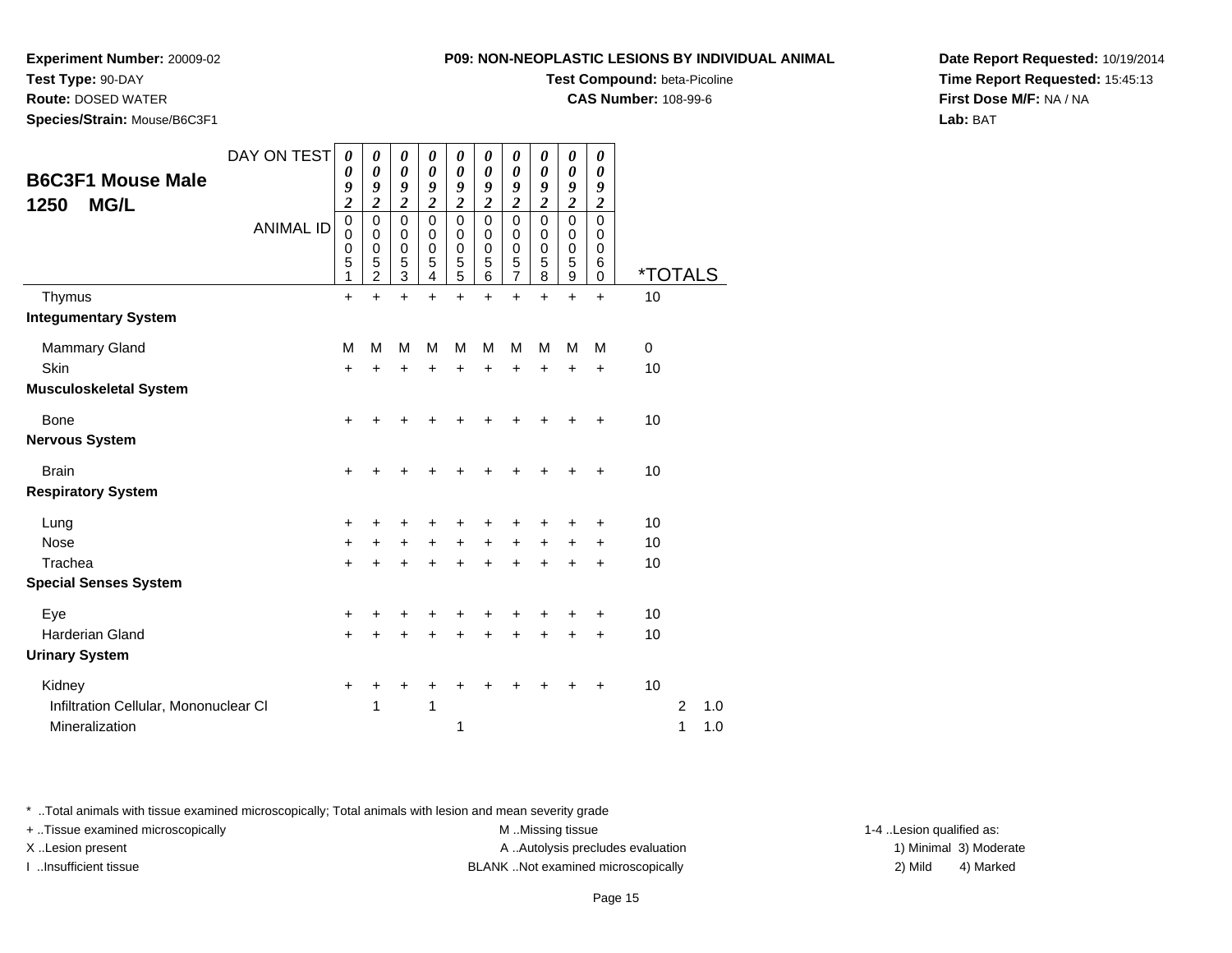**Species/Strain:** Mouse/B6C3F1

**Test Type:** 90-DAY**Route:** DOSED WATER

### **P09: NON-NEOPLASTIC LESIONS BY INDIVIDUAL ANIMAL**

**Test Compound:** beta-Picoline

**CAS Number:** 108-99-6

**Date Report Requested:** 10/19/2014**Time Report Requested:** 15:45:13**First Dose M/F:** NA / NA**Lab:** BAT

DAY ON TEST**B6C3F1 Mouse Male1250 MG/L**ANIMAL ID*0 0 9 2* 0 0 0 5 1 $\mathbf{1}$ *0 0 9 2*0<br>0<br>0<br>5<br>2 *0 0 9 2* 0 0 0 5 3 $\mathbf{1}$ *0 0 9 2* 0 0 0 5 4*0 0 9 2* 0 0 0 5 5*0 0 9 2* 0 0 0 5 6*0 0 9 2* 0 0 0 5 7*0 0 9 2* 0 0 0 5 8*0 0 9 2* 0 0 0 5 9*0 0 9 2* 0 0 0 6 $\check{\mathrm{o}}$ 0 \*TOTALS $2, 1.0$ Nephropathy $\mathsf y$  1 <sup>1</sup> <sup>2</sup> 1.0 Urinary Bladder $\mathsf{r}$  + <sup>+</sup> <sup>+</sup> <sup>+</sup> <sup>+</sup> <sup>+</sup> <sup>+</sup> <sup>+</sup> <sup>+</sup> + 10

\*\*\*END OF MALE DATA\*\*\*

\* ..Total animals with tissue examined microscopically; Total animals with lesion and mean severity grade

+ ..Tissue examined microscopically examined microscopically examined as:  $M$  ..Missing tissue 1-4 ..Lesion qualified as:

X..Lesion present **A ..Autolysis precludes evaluation** A ..Autolysis precludes evaluation 1) Minimal 3) Moderate I ..Insufficient tissue BLANK ..Not examined microscopically 2) Mild 4) Marked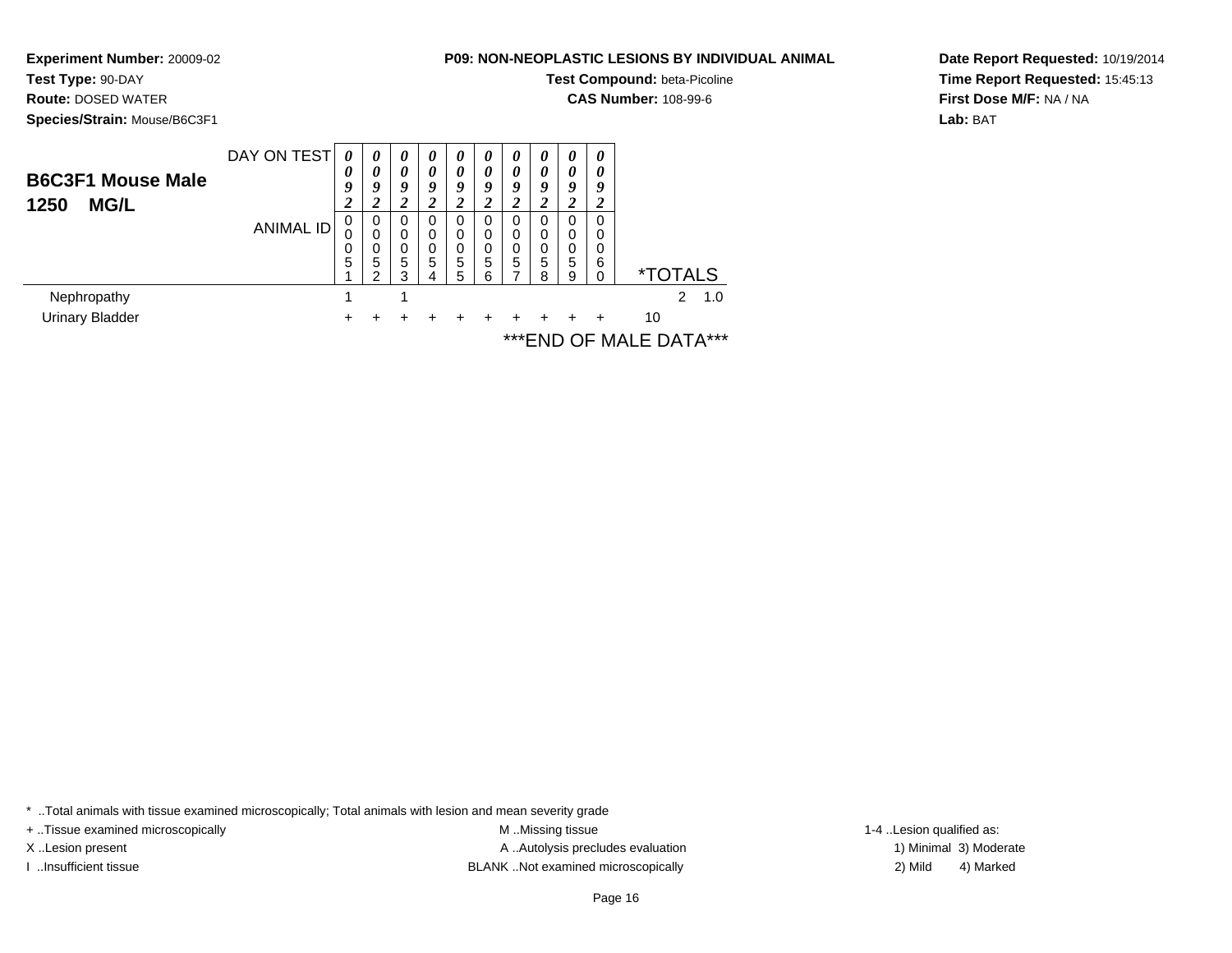**Test Type:** 90-DAY

**Route:** DOSED WATER

**Species/Strain:** Mouse/B6C3F1

|  | <b>P09: NON-NEOPLASTIC LESIONS BY INDIVIDUAL ANIMAL</b> |
|--|---------------------------------------------------------|
|--|---------------------------------------------------------|

**Test Compound:** beta-Picoline

**CAS Number:** 108-99-6

**Date Report Requested:** 10/19/2014**Time Report Requested:** 15:45:13**First Dose M/F:** NA / NA**Lab:** BAT

| 0<br>9<br>$\boldsymbol{2}$<br>$\mathbf 0$<br>0<br>0<br>6       | 0<br>9<br>2<br>0<br>$\Omega$<br>0<br>6<br>$\overline{2}$ | 0<br>0<br>9<br>2<br>$\mathbf 0$<br>$\Omega$<br>0<br>6<br>3 | 0<br>9<br>$\boldsymbol{2}$<br>$\mathbf 0$<br>$\Omega$<br>0<br>6<br>4      | 0<br>$\boldsymbol{\theta}$<br>9<br>$\boldsymbol{2}$<br>$\overline{0}$<br>$\Omega$<br>0<br>$6\phantom{1}6$<br>5 | $\boldsymbol{\theta}$<br>9<br>$\boldsymbol{2}$<br>$\mathbf 0$<br>$\Omega$<br>$\mathbf 0$<br>6<br>6 | $\boldsymbol{\theta}$<br>9<br>$\boldsymbol{2}$<br>$\mathbf 0$<br>$\Omega$<br>0<br>6<br>$\overline{7}$ | $\boldsymbol{\theta}$<br>9<br>$\boldsymbol{2}$<br>$\mathbf 0$<br>0<br>0<br>6<br>8 | 0<br>$\boldsymbol{\theta}$<br>9<br>$\overline{2}$<br>$\mathbf 0$<br>$\mathbf 0$<br>0<br>$6\phantom{1}6$<br>9 | 0<br>0<br>9<br>$\boldsymbol{2}$<br>$\mathbf 0$<br>0<br>0<br>$\overline{7}$<br>$\mathbf 0$ |                                                          |                                   |
|----------------------------------------------------------------|----------------------------------------------------------|------------------------------------------------------------|---------------------------------------------------------------------------|----------------------------------------------------------------------------------------------------------------|----------------------------------------------------------------------------------------------------|-------------------------------------------------------------------------------------------------------|-----------------------------------------------------------------------------------|--------------------------------------------------------------------------------------------------------------|-------------------------------------------------------------------------------------------|----------------------------------------------------------|-----------------------------------|
|                                                                |                                                          |                                                            |                                                                           |                                                                                                                |                                                                                                    |                                                                                                       |                                                                                   |                                                                                                              |                                                                                           |                                                          |                                   |
| +<br>+<br>+<br>$\ddot{}$<br>$\ddot{}$<br>+<br>+<br>+<br>+<br>1 | +<br>+<br>+<br>+<br>+<br>+<br>+<br>+<br>+<br>1           | +<br>+<br>+<br>+<br>+<br>+<br>+<br>+<br>+<br>1             | +<br>$\ddot{}$<br>+<br>$\ddot{}$<br>+<br>+<br>$\ddot{}$<br>$\ddot{}$<br>1 | ٠<br>$\ddot{}$<br>+<br>$\ddot{}$<br>$\ddot{}$<br>+<br>+<br>$\ddot{}$<br>+<br>1                                 | ٠<br>+<br>$\ddot{}$<br>+<br>$\ddot{}$<br>$\ddot{}$<br>+<br>+<br>$\ddot{}$<br>1                     | +<br>+<br>+<br>+<br>$\ddot{}$<br>+<br>+<br>+<br>$\ddot{}$<br>1                                        | +<br>+<br>+<br>+<br>$\ddot{}$<br>+<br>+<br>+<br>$\ddot{}$<br>1                    | ٠<br>+<br>+<br>$\ddot{}$<br>$\ddot{}$<br>+<br>+<br>$\ddot{}$<br>+<br>1                                       | $\ddot{}$<br>+<br>+<br>$\ddot{}$<br>$\ddot{}$<br>+<br>+<br>$\ddot{}$<br>$\ddot{}$<br>1    | 10<br>10<br>10<br>10<br>10<br>10<br>10<br>10<br>10<br>10 | 1.0                               |
| $\ddot{}$<br>+<br>+<br>$\ddot{}$                               | +<br>+<br>+                                              | +<br>1<br>+<br>+                                           | $\ddot{}$<br>÷<br>+                                                       | $\ddot{}$<br>٠<br>+                                                                                            | $\ddot{}$<br>+<br>$\ddot{}$<br>$\ddot{}$                                                           | +<br>+<br>+<br>+                                                                                      | $\ddot{}$<br>+<br>+<br>+                                                          | $\ddot{}$<br>+<br>+<br>+                                                                                     | $\ddot{}$<br>$\ddot{}$<br>+<br>+                                                          | 1<br>10<br>10<br>10                                      | 1.0                               |
| +<br>$\ddot{}$                                                 |                                                          |                                                            |                                                                           |                                                                                                                | ٠                                                                                                  | +<br>+                                                                                                | +<br>÷                                                                            | +                                                                                                            | +<br>$\ddot{}$                                                                            | 10<br>10                                                 |                                   |
|                                                                | <b>ANIMAL ID</b><br>+                                    |                                                            |                                                                           |                                                                                                                |                                                                                                    |                                                                                                       | +                                                                                 |                                                                                                              |                                                                                           | +                                                        | <i><b>*TOTALS</b></i><br>10<br>10 |

\* ..Total animals with tissue examined microscopically; Total animals with lesion and mean severity grade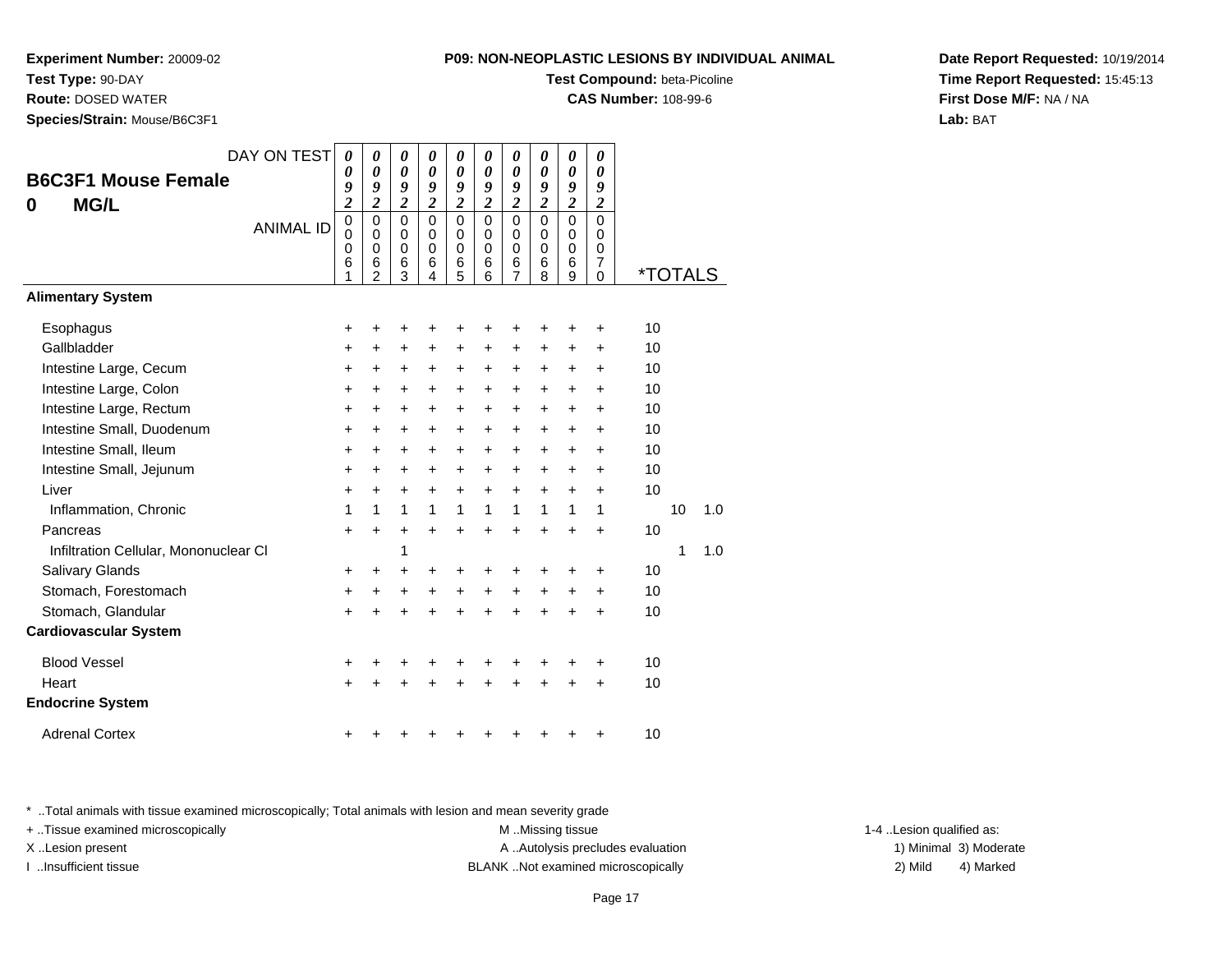**Test Type:** 90-DAY

**Route:** DOSED WATER

**Species/Strain:** Mouse/B6C3F1

**Test Compound:** beta-Picoline

**CAS Number:** 108-99-6

**Date Report Requested:** 10/19/2014**Time Report Requested:** 15:45:13**First Dose M/F:** NA / NA**Lab:** BAT

| DAY ON TEST<br><b>B6C3F1 Mouse Female</b><br><b>MG/L</b><br>0<br><b>ANIMAL ID</b> | 0<br>0<br>9<br>$\overline{\mathbf{c}}$<br>$\overline{0}$<br>0<br>0<br>6 | 0<br>0<br>9<br>$\overline{\mathbf{c}}$<br>$\mathbf 0$<br>$\mathbf 0$<br>$\pmb{0}$<br>6 | 0<br>$\boldsymbol{\theta}$<br>9<br>$\boldsymbol{2}$<br>$\mathbf 0$<br>$\mathbf 0$<br>$\pmb{0}$<br>6 | $\boldsymbol{\theta}$<br>$\boldsymbol{\theta}$<br>9<br>$\overline{\mathbf{c}}$<br>$\mathbf 0$<br>$\Omega$<br>$\pmb{0}$<br>6 | $\boldsymbol{\theta}$<br>$\boldsymbol{\theta}$<br>9<br>$\boldsymbol{2}$<br>$\mathbf 0$<br>0<br>$\pmb{0}$<br>6 | 0<br>$\boldsymbol{\theta}$<br>9<br>$\boldsymbol{2}$<br>$\mathbf 0$<br>0<br>$\mathbf 0$<br>6 | 0<br>$\boldsymbol{\theta}$<br>9<br>$\boldsymbol{2}$<br>$\mathbf 0$<br>$\pmb{0}$<br>$\pmb{0}$<br>6 | 0<br>0<br>9<br>$\boldsymbol{2}$<br>$\mathbf 0$<br>0<br>$\pmb{0}$<br>6 | $\boldsymbol{\theta}$<br>$\boldsymbol{\theta}$<br>9<br>$\overline{\mathbf{c}}$<br>$\overline{0}$<br>$\mathbf 0$<br>$\mathbf 0$<br>$\,6$ | 0<br>0<br>9<br>$\boldsymbol{2}$<br>$\mathbf 0$<br>0<br>$\pmb{0}$<br>$\overline{7}$ |                       |
|-----------------------------------------------------------------------------------|-------------------------------------------------------------------------|----------------------------------------------------------------------------------------|-----------------------------------------------------------------------------------------------------|-----------------------------------------------------------------------------------------------------------------------------|---------------------------------------------------------------------------------------------------------------|---------------------------------------------------------------------------------------------|---------------------------------------------------------------------------------------------------|-----------------------------------------------------------------------|-----------------------------------------------------------------------------------------------------------------------------------------|------------------------------------------------------------------------------------|-----------------------|
|                                                                                   | 1                                                                       | $\overline{c}$                                                                         | $\ensuremath{\mathsf{3}}$                                                                           | 4                                                                                                                           | 5                                                                                                             | 6                                                                                           | $\overline{7}$                                                                                    | 8                                                                     | $\boldsymbol{9}$                                                                                                                        | 0                                                                                  | <i><b>*TOTALS</b></i> |
| Adrenal Medulla                                                                   | +                                                                       | $\ddot{}$                                                                              | $\ddot{}$                                                                                           | $\ddot{}$                                                                                                                   | $\ddot{}$                                                                                                     | $\ddot{}$                                                                                   | $\ddot{}$                                                                                         | +                                                                     | $\ddot{}$                                                                                                                               | $+$                                                                                | 10                    |
| Islets, Pancreatic                                                                | $\ddot{}$                                                               | +                                                                                      | $\ddot{}$                                                                                           | $\ddot{}$                                                                                                                   | +                                                                                                             | $\ddot{}$                                                                                   | $\ddot{}$                                                                                         | +                                                                     | +                                                                                                                                       | +                                                                                  | 10                    |
| Parathyroid Gland                                                                 | +                                                                       | M                                                                                      | $\ddot{}$                                                                                           | $\ddot{}$                                                                                                                   | M                                                                                                             | $\ddot{}$                                                                                   | $\mathbf{I}$                                                                                      | $\ddot{}$                                                             | $\ddot{}$                                                                                                                               | $\ddot{}$                                                                          | $\overline{7}$        |
| <b>Pituitary Gland</b>                                                            | +                                                                       | $\ddot{}$                                                                              | +                                                                                                   | $\ddot{}$                                                                                                                   | $\ddot{}$                                                                                                     | $\ddot{}$                                                                                   | $\ddot{}$                                                                                         | $\ddot{}$                                                             | +                                                                                                                                       | +                                                                                  | 10                    |
| <b>Thyroid Gland</b><br><b>General Body System</b>                                | $\ddot{}$                                                               | $\ddot{}$                                                                              | $\ddot{}$                                                                                           | $\ddot{}$                                                                                                                   | $\ddot{}$                                                                                                     | $\ddot{}$                                                                                   | $\ddot{}$                                                                                         | $\ddot{}$                                                             | $\ddot{}$                                                                                                                               | $\ddot{}$                                                                          | 10                    |
|                                                                                   |                                                                         |                                                                                        |                                                                                                     |                                                                                                                             |                                                                                                               |                                                                                             |                                                                                                   |                                                                       |                                                                                                                                         |                                                                                    |                       |
| <b>NONE</b>                                                                       |                                                                         |                                                                                        |                                                                                                     |                                                                                                                             |                                                                                                               |                                                                                             |                                                                                                   |                                                                       |                                                                                                                                         |                                                                                    |                       |
| <b>Genital System</b>                                                             |                                                                         |                                                                                        |                                                                                                     |                                                                                                                             |                                                                                                               |                                                                                             |                                                                                                   |                                                                       |                                                                                                                                         |                                                                                    |                       |
| <b>Clitoral Gland</b>                                                             | +                                                                       | +                                                                                      | +                                                                                                   | +                                                                                                                           | +                                                                                                             | +                                                                                           | M                                                                                                 | +                                                                     | +                                                                                                                                       | +                                                                                  | 9                     |
| Ovary                                                                             | $\ddot{}$                                                               | $\ddot{}$                                                                              | $\ddot{}$                                                                                           | $\ddot{}$                                                                                                                   | $\ddot{}$                                                                                                     | $\ddot{}$                                                                                   | $\ddot{}$                                                                                         | $\ddot{}$                                                             | +                                                                                                                                       | +                                                                                  | 10                    |
| Uterus                                                                            | $\ddot{}$                                                               | $\ddot{}$                                                                              | $\ddot{}$                                                                                           | $\ddot{}$                                                                                                                   | $\ddot{}$                                                                                                     | $\ddot{}$                                                                                   | $\ddot{}$                                                                                         | $\ddot{}$                                                             | $\ddot{}$                                                                                                                               | +                                                                                  | 10                    |
| <b>Hematopoietic System</b>                                                       |                                                                         |                                                                                        |                                                                                                     |                                                                                                                             |                                                                                                               |                                                                                             |                                                                                                   |                                                                       |                                                                                                                                         |                                                                                    |                       |
| <b>Bone Marrow</b>                                                                | +                                                                       | +                                                                                      | +                                                                                                   | +                                                                                                                           | +                                                                                                             |                                                                                             |                                                                                                   |                                                                       |                                                                                                                                         | ٠                                                                                  | 10                    |
| Lymph Node, Mandibular                                                            | +                                                                       | +                                                                                      | $\ddot{}$                                                                                           | +                                                                                                                           | $\ddot{}$                                                                                                     | $\ddot{}$                                                                                   | $\ddot{}$                                                                                         | +                                                                     | +                                                                                                                                       | +                                                                                  | 10                    |
| Lymph Node, Mesenteric                                                            | +                                                                       | +                                                                                      | +                                                                                                   | +                                                                                                                           | $\ddot{}$                                                                                                     | $\ddot{}$                                                                                   | $\ddot{}$                                                                                         | $\ddot{}$                                                             | $\ddot{}$                                                                                                                               | +                                                                                  | 10                    |
| Spleen                                                                            | +                                                                       | +                                                                                      | +                                                                                                   | +                                                                                                                           | $\ddot{}$                                                                                                     | $\ddot{}$                                                                                   | $\ddot{}$                                                                                         | +                                                                     | $\ddot{}$                                                                                                                               | +                                                                                  | 10                    |
| Thymus                                                                            | $\ddot{}$                                                               | +                                                                                      | +                                                                                                   | +                                                                                                                           | +                                                                                                             |                                                                                             | ÷                                                                                                 |                                                                       | +                                                                                                                                       | $\ddot{}$                                                                          | 10                    |
| <b>Integumentary System</b>                                                       |                                                                         |                                                                                        |                                                                                                     |                                                                                                                             |                                                                                                               |                                                                                             |                                                                                                   |                                                                       |                                                                                                                                         |                                                                                    |                       |
| <b>Mammary Gland</b>                                                              | +                                                                       |                                                                                        | +                                                                                                   |                                                                                                                             |                                                                                                               |                                                                                             |                                                                                                   |                                                                       |                                                                                                                                         | +                                                                                  | 10                    |
| Skin                                                                              | +                                                                       | +                                                                                      | +                                                                                                   | +                                                                                                                           | +                                                                                                             | +                                                                                           | +                                                                                                 | +                                                                     | +                                                                                                                                       | +                                                                                  | 10                    |

\* ..Total animals with tissue examined microscopically; Total animals with lesion and mean severity grade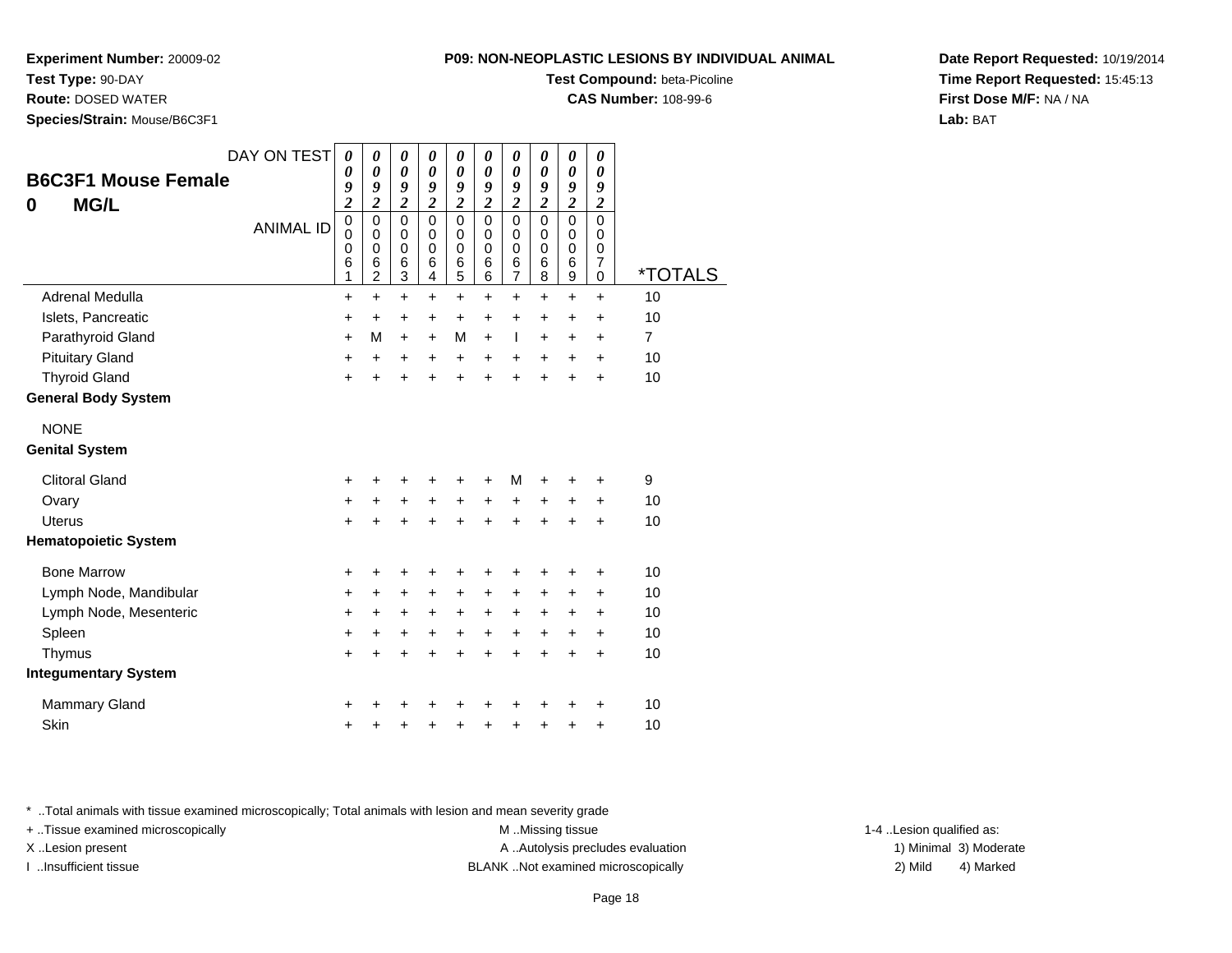**P09: NON-**

**Experiment Number:** 20009-02

**Test Type:** 90-DAY

**Route:** DOSED WATER

**Species/Strain:** Mouse/B6C3F1

|  | -NEOPLASTIC LESIONS BY INDIVIDUAL ANIMAL |  |
|--|------------------------------------------|--|
|  |                                          |  |

**Test Compound:** beta-Picoline

**CAS Number:** 108-99-6

**Date Report Requested:** 10/19/2014**Time Report Requested:** 15:45:13**First Dose M/F:** NA / NA**Lab:** BAT

| <b>B6C3F1 Mouse Female</b><br><b>MG/L</b><br>0 | DAY ON TEST<br><b>ANIMAL ID</b> | 0<br>0<br>9<br>$\overline{\mathbf{c}}$<br>0<br>$\mathbf 0$<br>0<br>6 | 0<br>0<br>9<br>$\overline{2}$<br>$\mathbf 0$<br>$\mathbf 0$<br>$\mathbf 0$<br>6<br>2 | 0<br>0<br>9<br>$\overline{c}$<br>0<br>0<br>$\mathbf 0$<br>6<br>3 | 0<br>0<br>9<br>$\overline{c}$<br>$\mathbf 0$<br>0<br>0<br>6<br>4 | 0<br>0<br>9<br>$\overline{\mathbf{c}}$<br>0<br>0<br>0<br>6<br>5 | 0<br>0<br>9<br>$\overline{\mathbf{c}}$<br>0<br>0<br>0<br>6<br>6 | 0<br>$\boldsymbol{\theta}$<br>9<br>$\overline{\mathbf{c}}$<br>$\mathbf 0$<br>0<br>$\mathbf 0$<br>6<br>7 | 0<br>$\boldsymbol{\theta}$<br>9<br>$\overline{2}$<br>$\mathbf 0$<br>0<br>0<br>6<br>8 | 0<br>0<br>9<br>$\overline{2}$<br>$\mathbf 0$<br>0<br>0<br>6<br>9 | 0<br>0<br>9<br>$\overline{2}$<br>$\mathbf 0$<br>0<br>0<br>$\overline{7}$<br>$\mathbf 0$ | <i><b>*TOTALS</b></i> |                |     |  |
|------------------------------------------------|---------------------------------|----------------------------------------------------------------------|--------------------------------------------------------------------------------------|------------------------------------------------------------------|------------------------------------------------------------------|-----------------------------------------------------------------|-----------------------------------------------------------------|---------------------------------------------------------------------------------------------------------|--------------------------------------------------------------------------------------|------------------------------------------------------------------|-----------------------------------------------------------------------------------------|-----------------------|----------------|-----|--|
| <b>Musculoskeletal System</b>                  |                                 |                                                                      |                                                                                      |                                                                  |                                                                  |                                                                 |                                                                 |                                                                                                         |                                                                                      |                                                                  |                                                                                         |                       |                |     |  |
| <b>Bone</b>                                    |                                 | ÷                                                                    |                                                                                      |                                                                  |                                                                  |                                                                 |                                                                 |                                                                                                         |                                                                                      |                                                                  |                                                                                         | 10                    |                |     |  |
| <b>Nervous System</b>                          |                                 |                                                                      |                                                                                      |                                                                  |                                                                  |                                                                 |                                                                 |                                                                                                         |                                                                                      |                                                                  |                                                                                         |                       |                |     |  |
| <b>Brain</b>                                   |                                 | $\ddot{}$                                                            | +                                                                                    | +                                                                | ٠                                                                |                                                                 | ٠                                                               | +                                                                                                       | +                                                                                    |                                                                  | ٠                                                                                       | 10                    |                |     |  |
| <b>Respiratory System</b>                      |                                 |                                                                      |                                                                                      |                                                                  |                                                                  |                                                                 |                                                                 |                                                                                                         |                                                                                      |                                                                  |                                                                                         |                       |                |     |  |
| Lung                                           |                                 | $\ddot{}$                                                            |                                                                                      | ٠                                                                | +                                                                | +                                                               | +                                                               | +                                                                                                       | +                                                                                    |                                                                  | +                                                                                       | 10                    |                |     |  |
| <b>Nose</b>                                    |                                 | $\ddot{}$                                                            | +                                                                                    | $\ddot{}$                                                        | $\ddot{}$                                                        | $\ddot{}$                                                       | $\ddot{}$                                                       | $\ddot{}$                                                                                               | $\ddot{}$                                                                            | $\ddot{}$                                                        | $\ddot{}$                                                                               | 10                    |                |     |  |
| Trachea                                        |                                 | $\ddot{}$                                                            |                                                                                      | $\ddot{}$                                                        | $\ddot{}$                                                        | $\ddot{}$                                                       | $\ddot{}$                                                       | +                                                                                                       | +                                                                                    |                                                                  | $\ddot{}$                                                                               | 10                    |                |     |  |
| <b>Special Senses System</b>                   |                                 |                                                                      |                                                                                      |                                                                  |                                                                  |                                                                 |                                                                 |                                                                                                         |                                                                                      |                                                                  |                                                                                         |                       |                |     |  |
| Eye                                            |                                 | ÷                                                                    |                                                                                      | ٠                                                                | ٠                                                                | +                                                               | +                                                               | +                                                                                                       | +                                                                                    |                                                                  | +                                                                                       | 10                    |                |     |  |
| <b>Harderian Gland</b>                         |                                 | $\ddot{}$                                                            | +                                                                                    | +                                                                | $\div$                                                           | $\div$                                                          | $\div$                                                          | +                                                                                                       | $\div$                                                                               |                                                                  | $\ddot{}$                                                                               | 10                    |                |     |  |
| <b>Urinary System</b>                          |                                 |                                                                      |                                                                                      |                                                                  |                                                                  |                                                                 |                                                                 |                                                                                                         |                                                                                      |                                                                  |                                                                                         |                       |                |     |  |
| Kidney                                         |                                 | $+$                                                                  | +                                                                                    | +                                                                | +                                                                | +                                                               | +                                                               | +                                                                                                       | +                                                                                    |                                                                  | +                                                                                       | 10                    |                |     |  |
| Infiltration Cellular, Mononuclear CI          |                                 |                                                                      |                                                                                      |                                                                  | 1                                                                | 1                                                               |                                                                 |                                                                                                         |                                                                                      |                                                                  |                                                                                         |                       | 2              | 1.0 |  |
| Nephropathy                                    |                                 |                                                                      | 1                                                                                    | 1                                                                |                                                                  |                                                                 |                                                                 |                                                                                                         |                                                                                      |                                                                  |                                                                                         |                       | $\overline{2}$ | 1.0 |  |
| <b>Urinary Bladder</b>                         |                                 | ٠                                                                    |                                                                                      | +                                                                |                                                                  |                                                                 |                                                                 |                                                                                                         |                                                                                      |                                                                  |                                                                                         | 10                    |                |     |  |

\* ..Total animals with tissue examined microscopically; Total animals with lesion and mean severity grade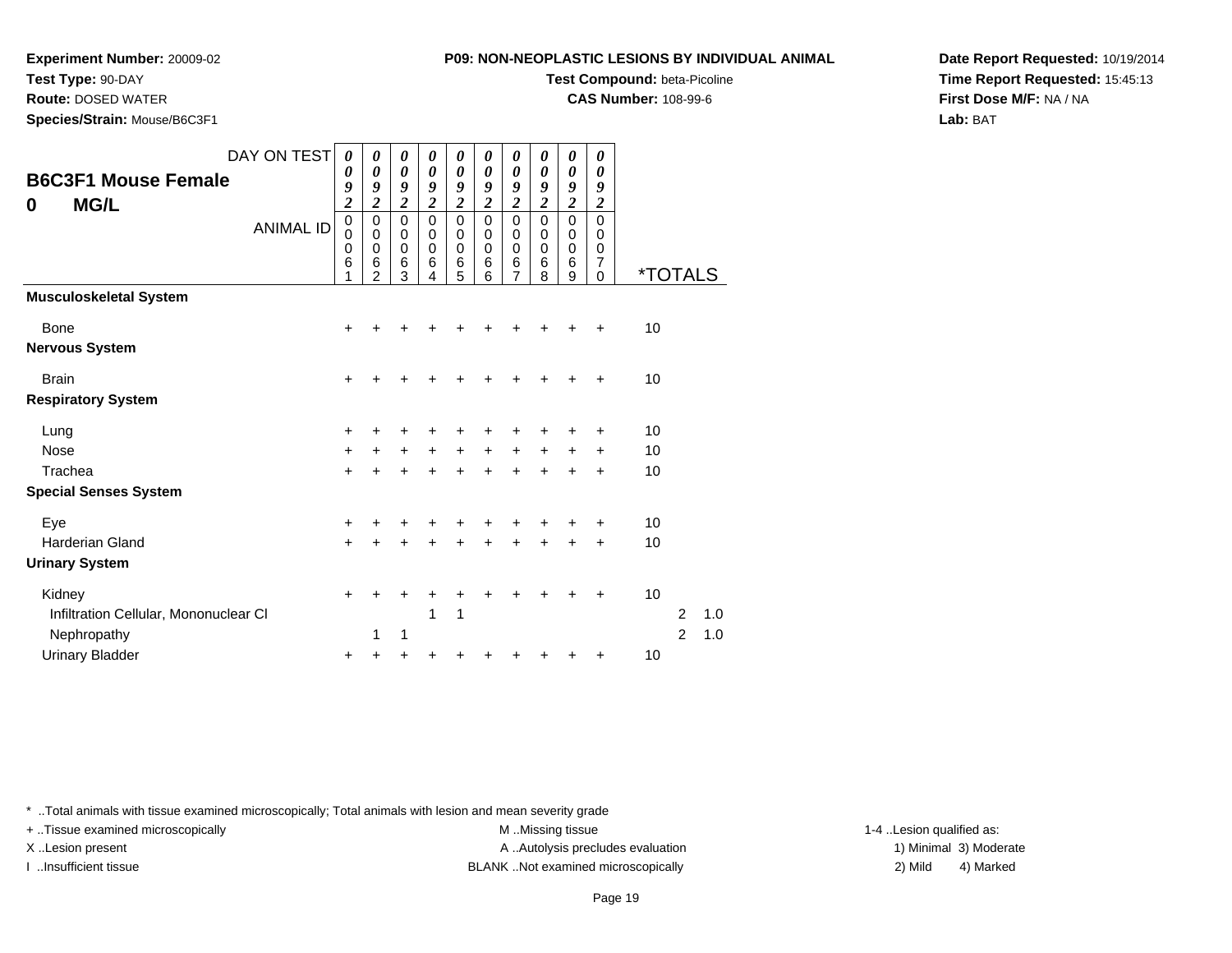# **Test Type:** 90-DAY

**Route:** DOSED WATER

**Species/Strain:** Mouse/B6C3F1

### **P09: NON-NEOPLASTIC LESIONS BY INDIVIDUAL ANIMAL**

**Test Compound:** beta-Picoline

**CAS Number:** 108-99-6

**Date Report Requested:** 10/19/2014**Time Report Requested:** 15:45:13**First Dose M/F:** NA / NA**Lab:** BAT

|    |                            | DAY ON TEST |   | $\boldsymbol{\theta}$ | $\boldsymbol{\theta}$ | U | $\boldsymbol{\theta}$ | $\boldsymbol{\theta}$ | $\boldsymbol{\theta}$ | $\boldsymbol{\theta}$ | U |   |
|----|----------------------------|-------------|---|-----------------------|-----------------------|---|-----------------------|-----------------------|-----------------------|-----------------------|---|---|
|    | <b>B6C3F1 Mouse Female</b> |             | U | 0                     | 0                     | 0 |                       | 0                     | 0                     | 0                     | 0 |   |
|    |                            |             |   | 9                     | Q                     | Q | a                     | Q                     | $\boldsymbol{0}$      | Q                     | 9 |   |
| 78 | <b>MG/L</b>                |             |   |                       |                       |   |                       |                       |                       |                       |   |   |
|    |                            | ANIMAL ID   | υ | 0                     |                       | 0 |                       | 0                     | 0                     | 0                     | 0 |   |
|    |                            |             |   | 0                     | 0                     | 0 |                       | 0                     | 0                     | 0                     | 0 |   |
|    |                            |             | O | 0                     | 0                     | 0 | 0                     | 0                     | 0                     | 0                     | O |   |
|    |                            |             |   |                       |                       |   |                       |                       |                       |                       | 8 |   |
|    |                            |             |   | ົ                     |                       | b |                       |                       | я                     | 9                     |   | * |

# **Alimentary System**

NONE

### **Cardiovascular System**

NONE

### **Endocrine System**

NONE

### **General Body System**

NONE

### **Genital System**

NONE

### **Hematopoietic System**

NONE

### **Integumentary System**

NONE

### **Musculoskeletal System**

NONE

### **Nervous System**

NONE

\* ..Total animals with tissue examined microscopically; Total animals with lesion and mean severity grade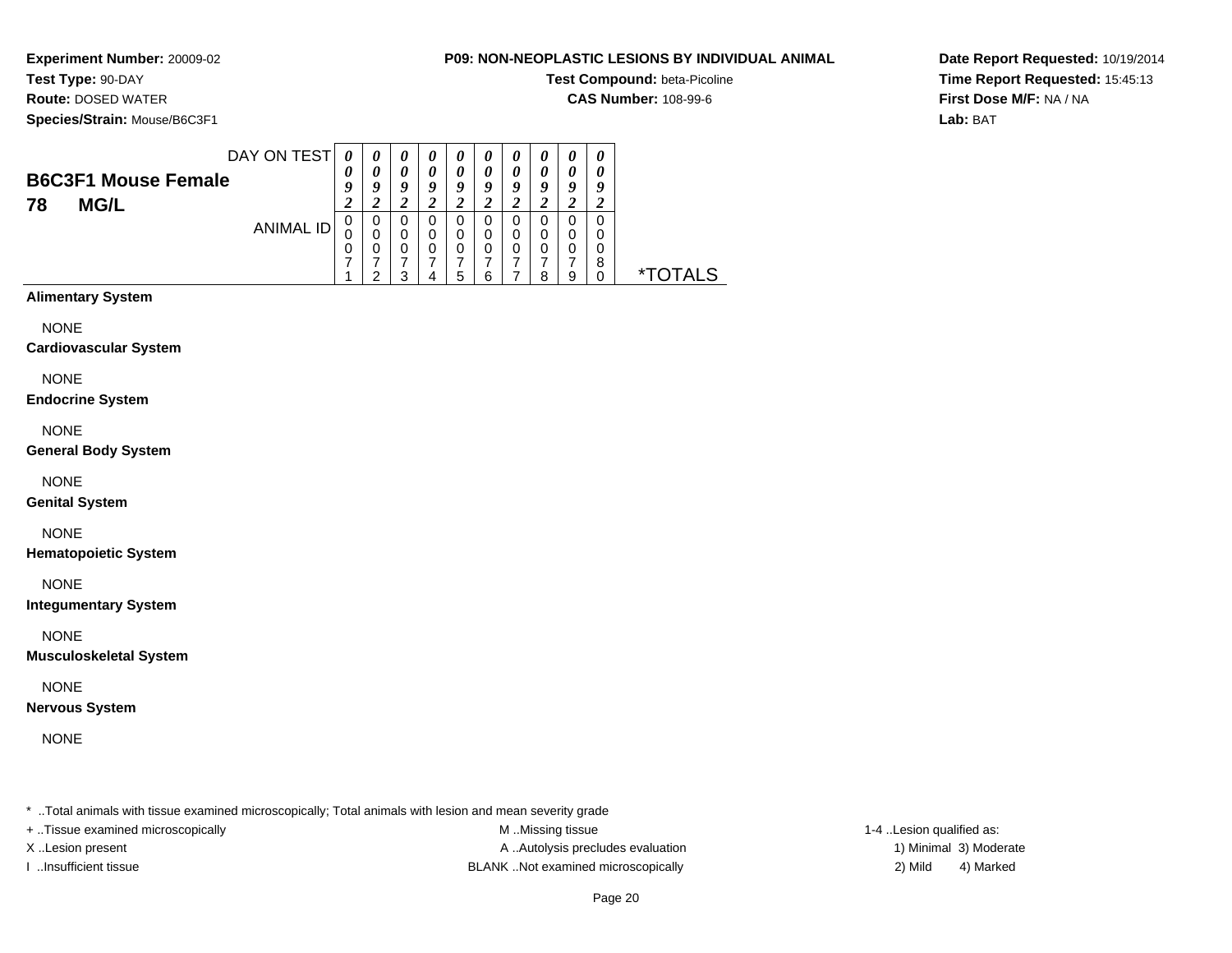# **Test Type:** 90-DAY

**Route:** DOSED WATER

**Species/Strain:** Mouse/B6C3F1

### **P09: NON-NEOPLASTIC LESIONS BY INDIVIDUAL ANIMAL**

**Test Compound:** beta-Picoline

**CAS Number:** 108-99-6

**Date Report Requested:** 10/19/2014**Time Report Requested:** 15:45:13**First Dose M/F:** NA / NA**Lab:** BAT

|    | DAY ON TEST                |   | U                | $\boldsymbol{\theta}$ | U                     | $\boldsymbol{\theta}$ | U  | $\boldsymbol{\theta}$ | $\boldsymbol{\theta}$ | 0 | 0 |
|----|----------------------------|---|------------------|-----------------------|-----------------------|-----------------------|----|-----------------------|-----------------------|---|---|
|    | <b>B6C3F1 Mouse Female</b> | U |                  | $\boldsymbol{\theta}$ | $\boldsymbol{\theta}$ | 0                     |    | $\theta$              | 0                     | 0 | 0 |
|    |                            |   | $\boldsymbol{0}$ | 9                     | a                     | Q                     | o  | Q                     | Q                     | Q | o |
| 78 | <b>MG/L</b>                |   |                  |                       |                       | ₫                     |    | ◢                     |                       |   | ∼ |
|    |                            |   | 0                | 0                     |                       | 0                     |    | 0                     |                       | 0 | 0 |
|    | ANIMAL ID                  |   |                  |                       |                       | 0                     |    |                       |                       | 0 | 0 |
|    |                            | υ |                  | 0                     |                       | 0                     | O  | 0                     | 0                     | 0 | 0 |
|    |                            |   |                  |                       |                       |                       |    |                       |                       |   | 8 |
|    |                            |   | ◠                | ◠                     |                       | ∽                     | ิค |                       | o                     | 9 |   |

# **Respiratory System**

NONE

#### **Special Senses System**

NONE

#### **Urinary System**

Kidney

 $\mathsf y$ <sup>+</sup> <sup>+</sup> <sup>+</sup> <sup>+</sup> <sup>+</sup> <sup>+</sup> <sup>+</sup> <sup>+</sup> + 10

\* ..Total animals with tissue examined microscopically; Total animals with lesion and mean severity grade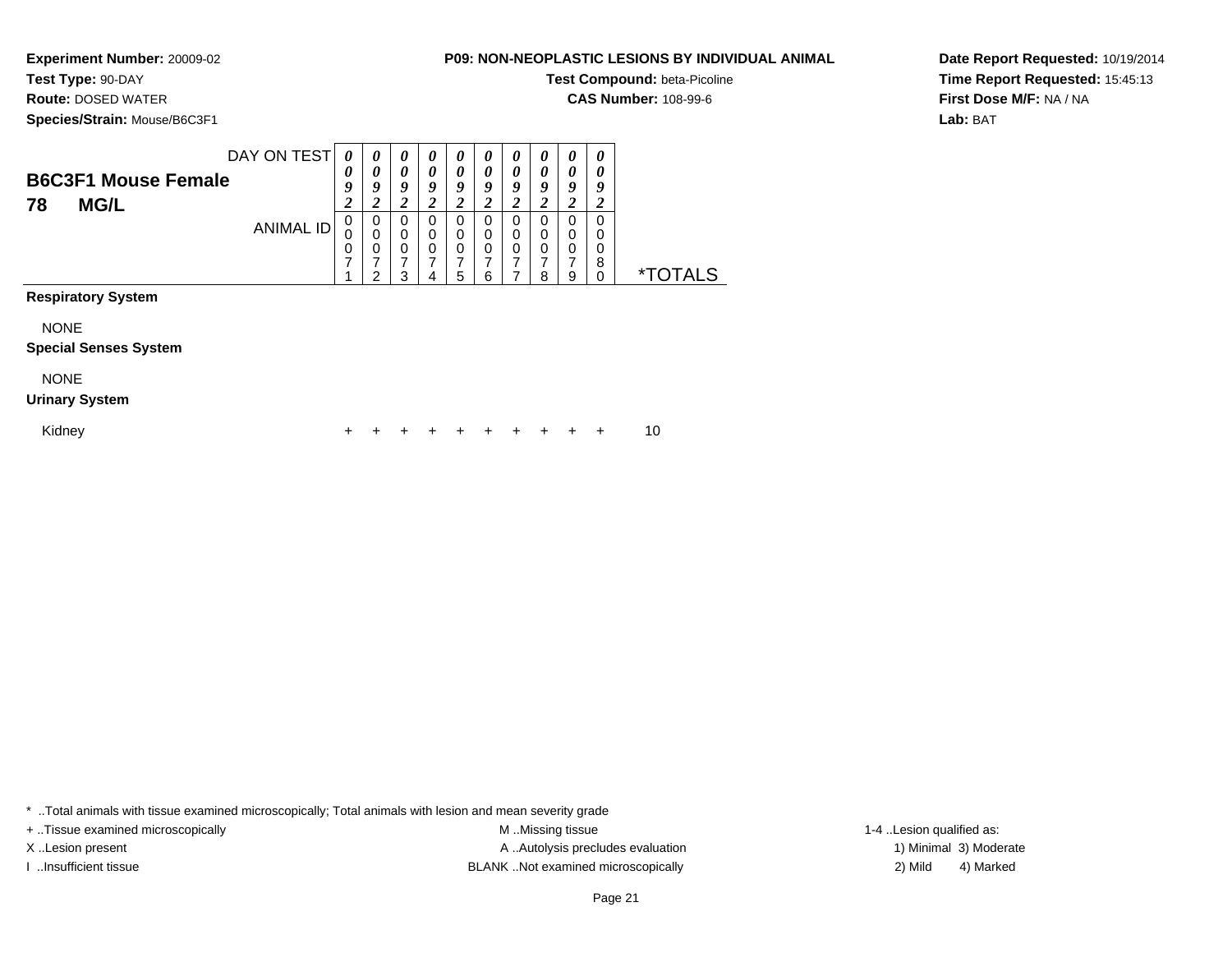# **Test Type:** 90-DAY

**Route:** DOSED WATER

**Species/Strain:** Mouse/B6C3F1

### **P09: NON-NEOPLASTIC LESIONS BY INDIVIDUAL ANIMAL**

**Test Compound:** beta-Picoline

**CAS Number:** 108-99-6

**Date Report Requested:** 10/19/2014**Time Report Requested:** 15:45:13**First Dose M/F:** NA / NA**Lab:** BAT

|                            | DAY ON TEST | 0           | 0 | 0      | $\boldsymbol{\theta}$ | $\boldsymbol{\theta}$ | $\boldsymbol{\theta}$ | $\boldsymbol{\theta}$ | $\boldsymbol{\theta}$ | $\boldsymbol{\theta}$ | $\boldsymbol{\theta}$ |                    |
|----------------------------|-------------|-------------|---|--------|-----------------------|-----------------------|-----------------------|-----------------------|-----------------------|-----------------------|-----------------------|--------------------|
| <b>B6C3F1 Mouse Female</b> |             | $\theta$    | 0 | 0      | 0                     | 0                     | $\boldsymbol{\theta}$ | 0                     | 0                     | 0                     | 0                     |                    |
|                            |             |             | o | g      | a                     | q                     | о                     | Q                     |                       | q                     | 9                     |                    |
| 156<br><b>MG/L</b>         |             |             |   |        |                       |                       |                       |                       |                       |                       |                       |                    |
|                            | ANIMAL ID   | $\mathbf 0$ | 0 | O      |                       | U                     | $\cup$                | O                     |                       | 0                     |                       |                    |
|                            |             | U           |   |        |                       | 0                     |                       | 0                     |                       |                       |                       |                    |
|                            |             | 0           |   | 0      |                       | O                     |                       | O                     |                       | 0                     | O                     |                    |
|                            |             | 8           | 8 | 8<br>っ | 8                     | 8                     | 8                     | 8                     | 8                     | 8                     | 9                     | TAI S<br>$\star^-$ |
|                            |             |             |   |        |                       | 5                     |                       |                       | 8                     | 9                     |                       |                    |

# **Alimentary System**

NONE

**Cardiovascular System**

NONE

**Endocrine System**

NONE

**General Body System**

NONE

**Genital System**

NONE

**Hematopoietic System**

NONE

**Integumentary System**

NONE

**Musculoskeletal System**

NONE

**Nervous System**

NONE

\* ..Total animals with tissue examined microscopically; Total animals with lesion and mean severity grade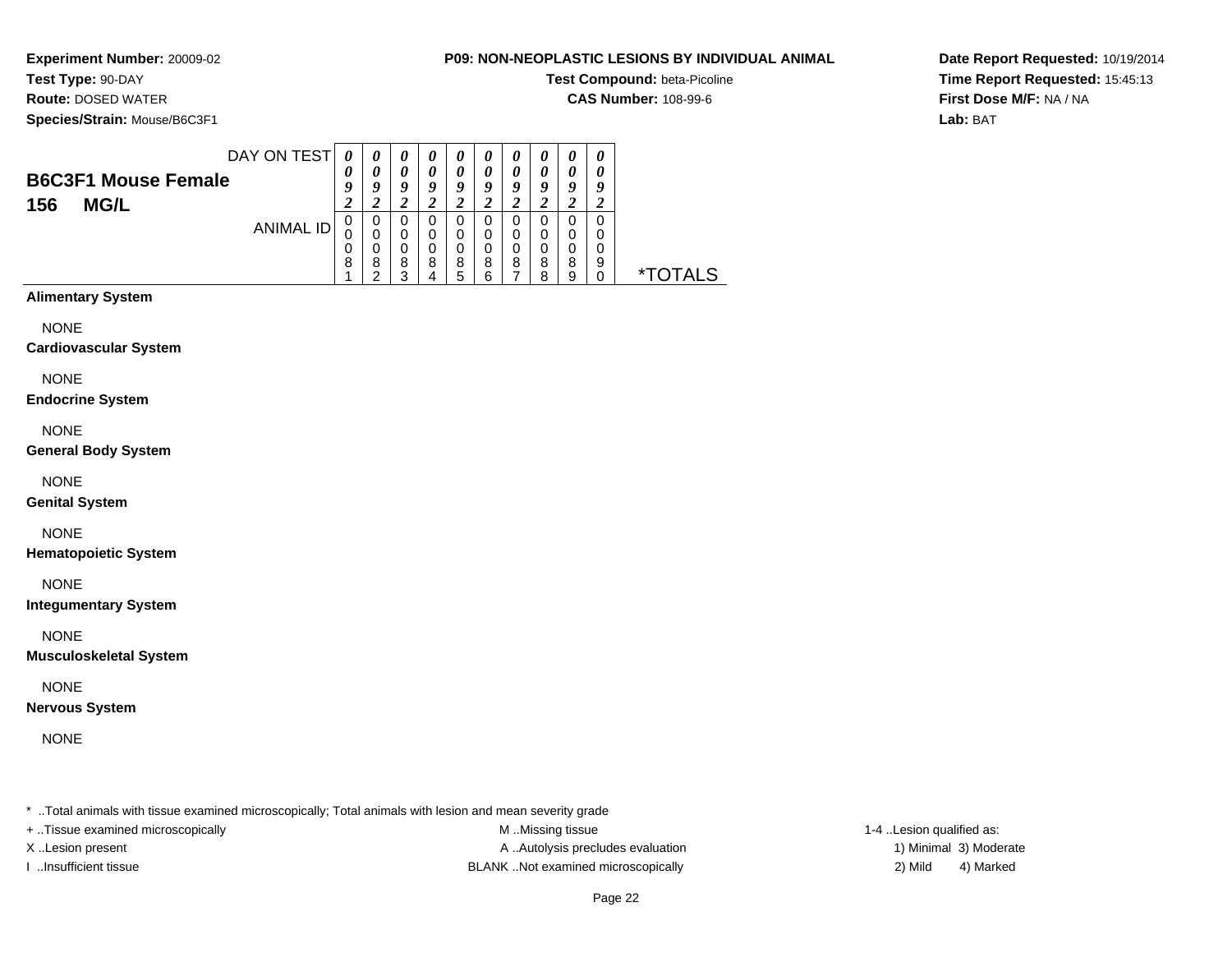**Test Type:** 90-DAY

**Route:** DOSED WATER

**Species/Strain:** Mouse/B6C3F1

**P09: NON-NEOPLASTIC LESIONS BY INDIVIDUAL ANIMAL**

**Test Compound:** beta-Picoline

**CAS Number:** 108-99-6

**Date Report Requested:** 10/19/2014**Time Report Requested:** 15:45:13**First Dose M/F:** NA / NA**Lab:** BAT

| <b>B6C3F1 Mouse Female</b><br>156<br><b>MG/L</b> | DAY ON TEST<br><b>ANIMAL ID</b> | $\boldsymbol{\theta}$<br>0<br>9<br>2<br>0<br>0 | 0<br>$\boldsymbol{\theta}$<br>9<br>$\boldsymbol{2}$<br>$\mathbf 0$<br>$\mathbf 0$ | 0<br>0<br>9<br>2<br>$\Omega$<br>0 | 0<br>0<br>9<br>2<br>0<br>0 | 0<br>0<br>9<br>2<br>0<br>0 | 0<br>0<br>9<br>2<br>0<br>0 | 0<br>$\boldsymbol{\theta}$<br>9<br>2<br>$\Omega$<br>0 | 0<br>0<br>9<br>2<br>0<br>0 | 0<br>0<br>9<br>2<br>$\Omega$<br>$\Omega$ | 0<br>0<br>9<br>2<br>$\Omega$<br>0 |                       |     |  |
|--------------------------------------------------|---------------------------------|------------------------------------------------|-----------------------------------------------------------------------------------|-----------------------------------|----------------------------|----------------------------|----------------------------|-------------------------------------------------------|----------------------------|------------------------------------------|-----------------------------------|-----------------------|-----|--|
|                                                  |                                 | 0<br>8                                         | 0<br>8<br>$\overline{2}$                                                          | 0<br>8<br>3                       | 0<br>8<br>4                | 0<br>8<br>5                | 0<br>8<br>6                | 0<br>8<br>7                                           | 0<br>8<br>8                | $\mathbf 0$<br>8<br>9                    | 0<br>9<br>0                       | <i><b>*TOTALS</b></i> |     |  |
| <b>Respiratory System</b>                        |                                 |                                                |                                                                                   |                                   |                            |                            |                            |                                                       |                            |                                          |                                   |                       |     |  |
| <b>NONE</b><br><b>Special Senses System</b>      |                                 |                                                |                                                                                   |                                   |                            |                            |                            |                                                       |                            |                                          |                                   |                       |     |  |
| <b>NONE</b><br><b>Urinary System</b>             |                                 |                                                |                                                                                   |                                   |                            |                            |                            |                                                       |                            |                                          |                                   |                       |     |  |
| Kidney<br>Nephropathy                            |                                 | +<br>1                                         | $\div$                                                                            | +                                 | +                          | $\ddot{}$                  | $\ddot{}$                  | $\ddot{}$                                             | $+$                        | $\ddot{}$                                | $\ddot{}$                         | 10                    | 1.0 |  |

\* ..Total animals with tissue examined microscopically; Total animals with lesion and mean severity grade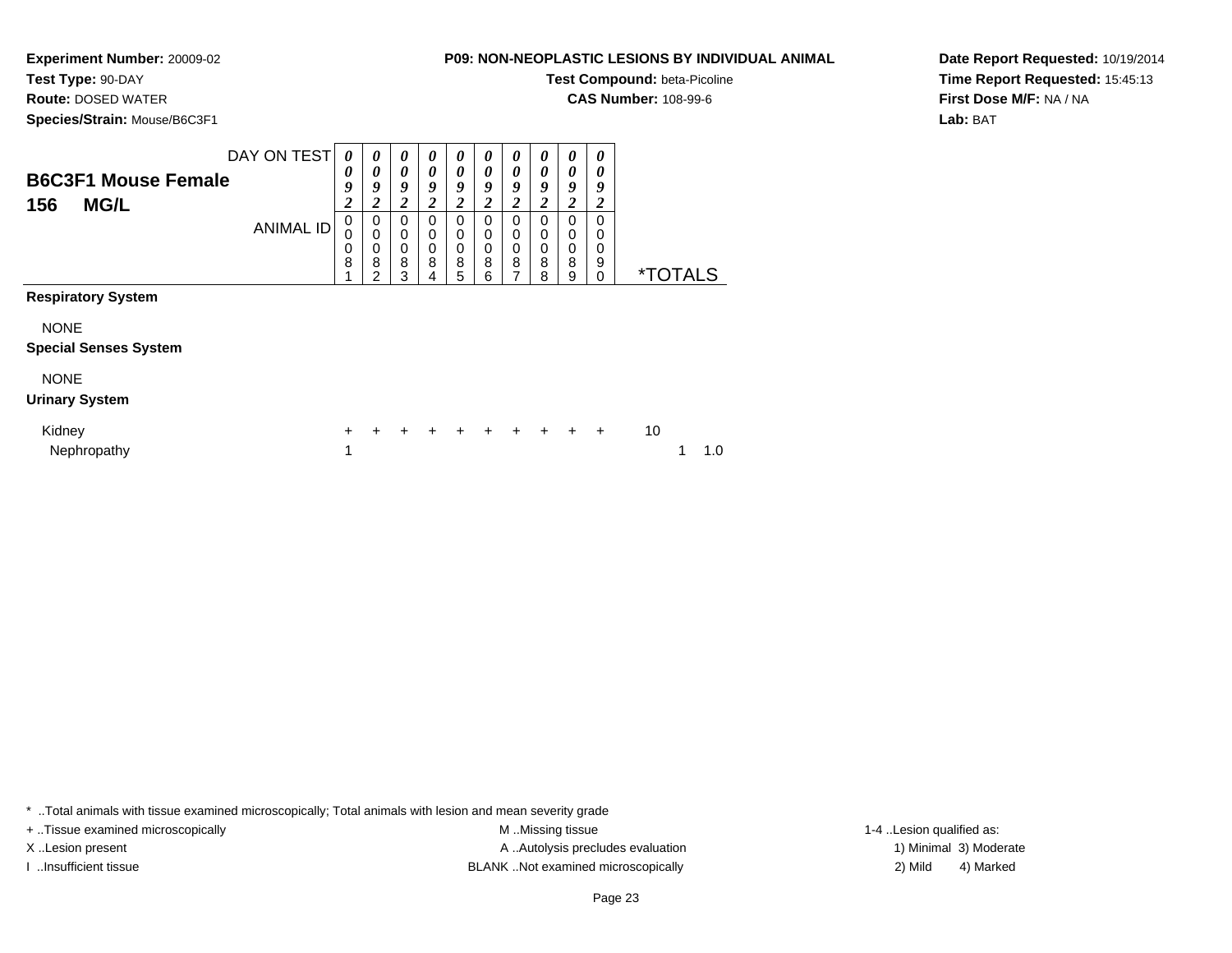# **Test Type:** 90-DAY

**Route:** DOSED WATER

**Species/Strain:** Mouse/B6C3F1

### **P09: NON-NEOPLASTIC LESIONS BY INDIVIDUAL ANIMAL**

**Test Compound:** beta-Picoline

**CAS Number:** 108-99-6

**Date Report Requested:** 10/19/2014**Time Report Requested:** 15:45:13**First Dose M/F:** NA / NA**Lab:** BAT

| DAY ON TEST<br><b>B6C3F1 Mouse Female</b><br>312<br><b>MG/L</b> | 0<br>U           | $\theta$<br>U         | $\boldsymbol{\theta}$<br>0<br>q | $\boldsymbol{\theta}$<br>$\boldsymbol{\theta}$<br>а | $\boldsymbol{\theta}$<br>0<br>9     | U<br>$\boldsymbol{\theta}$<br>g | $\boldsymbol{\theta}$<br>0<br>9 | $\boldsymbol{v}$<br>$\boldsymbol{\theta}$<br>ч | $\boldsymbol{\theta}$<br>0<br>9 | $\boldsymbol{\theta}$<br>U<br>у |              |
|-----------------------------------------------------------------|------------------|-----------------------|---------------------------------|-----------------------------------------------------|-------------------------------------|---------------------------------|---------------------------------|------------------------------------------------|---------------------------------|---------------------------------|--------------|
| <b>ANIMAL ID</b>                                                | U<br>0<br>U<br>9 | 0<br>O<br>O<br>9<br>ີ | 0<br>0<br>O<br>9<br>◠           | O<br>9                                              | $\Omega$<br>0<br>$\Omega$<br>9<br>h | O<br>9<br>6                     | 0<br>0<br>0<br>9                | 0<br>0<br>0<br>9<br>я                          | 0<br>0<br>0<br>9<br>9           | 0<br>0<br>0                     | $\mathbf{x}$ |

# **Alimentary System**

NONE

**Cardiovascular System**

NONE

**Endocrine System**

NONE

**General Body System**

NONE

**Genital System**

### NONE

**Hematopoietic System**

NONE

**Integumentary System**

NONE

**Musculoskeletal System**

NONE

**Nervous System**

NONE

\* ..Total animals with tissue examined microscopically; Total animals with lesion and mean severity grade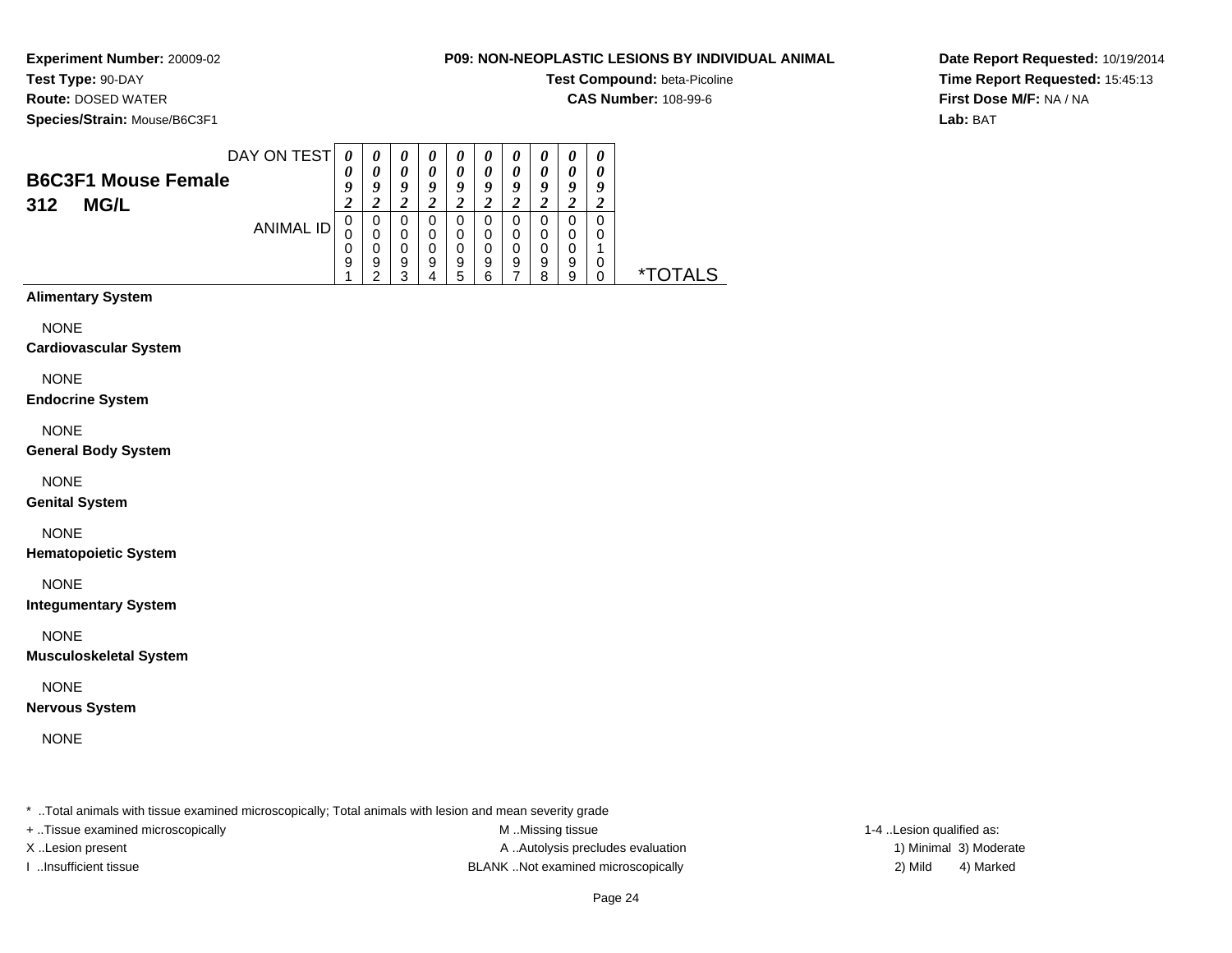# **Test Type:** 90-DAY

**Route:** DOSED WATER

**Species/Strain:** Mouse/B6C3F1

### **P09: NON-NEOPLASTIC LESIONS BY INDIVIDUAL ANIMAL**

**Test Compound:** beta-Picoline

**CAS Number:** 108-99-6

**Date Report Requested:** 10/19/2014**Time Report Requested:** 15:45:13**First Dose M/F:** NA / NA**Lab:** BAT

| <b>B6C3F1 Mouse Female</b><br>312<br><b>MG/L</b> | DAY ON TEST      | 0<br>0<br>9<br>2 | 0<br>0<br>9<br>$\overline{2}$                       | 0<br>0<br>9<br>$\overline{\mathbf{2}}$ | 0<br>0<br>9<br>2                     | 0<br>0<br>9<br>2      | 0<br>0<br>9<br>2                | 0<br>0<br>9<br>2                | $\boldsymbol{\theta}$<br>$\boldsymbol{\theta}$<br>9<br>2 | 0<br>0<br>9<br>2                | 0<br>0<br>9<br>2 |    |                       |     |
|--------------------------------------------------|------------------|------------------|-----------------------------------------------------|----------------------------------------|--------------------------------------|-----------------------|---------------------------------|---------------------------------|----------------------------------------------------------|---------------------------------|------------------|----|-----------------------|-----|
|                                                  | <b>ANIMAL ID</b> | 0<br>0<br>0<br>9 | $\mathbf 0$<br>$\mathbf 0$<br>$\mathbf 0$<br>9<br>2 | 0<br>0<br>0<br>9<br>3                  | 0<br>0<br>0<br>$\boldsymbol{9}$<br>4 | 0<br>0<br>0<br>9<br>5 | 0<br>0<br>$\mathbf 0$<br>9<br>6 | 0<br>0<br>$\mathbf 0$<br>9<br>7 | $\mathbf 0$<br>0<br>$\pmb{0}$<br>9<br>8                  | 0<br>0<br>$\mathbf 0$<br>9<br>9 | 0<br>0<br>0<br>0 |    | <i><b>*TOTALS</b></i> |     |
| <b>Respiratory System</b>                        |                  |                  |                                                     |                                        |                                      |                       |                                 |                                 |                                                          |                                 |                  |    |                       |     |
| <b>NONE</b>                                      |                  |                  |                                                     |                                        |                                      |                       |                                 |                                 |                                                          |                                 |                  |    |                       |     |
| <b>Special Senses System</b>                     |                  |                  |                                                     |                                        |                                      |                       |                                 |                                 |                                                          |                                 |                  |    |                       |     |
| <b>NONE</b><br><b>Urinary System</b>             |                  |                  |                                                     |                                        |                                      |                       |                                 |                                 |                                                          |                                 |                  |    |                       |     |
| Kidney<br>Nephropathy                            |                  | $\ddot{}$        | $\ddot{}$<br>1                                      | +                                      | $\ddot{}$                            | $\ddot{}$             | $\ddot{}$                       | $\ddot{}$                       | $+$                                                      | $+$                             | $\ddot{}$<br>1   | 10 | 2                     | 1.0 |

\* ..Total animals with tissue examined microscopically; Total animals with lesion and mean severity grade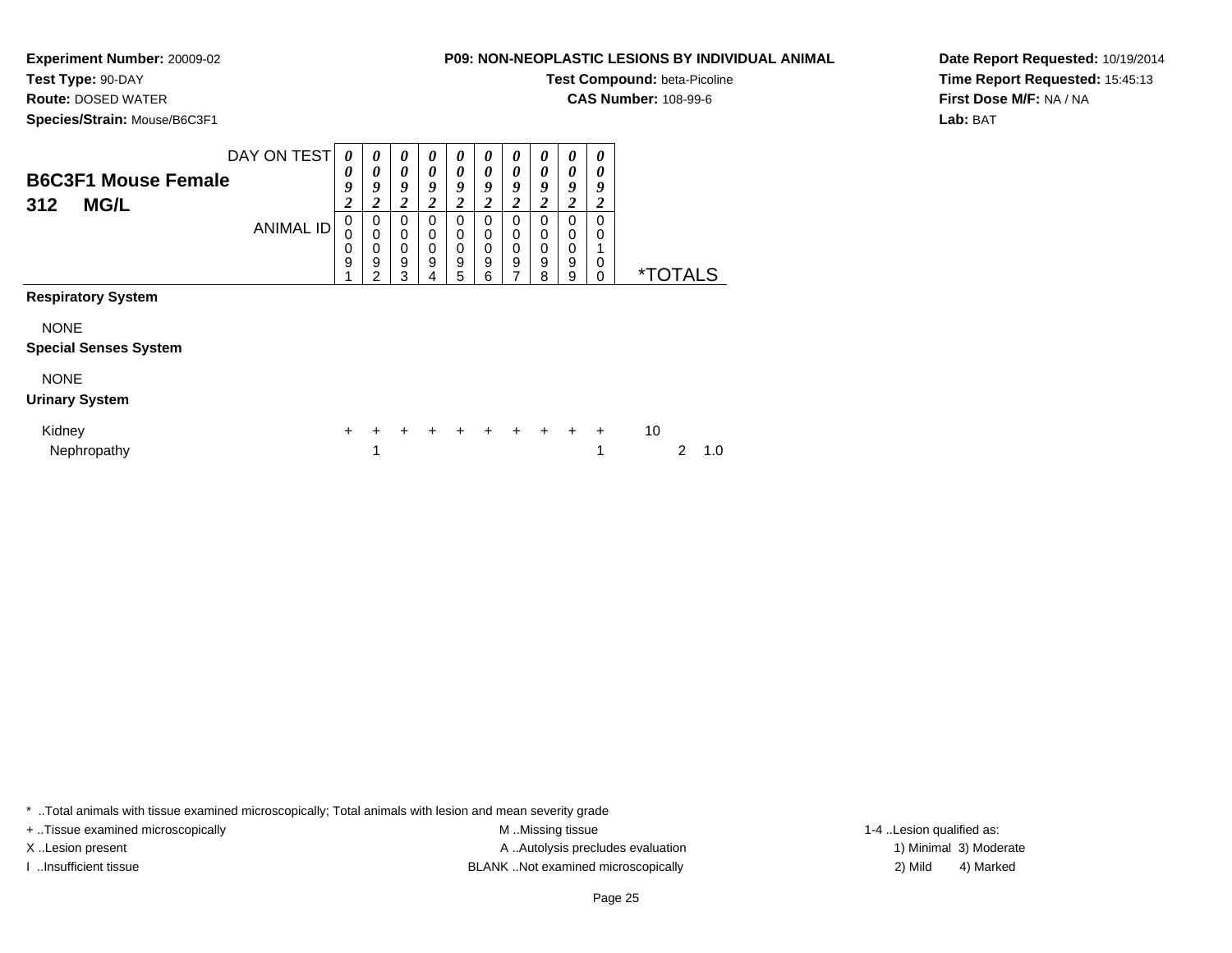**Test Type:** 90-DAY

**Route:** DOSED WATER

**Species/Strain:** Mouse/B6C3F1

### **P09: NON-NEOPLASTIC LESIONS BY INDIVIDUAL ANIMAL**

**Test Compound:** beta-Picoline

**CAS Number:** 108-99-6

**Date Report Requested:** 10/19/2014**Time Report Requested:** 15:45:13**First Dose M/F:** NA / NA**Lab:** BAT

|                            | DAY ON TEST |                           | U | $\boldsymbol{\theta}$ | U | $\boldsymbol{\theta}$ | $\boldsymbol{\theta}$ | $\boldsymbol{\theta}$ | U | $\boldsymbol{\theta}$ |   |  |
|----------------------------|-------------|---------------------------|---|-----------------------|---|-----------------------|-----------------------|-----------------------|---|-----------------------|---|--|
| <b>B6C3F1 Mouse Female</b> |             | $\boldsymbol{\mathit{U}}$ | 0 | 0                     | 0 | 0                     | 0                     | $\theta$              | 0 | 0                     |   |  |
|                            |             |                           | g | 9                     | O | Q                     | O                     | o                     | 9 | Q                     | 9 |  |
| <b>MG/L</b><br>625         |             |                           |   |                       |   |                       |                       |                       |   |                       |   |  |
|                            | ANIMAL ID   |                           | 0 | 0                     |   | 0                     | 0                     | 0                     |   | 0                     | 0 |  |
|                            |             |                           |   | 0                     |   | 0                     | 0                     | 0                     | 0 | 0                     | 0 |  |
|                            |             |                           |   |                       |   |                       |                       |                       |   |                       |   |  |
|                            |             | U                         |   | 0                     |   | 0                     | 0                     | 0                     | 0 | 0                     |   |  |
|                            |             |                           | ີ | ົ                     |   | 5                     | ⌒                     |                       | 8 | 9                     |   |  |

# **Alimentary System**

NONE

**Cardiovascular System**

NONE

**Endocrine System**

NONE

**General Body System**

NONE

**Genital System**

### NONE

**Hematopoietic System**

NONE

**Integumentary System**

NONE

**Musculoskeletal System**

NONE

**Nervous System**

NONE

\* ..Total animals with tissue examined microscopically; Total animals with lesion and mean severity grade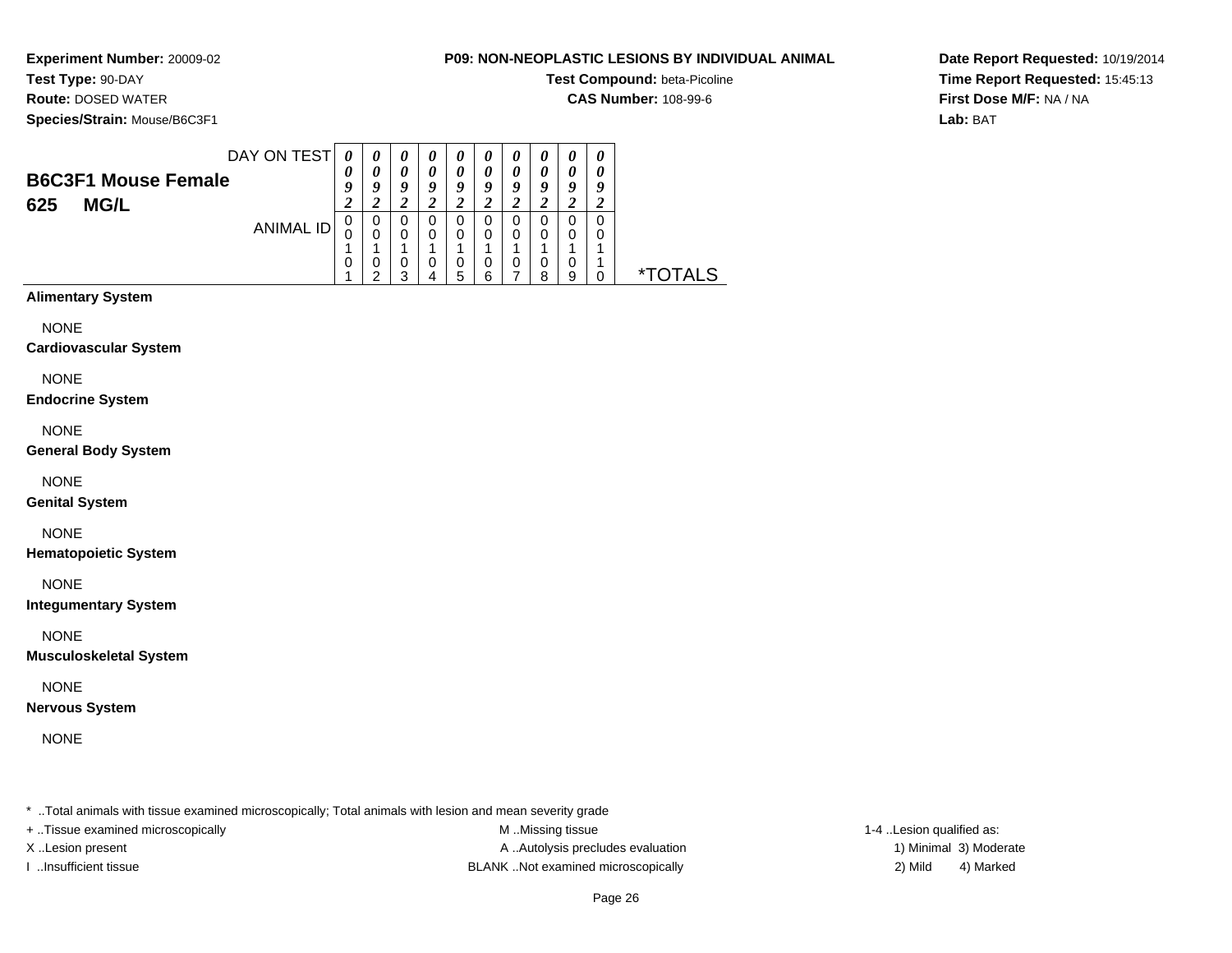# **Test Type:** 90-DAY

**Route:** DOSED WATER

**Species/Strain:** Mouse/B6C3F1

### **P09: NON-NEOPLASTIC LESIONS BY INDIVIDUAL ANIMAL**

**Test Compound:** beta-Picoline

**CAS Number:** 108-99-6

**Date Report Requested:** 10/19/2014**Time Report Requested:** 15:45:14**First Dose M/F:** NA / NA**Lab:** BAT

|     |                            | DAY ON TEST      | 0      | $\boldsymbol{\theta}$ | $\boldsymbol{\theta}$ | $\boldsymbol{\theta}$ | $\boldsymbol{\theta}$ | $\boldsymbol{\theta}$ | $\boldsymbol{\theta}$ | U       | 0 | 0 |
|-----|----------------------------|------------------|--------|-----------------------|-----------------------|-----------------------|-----------------------|-----------------------|-----------------------|---------|---|---|
|     |                            |                  | 0      | 0                     | $\theta$              | 0                     | 0                     | 0                     | 0                     | 0       | 0 | 0 |
|     | <b>B6C3F1 Mouse Female</b> |                  | Q      | Q                     | 9                     | Q                     | 9                     | Q                     | 9                     | O       | o | g |
| 625 | <b>MG/L</b>                |                  | ി<br>◢ |                       | ኅ<br>◢                |                       | ኅ                     |                       | ኅ                     |         |   |   |
|     |                            |                  | 0      | 0                     | 0                     |                       | 0                     |                       | 0                     |         | 0 |   |
|     |                            | <b>ANIMAL ID</b> | U      |                       | 0                     |                       | 0                     |                       | 0                     |         | 0 |   |
|     |                            |                  |        |                       |                       |                       |                       |                       |                       |         |   |   |
|     |                            |                  | 0      |                       | 0                     | 0                     | 0                     | 0                     | 0                     | 0       | 0 |   |
|     |                            |                  |        | ົ                     | ◠                     |                       | 5                     | ิค                    |                       | $\circ$ | g |   |

**Respiratory System**

NONE

**Special Senses System**

NONE

### **Urinary System**

Kidney

 $\mathsf y$ <sup>+</sup> <sup>+</sup> <sup>+</sup> <sup>+</sup> <sup>+</sup> <sup>+</sup> <sup>+</sup> <sup>+</sup> + 10

\* ..Total animals with tissue examined microscopically; Total animals with lesion and mean severity grade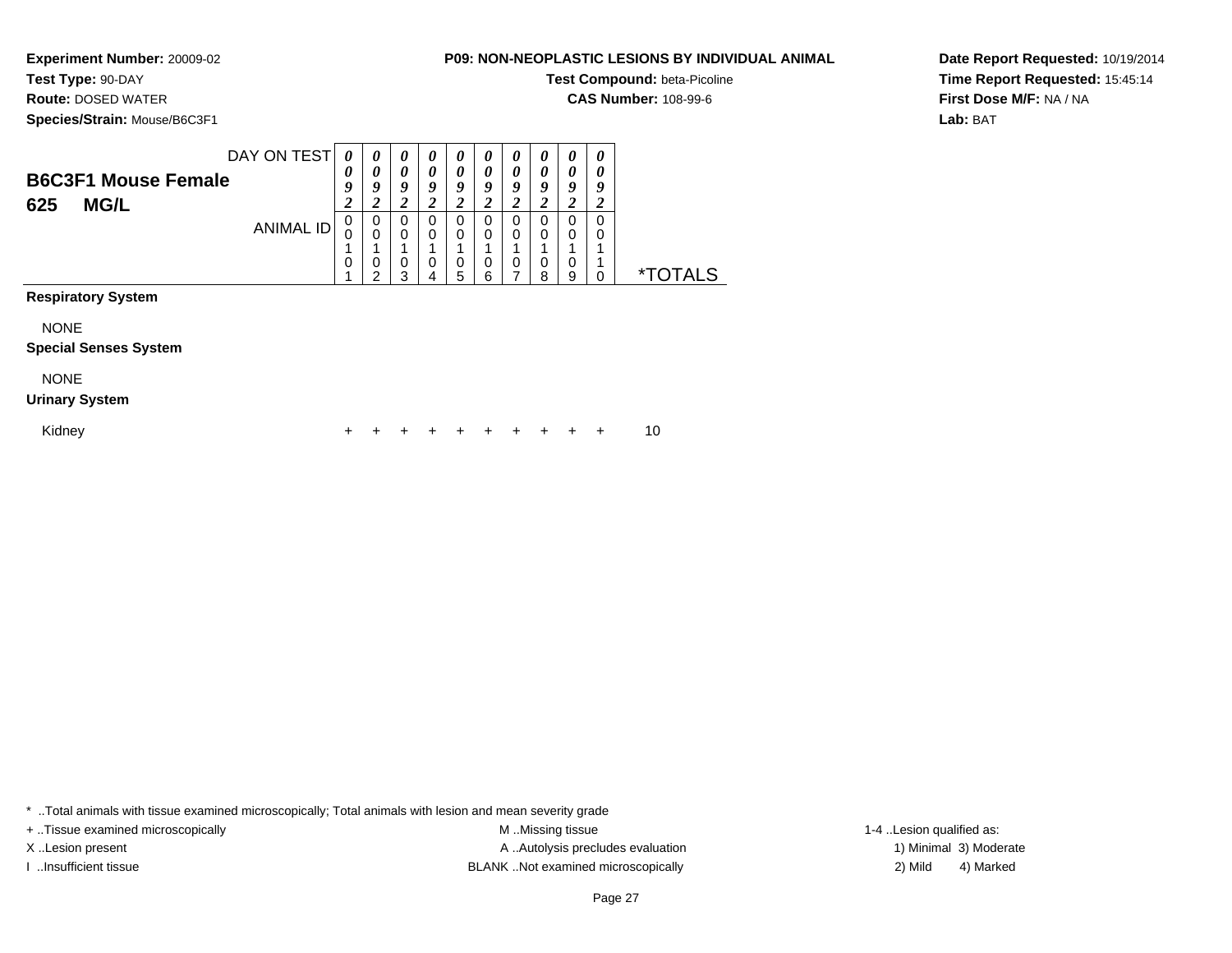**P09: NON-NEOPLASTIC LESIONS BY INDIVIDUAL ANIMAL**

**Experiment Number:** 20009-02

**Test Type:** 90-DAY

**Route:** DOSED WATER

**Species/Strain:** Mouse/B6C3F1

| ION-NEOPLASTIC LESIONS BY INDIVIDUAL ANIM/ |  |
|--------------------------------------------|--|
| <b>Test Compound: beta-Picoline</b>        |  |

**CAS Number:** 108-99-6

**Date Report Requested:** 10/19/2014**Time Report Requested:** 15:45:14**First Dose M/F:** NA / NA**Lab:** BAT

|                              | DAY ON TEST      | 0                                         | 0                                                                 | $\boldsymbol{\theta}$                     | 0                                         | 0                                         | 0                                      | 0                                                      | 0                                            | 0                                            | 0                                                             |                       |   |     |
|------------------------------|------------------|-------------------------------------------|-------------------------------------------------------------------|-------------------------------------------|-------------------------------------------|-------------------------------------------|----------------------------------------|--------------------------------------------------------|----------------------------------------------|----------------------------------------------|---------------------------------------------------------------|-----------------------|---|-----|
| <b>B6C3F1 Mouse Female</b>   |                  | 0<br>9                                    | $\boldsymbol{\theta}$<br>9                                        | 0<br>9                                    | 0<br>9                                    | 0<br>9                                    | $\boldsymbol{\theta}$<br>9             | 0<br>9                                                 | $\boldsymbol{\theta}$<br>9                   | $\boldsymbol{\theta}$<br>9                   | 0<br>9                                                        |                       |   |     |
| <b>MG/L</b><br>1250          |                  | $\boldsymbol{2}$                          | $\overline{\mathbf{c}}$                                           | $\overline{\mathbf{c}}$                   | $\overline{c}$                            | $\overline{\mathbf{c}}$                   | $\overline{2}$                         | $\overline{\mathbf{c}}$                                | $\boldsymbol{2}$                             | $\boldsymbol{2}$                             | $\boldsymbol{2}$                                              |                       |   |     |
|                              | <b>ANIMAL ID</b> | $\mathbf 0$<br>$\mathbf 0$<br>1<br>1<br>1 | $\mathbf 0$<br>$\mathbf 0$<br>$\mathbf{1}$<br>1<br>$\overline{2}$ | $\mathbf 0$<br>$\mathsf 0$<br>1<br>1<br>3 | $\mathbf 0$<br>$\mathbf 0$<br>1<br>1<br>4 | $\mathbf 0$<br>$\mathbf 0$<br>1<br>1<br>5 | $\mathbf 0$<br>$\Omega$<br>1<br>1<br>6 | $\mathbf 0$<br>$\mathbf 0$<br>1<br>1<br>$\overline{7}$ | $\overline{0}$<br>$\mathbf 0$<br>1<br>1<br>8 | $\overline{0}$<br>$\mathbf 0$<br>1<br>1<br>9 | $\mathbf 0$<br>$\mathbf 0$<br>1<br>$\overline{c}$<br>$\Omega$ | <i><b>*TOTALS</b></i> |   |     |
| <b>Alimentary System</b>     |                  |                                           |                                                                   |                                           |                                           |                                           |                                        |                                                        |                                              |                                              |                                                               |                       |   |     |
| Esophagus                    |                  | $\ddot{}$                                 | +                                                                 | +                                         | ٠                                         | +                                         |                                        | ٠                                                      | ٠                                            | +                                            | +                                                             | 10                    |   |     |
| Gallbladder                  |                  | +                                         | +                                                                 | +                                         | +                                         | +                                         | +                                      | +                                                      | $\ddot{}$                                    | $\ddot{}$                                    | $\ddot{}$                                                     | 10                    |   |     |
| Intestine Large, Cecum       |                  | $\ddot{}$                                 | +                                                                 | $\pm$                                     | +                                         | +                                         | $\ddot{}$                              | +                                                      | +                                            | +                                            | $\ddot{}$                                                     | 10                    |   |     |
| Intestine Large, Colon       |                  | $\ddot{}$                                 | $\ddot{}$                                                         | $\ddot{}$                                 | $\ddot{}$                                 | $\ddot{}$                                 | $\ddot{}$                              | $\ddot{}$                                              | $\ddot{}$                                    | $\ddot{}$                                    | $\ddot{}$                                                     | 10                    |   |     |
| Intestine Large, Rectum      |                  | $\ddot{}$                                 | $\ddot{}$                                                         | $\ddot{}$                                 | $\ddot{}$                                 | $\ddot{}$                                 | $\ddot{}$                              | $\ddot{}$                                              | $\ddot{}$                                    | $\ddot{}$                                    | $\ddot{}$                                                     | 10                    |   |     |
| Intestine Small, Duodenum    |                  | $\ddot{}$                                 | $\ddot{}$                                                         | +                                         | +                                         | $\ddot{}$                                 | $\ddot{}$                              | $\ddot{}$                                              | $\ddot{}$                                    | +                                            | $\ddot{}$                                                     | 10                    |   |     |
| Intestine Small, Ileum       |                  | $\ddot{}$                                 | +                                                                 | $\pm$                                     | +                                         | +                                         | $\ddot{}$                              | +                                                      | $\ddot{}$                                    | $\pm$                                        | $\ddot{}$                                                     | 10                    |   |     |
| Intestine Small, Jejunum     |                  | +                                         | $\ddot{}$                                                         | $\ddot{}$                                 | $\ddot{}$                                 | +                                         | $\ddot{}$                              | $\ddot{}$                                              | $\ddot{}$                                    | $\ddot{}$                                    | +                                                             | 10                    |   |     |
| Liver                        |                  | $\ddot{}$                                 | $\ddot{}$                                                         | $\ddot{}$                                 | $\ddot{}$                                 | $\ddot{}$                                 | $\ddot{}$                              | $\ddot{}$                                              | $\ddot{}$                                    | $+$                                          | $\ddot{}$                                                     | 10                    |   |     |
| Inflammation, Chronic        |                  |                                           | 1                                                                 | 1                                         | 1                                         | 1                                         |                                        |                                                        | 1                                            |                                              |                                                               |                       | 5 | 1.0 |
| Pancreas                     |                  | $\ddot{}$                                 | +                                                                 | +                                         | +                                         | +                                         | +                                      | +                                                      | +                                            | +                                            | +                                                             | 10                    |   |     |
| Salivary Glands              |                  | $\ddot{}$                                 | $\ddot{}$                                                         | $\ddot{}$                                 | $\ddot{}$                                 | +                                         | $\ddot{}$                              | $\ddot{}$                                              | $\ddot{}$                                    | +                                            | +                                                             | 10                    |   |     |
| Stomach, Forestomach         |                  | +                                         | $\ddot{}$                                                         | +                                         | $\ddot{}$                                 | +                                         | $\ddot{}$                              | $\ddot{}$                                              | $\ddot{}$                                    | +                                            | $\ddot{}$                                                     | 10                    |   |     |
| Stomach, Glandular           |                  | $\ddot{}$                                 | $\ddot{}$                                                         | $\ddot{}$                                 | $\ddot{}$                                 | $\ddot{}$                                 | $\ddot{}$                              | $\ddot{}$                                              | $\ddot{}$                                    | $\ddot{}$                                    | +                                                             | 10                    |   |     |
| <b>Cardiovascular System</b> |                  |                                           |                                                                   |                                           |                                           |                                           |                                        |                                                        |                                              |                                              |                                                               |                       |   |     |
| <b>Blood Vessel</b>          |                  | +                                         | +                                                                 | +                                         | +                                         | +                                         | +                                      |                                                        | +                                            | +                                            | +                                                             | 10                    |   |     |
| Heart                        |                  | $\ddot{}$                                 | $\ddot{}$                                                         | $\ddot{}$                                 | +                                         | $\ddot{}$                                 | $\ddot{}$                              | $\ddot{}$                                              | $\ddot{}$                                    | +                                            | $\ddot{}$                                                     | 10                    |   |     |
| <b>Endocrine System</b>      |                  |                                           |                                                                   |                                           |                                           |                                           |                                        |                                                        |                                              |                                              |                                                               |                       |   |     |
| <b>Adrenal Cortex</b>        |                  | +                                         |                                                                   |                                           |                                           |                                           |                                        |                                                        |                                              | +                                            | ٠                                                             | 10                    |   |     |
| Adrenal Medulla              |                  | +                                         | +                                                                 | +                                         | +                                         | +                                         | +                                      | +                                                      | +                                            | +                                            | +                                                             | 10                    |   |     |

\* ..Total animals with tissue examined microscopically; Total animals with lesion and mean severity grade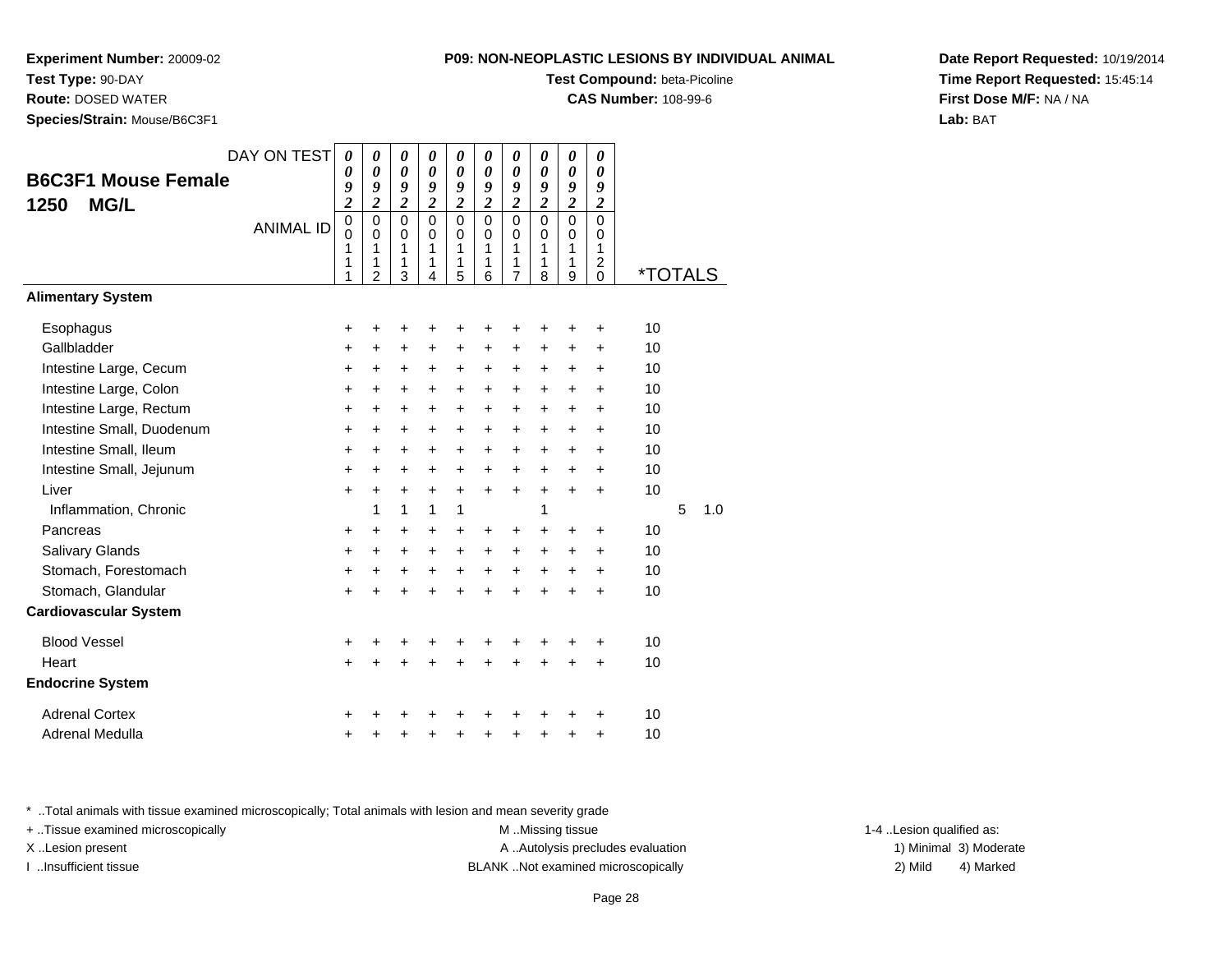**P09: NON-NEOPLASTIC LESIONS BY INDIVIDUAL ANIMAL**

**Test Compound:** beta-Picoline**CAS Number:** 108-99-6

**Experiment Number:** 20009-02

**Test Type:** 90-DAY

**Route:** DOSED WATER

**Species/Strain:** Mouse/B6C3F1

| DAY ON TEST<br><b>B6C3F1 Mouse Female</b><br><b>MG/L</b><br>1250<br><b>ANIMAL ID</b> | $\boldsymbol{\theta}$<br>0<br>9<br>$\overline{\mathbf{c}}$<br>$\mathbf 0$<br>$\mathbf 0$<br>1<br>1<br>1 | $\boldsymbol{\theta}$<br>$\boldsymbol{\theta}$<br>9<br>$\overline{\mathbf{c}}$<br>$\mathbf 0$<br>$\mathbf 0$<br>1<br>1<br>2 | 0<br>0<br>9<br>$\boldsymbol{2}$<br>$\overline{0}$<br>$\pmb{0}$<br>1<br>1<br>3 | 0<br>$\boldsymbol{\theta}$<br>9<br>$\boldsymbol{2}$<br>$\mathbf 0$<br>$\mathbf 0$<br>1<br>1<br>4 | $\boldsymbol{\theta}$<br>$\boldsymbol{\theta}$<br>9<br>$\boldsymbol{2}$<br>$\mathbf 0$<br>$\mathbf 0$<br>1<br>1<br>5 | 0<br>$\boldsymbol{\theta}$<br>9<br>$\boldsymbol{2}$<br>$\overline{0}$<br>$\pmb{0}$<br>1<br>1<br>6 | 0<br>$\boldsymbol{\theta}$<br>9<br>$\boldsymbol{2}$<br>$\mathbf 0$<br>$\mathbf 0$<br>1<br>1<br>7 | $\boldsymbol{\theta}$<br>$\boldsymbol{\theta}$<br>9<br>$\boldsymbol{2}$<br>$\mathbf 0$<br>$\mathbf 0$<br>1<br>1<br>8 | $\boldsymbol{\theta}$<br>$\boldsymbol{\theta}$<br>$\pmb{9}$<br>$\boldsymbol{2}$<br>$\mathbf 0$<br>$\mathbf 0$<br>1<br>1<br>$\boldsymbol{9}$ | 0<br>$\boldsymbol{\theta}$<br>9<br>$\boldsymbol{2}$<br>$\mathbf 0$<br>$\mathbf 0$<br>1<br>$\boldsymbol{2}$<br>$\pmb{0}$ | <i><b>*TOTALS</b></i> |          |
|--------------------------------------------------------------------------------------|---------------------------------------------------------------------------------------------------------|-----------------------------------------------------------------------------------------------------------------------------|-------------------------------------------------------------------------------|--------------------------------------------------------------------------------------------------|----------------------------------------------------------------------------------------------------------------------|---------------------------------------------------------------------------------------------------|--------------------------------------------------------------------------------------------------|----------------------------------------------------------------------------------------------------------------------|---------------------------------------------------------------------------------------------------------------------------------------------|-------------------------------------------------------------------------------------------------------------------------|-----------------------|----------|
| Islets, Pancreatic                                                                   | $\ddot{}$                                                                                               | $+$                                                                                                                         | $\ddot{}$                                                                     | $\ddot{}$                                                                                        | $\ddot{}$                                                                                                            | $\ddot{}$                                                                                         | $\ddot{}$                                                                                        | $\ddot{}$                                                                                                            | $\ddot{}$                                                                                                                                   | $\ddot{}$                                                                                                               | 10                    |          |
| Parathyroid Gland                                                                    | $\ddot{}$                                                                                               | M                                                                                                                           | $\ddot{}$                                                                     | $\ddot{}$                                                                                        | $\ddot{}$                                                                                                            | M                                                                                                 | $\ddot{}$                                                                                        | $\ddot{}$                                                                                                            | $\ddot{}$                                                                                                                                   | $\ddot{}$                                                                                                               | 8                     |          |
| <b>Pituitary Gland</b>                                                               | $\ddot{}$                                                                                               | M                                                                                                                           | $\ddot{}$                                                                     | +                                                                                                | +                                                                                                                    | $\ddot{}$                                                                                         | +                                                                                                | +                                                                                                                    | +                                                                                                                                           | +                                                                                                                       | 9                     |          |
| <b>Thyroid Gland</b>                                                                 | $\ddot{}$                                                                                               | $\ddot{}$                                                                                                                   | ÷                                                                             | +                                                                                                | $\ddot{}$                                                                                                            | $\ddot{}$                                                                                         | +                                                                                                | $\ddot{}$                                                                                                            |                                                                                                                                             | $\ddot{}$                                                                                                               | 10                    |          |
| <b>General Body System</b>                                                           |                                                                                                         |                                                                                                                             |                                                                               |                                                                                                  |                                                                                                                      |                                                                                                   |                                                                                                  |                                                                                                                      |                                                                                                                                             |                                                                                                                         |                       |          |
| <b>NONE</b>                                                                          |                                                                                                         |                                                                                                                             |                                                                               |                                                                                                  |                                                                                                                      |                                                                                                   |                                                                                                  |                                                                                                                      |                                                                                                                                             |                                                                                                                         |                       |          |
| <b>Genital System</b>                                                                |                                                                                                         |                                                                                                                             |                                                                               |                                                                                                  |                                                                                                                      |                                                                                                   |                                                                                                  |                                                                                                                      |                                                                                                                                             |                                                                                                                         |                       |          |
| <b>Clitoral Gland</b>                                                                | +                                                                                                       |                                                                                                                             |                                                                               | +                                                                                                | +                                                                                                                    | +                                                                                                 | +                                                                                                | +                                                                                                                    |                                                                                                                                             | +                                                                                                                       | 10                    |          |
| Ovary                                                                                | +                                                                                                       |                                                                                                                             |                                                                               | $\ddot{}$                                                                                        | $\ddot{}$                                                                                                            | $\ddot{}$                                                                                         | +                                                                                                | +                                                                                                                    |                                                                                                                                             | +                                                                                                                       | 10                    |          |
| <b>Uterus</b>                                                                        | $\ddot{}$                                                                                               |                                                                                                                             | $\pm$                                                                         | $\ddot{}$                                                                                        | +                                                                                                                    | $\ddot{}$                                                                                         | $\ddot{}$                                                                                        | $\ddot{}$                                                                                                            |                                                                                                                                             | $\ddot{}$                                                                                                               | 10                    |          |
| Endometrium, Hyperplasia, Cystic                                                     |                                                                                                         |                                                                                                                             |                                                                               |                                                                                                  | 1                                                                                                                    |                                                                                                   |                                                                                                  |                                                                                                                      |                                                                                                                                             |                                                                                                                         |                       | 1<br>1.0 |
| <b>Hematopoietic System</b>                                                          |                                                                                                         |                                                                                                                             |                                                                               |                                                                                                  |                                                                                                                      |                                                                                                   |                                                                                                  |                                                                                                                      |                                                                                                                                             |                                                                                                                         |                       |          |
| <b>Bone Marrow</b>                                                                   | +                                                                                                       |                                                                                                                             | +                                                                             | +                                                                                                | +                                                                                                                    | +                                                                                                 | +                                                                                                | +                                                                                                                    | +                                                                                                                                           | +                                                                                                                       | 10                    |          |
| Lymph Node, Mandibular                                                               | $\ddot{}$                                                                                               | $\ddot{}$                                                                                                                   | $+$                                                                           | M                                                                                                | $\ddot{}$                                                                                                            | $\ddot{}$                                                                                         | $\ddot{}$                                                                                        | M                                                                                                                    | $\ddot{}$                                                                                                                                   | +                                                                                                                       | 8                     |          |
| Lymph Node, Mesenteric                                                               | $\ddot{}$                                                                                               | $\ddot{}$                                                                                                                   | +                                                                             | +                                                                                                | +                                                                                                                    | $\ddot{}$                                                                                         | +                                                                                                | +                                                                                                                    | +                                                                                                                                           | +                                                                                                                       | 10                    |          |
| Spleen                                                                               | $\ddot{}$                                                                                               | $\ddot{}$                                                                                                                   | $\pm$                                                                         | $\ddot{}$                                                                                        | $\ddot{}$                                                                                                            | $\ddot{}$                                                                                         | $\ddot{}$                                                                                        | $\ddot{}$                                                                                                            | $\ddot{}$                                                                                                                                   | $\ddot{}$                                                                                                               | 10                    |          |
| Thymus                                                                               | $\ddot{}$                                                                                               | $\ddot{}$                                                                                                                   | $\ddot{}$                                                                     | $\ddot{}$                                                                                        | $\ddot{}$                                                                                                            | $\ddot{}$                                                                                         | $\ddot{}$                                                                                        | $\ddot{}$                                                                                                            | $\ddot{}$                                                                                                                                   | $\ddot{}$                                                                                                               | 10                    |          |
| <b>Integumentary System</b>                                                          |                                                                                                         |                                                                                                                             |                                                                               |                                                                                                  |                                                                                                                      |                                                                                                   |                                                                                                  |                                                                                                                      |                                                                                                                                             |                                                                                                                         |                       |          |
| Mammary Gland                                                                        | +                                                                                                       |                                                                                                                             |                                                                               |                                                                                                  |                                                                                                                      |                                                                                                   |                                                                                                  |                                                                                                                      |                                                                                                                                             | ٠                                                                                                                       | 10                    |          |
| Skin                                                                                 | +                                                                                                       |                                                                                                                             | +                                                                             | +                                                                                                | +                                                                                                                    | +                                                                                                 | +                                                                                                | +                                                                                                                    | +                                                                                                                                           | +                                                                                                                       | 10                    |          |

\* ..Total animals with tissue examined microscopically; Total animals with lesion and mean severity grade

+ ..Tissue examined microscopically examined microscopically examined as:  $M$  ..Missing tissue 1-4 ..Lesion qualified as: X..Lesion present **A ..Autolysis precludes evaluation** A ..Autolysis precludes evaluation 1) Minimal 3) Moderate I ..Insufficient tissue BLANK ..Not examined microscopically 2) Mild 4) Marked

**Date Report Requested:** 10/19/2014**Time Report Requested:** 15:45:14**First Dose M/F:** NA / NA**Lab:** BAT